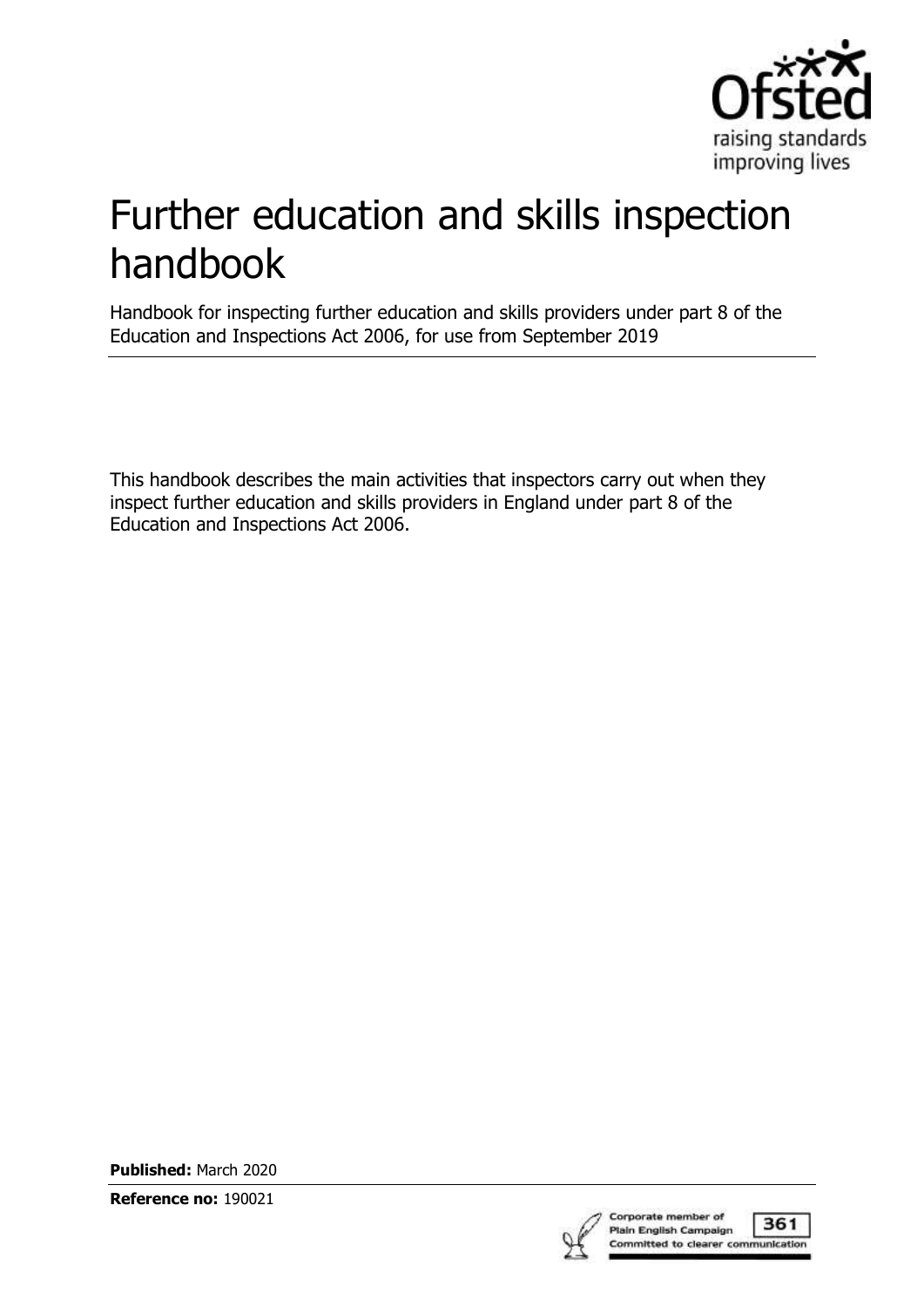

# **Contents**

| <b>Introduction</b>                                                         | 3              |
|-----------------------------------------------------------------------------|----------------|
| Types of providers subject to inspection covered by this handbook           | 3              |
| Privacy notice                                                              | $\overline{4}$ |
| Part 1. How further education and skills providers will be inspected        | 5              |
| How providers are selected for inspection                                   | 5              |
| Frequency of inspection                                                     | 6              |
| Types of inspection                                                         | 9              |
| Scope of inspection                                                         | 14             |
| Before the inspection                                                       | 17             |
| Planning for the inspection                                                 | 18<br>21       |
| During the inspection<br>After the inspection                               | 27             |
| Quality assurance and complaints                                            | 28             |
| Short inspections                                                           | 29             |
| Part 2. The evaluation schedule: how further education and skills providers |                |
| will be judged                                                              | 36             |
| Background to the evaluation schedule                                       | 36             |
| The evaluation schedule and grade descriptors                               | 36             |
| Evaluating types of provision                                               | 39             |
| The quality of education                                                    | 42             |
| Behaviour and attitudes                                                     | 51             |
| Personal development                                                        | 54             |
| Leadership and management                                                   | 58             |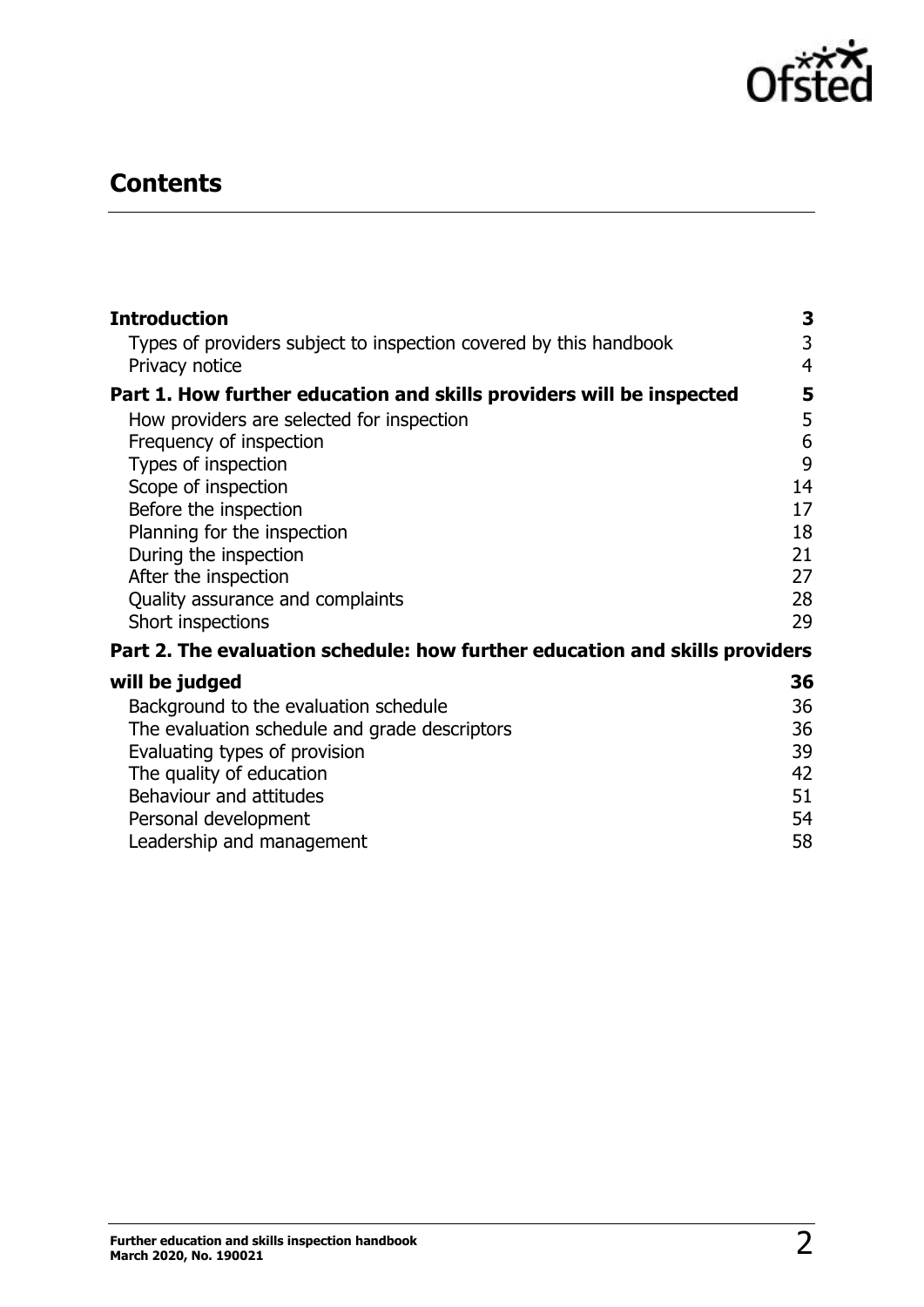

# <span id="page-2-0"></span>**Introduction**

- 1. This handbook describes the main activities that inspectors carry out when they inspect further education and skills providers in England under part 8 of the Education and Inspections Act 2006. It sets out the evaluation criteria that inspectors use to make their judgements and on which they report.
- 2. The handbook has two parts:
	- Part 1. How further education and skills providers will be inspected
	- This contains information about the processes before, during and after inspection.
	- Part 2. The evaluation schedule

This contains the evaluation criteria inspectors use to judge the quality and standards of further education and skills providers and the main types of evidence used.

3. This handbook is a guide for inspectors on how to carry out inspections of further education and skills providers. It is also available to providers and other organisations to inform them about inspection processes and procedures. It balances the need for consistent inspections with the need to respond to each provider's individual circumstances. This handbook applies to inspections from 1 September 2019 under the education inspection framework (EIF). $<sup>1</sup>$  Inspectors</sup> will apply their professional judgement when they use this handbook.

# <span id="page-2-1"></span>**Types of providers subject to inspection covered by this handbook**

- 4. The providers we inspect under the Education and Inspections Act 2006 and using this handbook are:
	- further education colleges
	- sixth-form colleges
	- independent specialist colleges
	- $\blacksquare$  dance and drama colleges<sup>2</sup>
	- independent learning providers
	- local authority providers
	- $\blacksquare$  designated institutions<sup>3</sup>

<sup>&</sup>lt;sup>1</sup> 'Education inspection framework', Ofsted, May 2019;

[www.gov.uk/government/publications/education-inspection-framework.](https://www.gov.uk/government/publications/education-inspection-framework)

<sup>&</sup>lt;sup>2</sup> Dance and drama colleges are inspected against the principles of the EIF at the request of the DfE.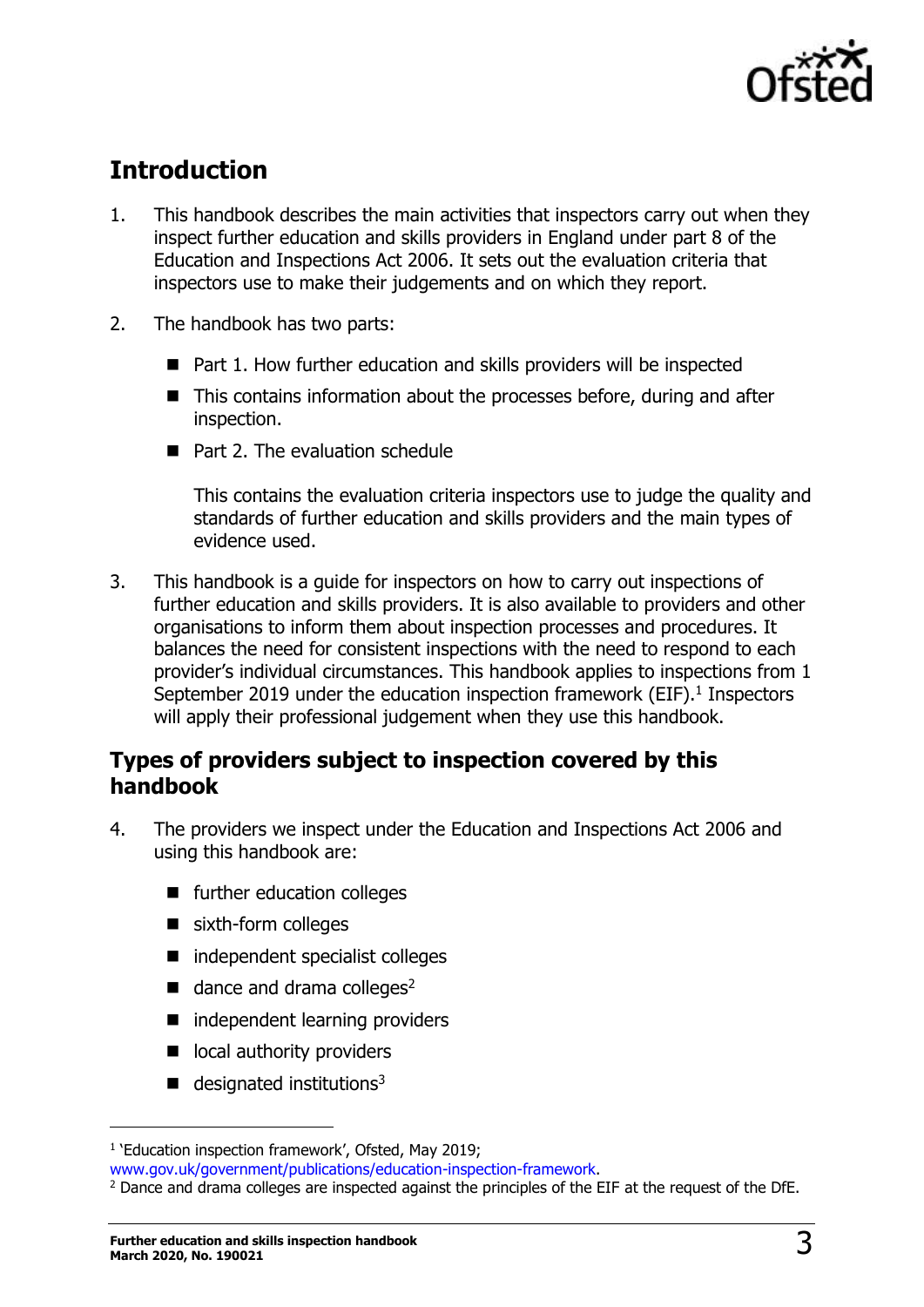

- employer providers
- higher education institutions that provide further education and/or apprenticeship training up to and including level 5
- 16 to 19 academies/free schools.

# <span id="page-3-0"></span>**Privacy notice**

- 5. During an inspection, inspectors will collect information about staff and learners by talking to them, by looking at documents, records and survey responses and other recorded information and by observing everyday life at the provider. Inspectors may also meet with employers where appropriate. Ofsted uses this information to prepare its report and for the purposes set out in its privacy policy.<sup>4</sup> We will not record names, but some of the information may make it possible to identify an individual.<sup>5</sup>
- 6. Individuals and organisations have legal requirements to provide information to Ofsted as part of inspections. Ofsted has legal powers under section 132 of the Education and Inspections Act 2006 that relate to inspecting providers of further education and skills for learners aged 16 and over. Inspectors can 'inspect, take copies of, or take away any documents relating to the education or training' of students from the provider's premises. These powers also enable our inspectors to inspect computers and other devices that may hold this information.

<sup>&</sup>lt;sup>3</sup> Designated institutions have specially designated educational status under section 28 of the Further and Higher Education Act 1992.

<sup>4</sup> Further education and skills: Ofsted privacy notice, [www.gov.uk/government/publications/ofsted](https://www.gov.uk/government/publications/ofsted-privacy-notices/further-education-and-skills-ofsted-privacy-notice)[privacy-notices/further-education-and-skills-ofsted-privacy-notice.](https://www.gov.uk/government/publications/ofsted-privacy-notices/further-education-and-skills-ofsted-privacy-notice) Ofsted will not publish any information that identifies an individual in the report but may name the principal, the chief executive or equivalent.

<sup>&</sup>lt;sup>5</sup> In order to protect the identity of learners in inspection and monitoring visit reports, when fewer than five learners are referred to we will state 'fewer than five learners' and not the specific number.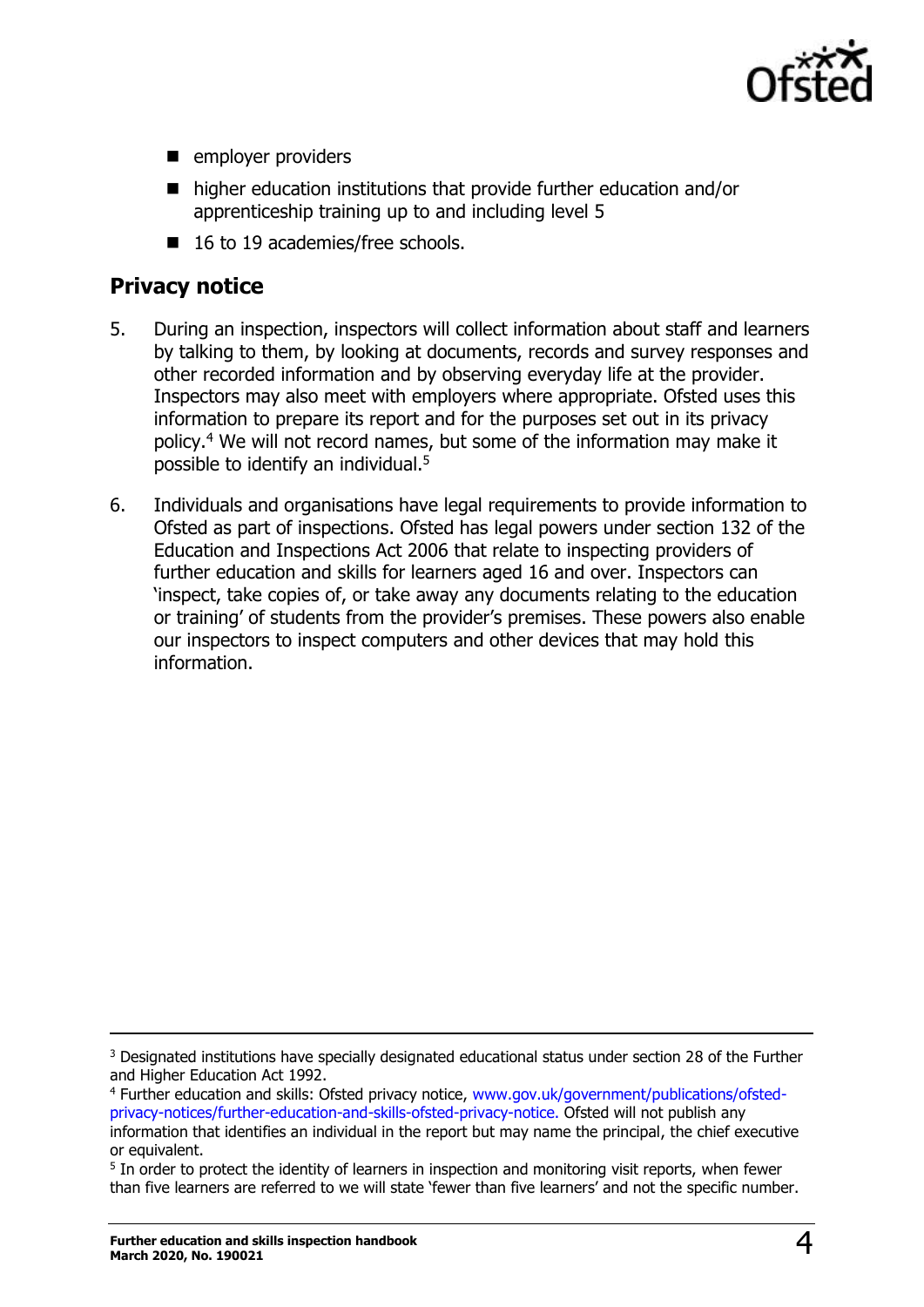

# <span id="page-4-0"></span>**Part 1. How further education and skills providers will be inspected**

# <span id="page-4-1"></span>**How providers are selected for inspection**

- 7. To decide when we should next inspect a provider, we use the 'frequency of inspection' guidance set out from page 6. We also use risk assessment<sup>6</sup> to ensure that our approach to inspection is proportionate, so that we can focus our efforts where we can have the greatest impact.
- 8. We use a broad range of information to assess risk and performance when selecting providers for inspection. This process applies in particular to good or outstanding providers. The indicators include:
	- previous inspection records
	- self-assessment reports
	- performance data
	- destination data
	- information provided, or concerns raised, by a funding body, government regulators, employers, parents and carers, and learners
	- the views of learners and employers, gathered through online questionnaires
	- relevant local intelligence, such as changes to leaders or structures
	- any information about significant changes to the type of provision and the number of learners in a provider
	- the size and complexity of a provider, including the number and types of provision, the geographical spread of education or training centres and any recent changes to these
	- the outcomes of monitoring visits or any other related activity.
- 9. We can use relevant information received at any point during the year to select providers. We will review this information regularly.

<sup>&</sup>lt;sup>6</sup> 'Risk assessment methodology: good and outstanding further education and skills providers', Ofsted, September 2019; [www.gov.uk/government/publications/risk-assessment-methodology-for-further](http://www.gov.uk/government/publications/risk-assessment-methodology-for-further-education-and-skills-providers)[education-and-skills-providers.](http://www.gov.uk/government/publications/risk-assessment-methodology-for-further-education-and-skills-providers)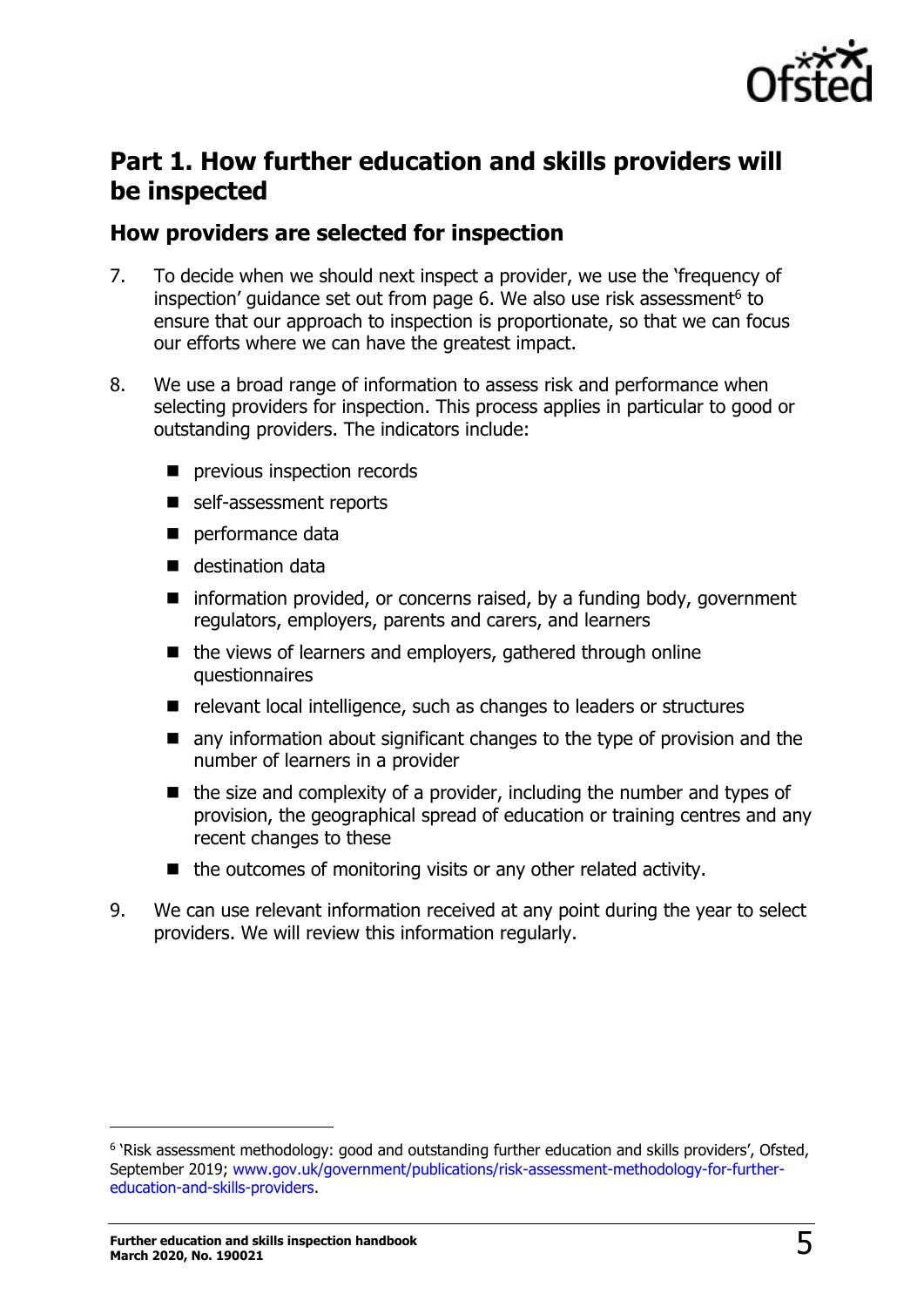

# <span id="page-5-0"></span>**Frequency of inspection**

#### **Providers judged outstanding**

10. Providers judged outstanding for overall effectiveness at their most recent inspection are not normally subject to routine inspection.<sup>7</sup> However, a provider judged outstanding may receive a full inspection if its performance declines or if there is another compelling reason, such as potential safeguarding concerns. A provider judged as outstanding may also be inspected as part of our survey or research work, or through a monitoring visit.

#### **Providers judged good**

11. Providers judged good for overall effectiveness at their most recent inspection will usually be inspected within five years of the publication of their previous inspection report. This will normally be a short inspection but may be a full inspection if information suggests that this is the most appropriate way forward, for example, if the provider's performance has declined. For more information, see the section on short inspections (paragraphs 122 to 152). A good provider may also be inspected as part of our survey or research work, or through a monitoring visit.

#### **Providers judged to require improvement**

12. Providers judged to require improvement at their most recent inspection will normally receive a full inspection within 12 to 30 months of the publication of their previous inspection report. These providers will normally be subject to a monitoring visit before the full inspection, normally seven to 13 months after the publication of their previous inspection report (see paragraph 32).<sup>8</sup>

#### **Providers judged inadequate**

j

13. Providers judged inadequate will receive re-inspection monitoring visits, as outlined in paragraphs 33 to 35. These providers will then receive a full inspection (known as a 're-inspection') within 15 months of publication of their previous full inspection report, provided they continue to be funded. The major exceptions to this are providers that no longer receive their main funding or that have been removed from the Register of Apprenticeship Training Providers

 $<sup>7</sup>$  The following types of provider are still subject to routine inspection when they have been judged to</sup> be outstanding: higher education institutions offering further education and/or apprenticeship training up to and including level 5; local authority providers; independent specialist colleges. In these cases, they will normally be inspected again within six years from the date of the publication of the report of the previous inspection.

<sup>&</sup>lt;sup>8</sup> When a provider has been graded inadequate for apprenticeship provision and the provider has had its apprenticeship funding terminated/been removed from the register of apprenticeship training providers, that apprenticeship provision will not normally be covered at the requires improvement monitoring visit.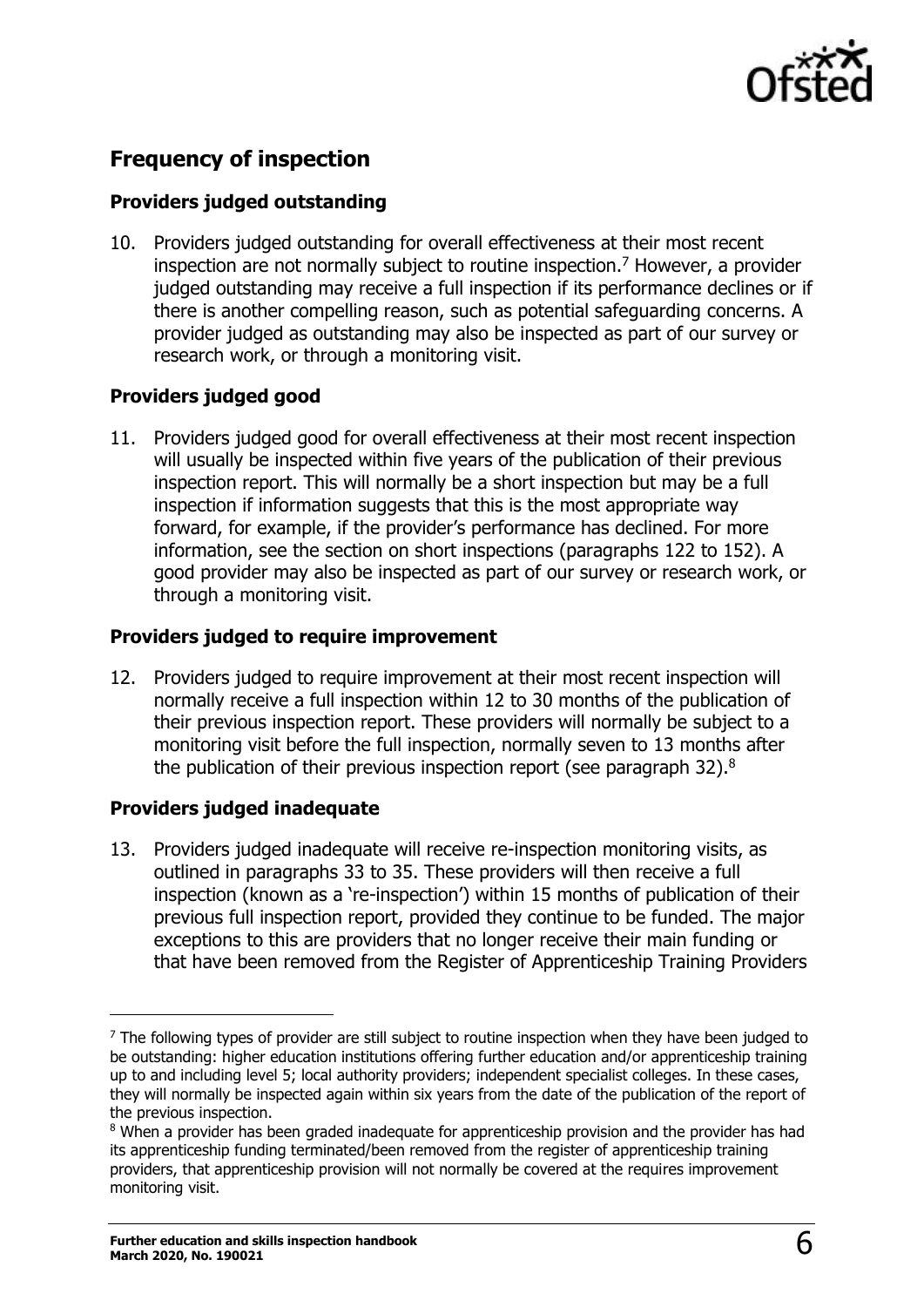

(RoATP) and deliver only apprenticeship provision. <sup>9</sup> From that point, neither a re-inspection monitoring visit nor a full re-inspection will normally take place. If a provider has apprenticeship provision graded inadequate and has also been removed from the RoATP but still has other substantial funding, that apprenticeship provision will not normally be covered as part of the reinspection monitoring visit and subsequent re-inspection.

#### **New providers**

 $\overline{a}$ 

- 14. We will normally carry out a monitoring visit to any provider that becomes newly, directly and publicly funded to deliver education and/or training. <sup>10</sup> This funding may be received from the Education and Skills Funding Agency (ESFA), from a mayoral or combined authority (MCA) or the Greater London Authority (GLA) in the case of adult education,  $11$  or through the apprenticeship levy.  $12$ The monitoring visit will normally take place within 24 months of the provider starting to deliver directly funded provision. For more details about monitoring visits, see paragraphs 27 to 31.
- 15. These providers will normally receive their first full inspection within 24 months of the publication of their monitoring visit report.<sup>13</sup> When a provider receives one or more insufficient progress judgements at their monitoring visit, it will normally receive a full inspection within six to 12 months of the publication of the monitoring visit report. We may carry out a full inspection of these providers without carrying out a monitoring visit, where appropriate. $14,15$

<sup>12</sup> 'Apprenticeship funding: how it works', Department for Education, 2018;

<sup>&</sup>lt;sup>9</sup> See also ESFA guidance, 'Removal from register of apprenticeship training providers'; [www.gov.uk/government/publications/removal-from-register-of-apprenticeship-training-providers.](http://www.gov.uk/government/publications/removal-from-register-of-apprenticeship-training-providers)

<sup>&</sup>lt;sup>10</sup> This relates to providers newly and directly funded to deliver apprenticeship provision from or after April 2017 (whether levy or non-levy) and those which are newly funded to deliver education provision from or after August 2017 whether, adult education, 16 to 19 study programme or high needs funded. <sup>11</sup> Adult education budget (AEB) devolution, Education and Skills Funding Agency, 2018; [www.gov.uk/guidance/adult-education-budget-aeb-devolution.](http://www.gov.uk/guidance/adult-education-budget-aeb-devolution)

[www.gov.uk/government/publications/apprenticeship-levy-how-it-will-work/apprenticeship-levy-how](http://www.gov.uk/government/publications/apprenticeship-levy-how-it-will-work/apprenticeship-levy-how-it-will-work)[it-will-work.](http://www.gov.uk/government/publications/apprenticeship-levy-how-it-will-work/apprenticeship-levy-how-it-will-work)

 $13$  New FE colleges and 16 to 19 academies that began to deliver funded provision from August/ September 2017 will receive their full inspection in their third year, in accordance with pre-existing arrangements. They will not normally receive a monitoring visit.

<sup>&</sup>lt;sup>14</sup> New providers that became newly directly funded for apprenticeship provision before April 2017 or other forms of funding before August 2017 and that have not yet received their first full inspection will usually receive a full inspection directly.

 $15$  A provider that has been removed from the RoATP for reasons other than being judged inadequate and whose only funding is for apprenticeship provision will not normally receive a monitoring visit or a full inspection while removed from the RoATP (for an exception see footnote 16). If the provider returns to the RoATP, they will normally resume being subject to a monitoring visit or full inspection, whichever was due when they were removed from the RoATP. That monitoring visit or inspection will take place within 12 months of returning to the RoATP (if they have continued to deliver funded provision) or within 12 months of starting to deliver funded provision again (if they have ceased to deliver funded provision). We will normally treat a provider that has ceased delivering all directly funded provision for two full individual learner record (ILR) years and that returns to delivering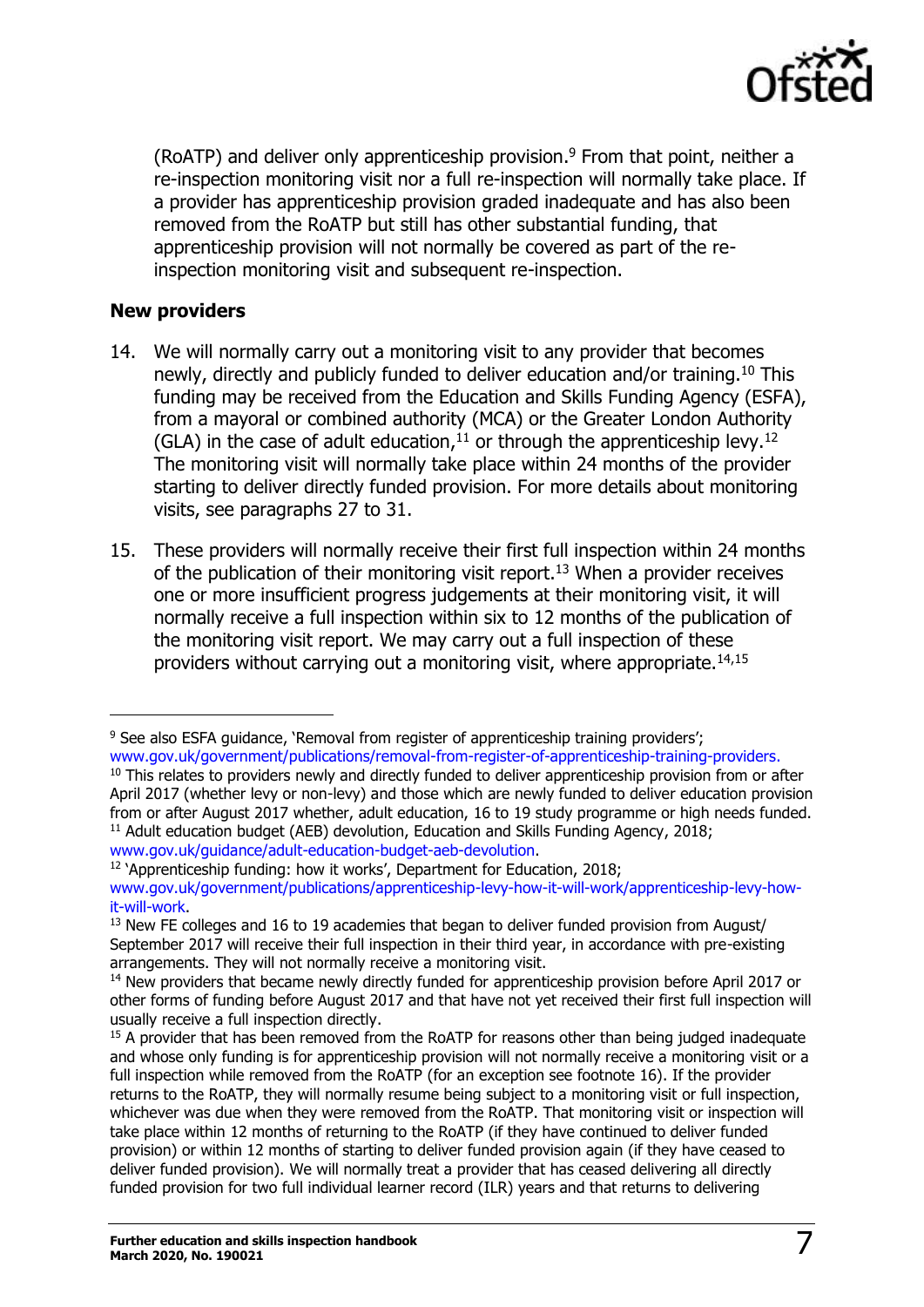

16. If a provider has made insufficient progress in safeguarding, it will normally receive one further monitoring visit to review only its safeguarding arrangements within four months of the publication date of its previous monitoring visit report.<sup>16,17</sup>

#### **Newly merged colleges**

 $\overline{a}$ 

- 17. A newly merged college will normally receive a full inspection within three years of the merger.<sup>18</sup> This will normally be a full inspection. For inspection purposes, regardless of the type of merger, we view all merged colleges as new colleges.<sup>19</sup> A newly merged college will not carry forward any inspection grades from predecessor colleges. It will have no inspection grade until the first full inspection.
- 18. Any newly merged college may receive a monitoring visit at any reasonable time. A newly merged college will normally receive a monitoring visit before the first full inspection if the overall effectiveness grade of one or more of the predecessor colleges was requires improvement or inadequate.<sup>20</sup> These monitoring visits will focus on relevant themes about the progress of the merged college, including from the most recent report(s) of the predecessor college(s). Monitoring visits will normally arrive at progress judgements against these themes as set out in paragraph 25. The monitoring visit report will normally be published. Concerns about risks arising from this or other sources may lead to an earlier full inspection within the three-year window.<sup>21</sup>

 $21$  See paragraph 8 above for the range of sources that Ofsted draws on for risk assessment.

directly funded education or training as a new provider for the purposes of inspection. A provider that has been removed from the RoATP for reasons other than being judged inadequate and that delivers other types of provision as well as apprenticeship training (see paragraph 46) will continue to be subject to a monitoring visit or full inspection with respect to those other types of provision. However, we will not normally inspect the apprenticeship provision while the provider is removed from the RoATP. We will inspect the apprenticeship provision as outlined in this footnote if the provider successfully re-applies to the RoATP.

<sup>&</sup>lt;sup>16</sup> If the provider's only insufficient progress judgement relates to safeguarding and it then receives a judgement of reasonable or significant progress with respect to safeguarding at the second monitoring visit, the provider will not then have a judgement of insufficient progress. The full

inspection will then take place within 24 months of the publication of the first monitoring visit report.  $17$  If a provider is due a follow-up safeguarding monitoring visit because it was judged to be making insufficient progress and is then removed from the RoATP, the provider will still normally receive the follow-up safeguarding monitoring visit within four months of the publication of the first monitoring visit report, provided that they are continuing to deliver funded provision.

 $18$  Further education colleges and sixth-form colleges will be inspected at corporation level.

<sup>&</sup>lt;sup>19</sup> This refers to mergers between further education colleges, sixth form colleges and designated institutions.

 $20$  This may not apply if the merged college has already received a support and challenge visit or the most recent merger took place before January 2018.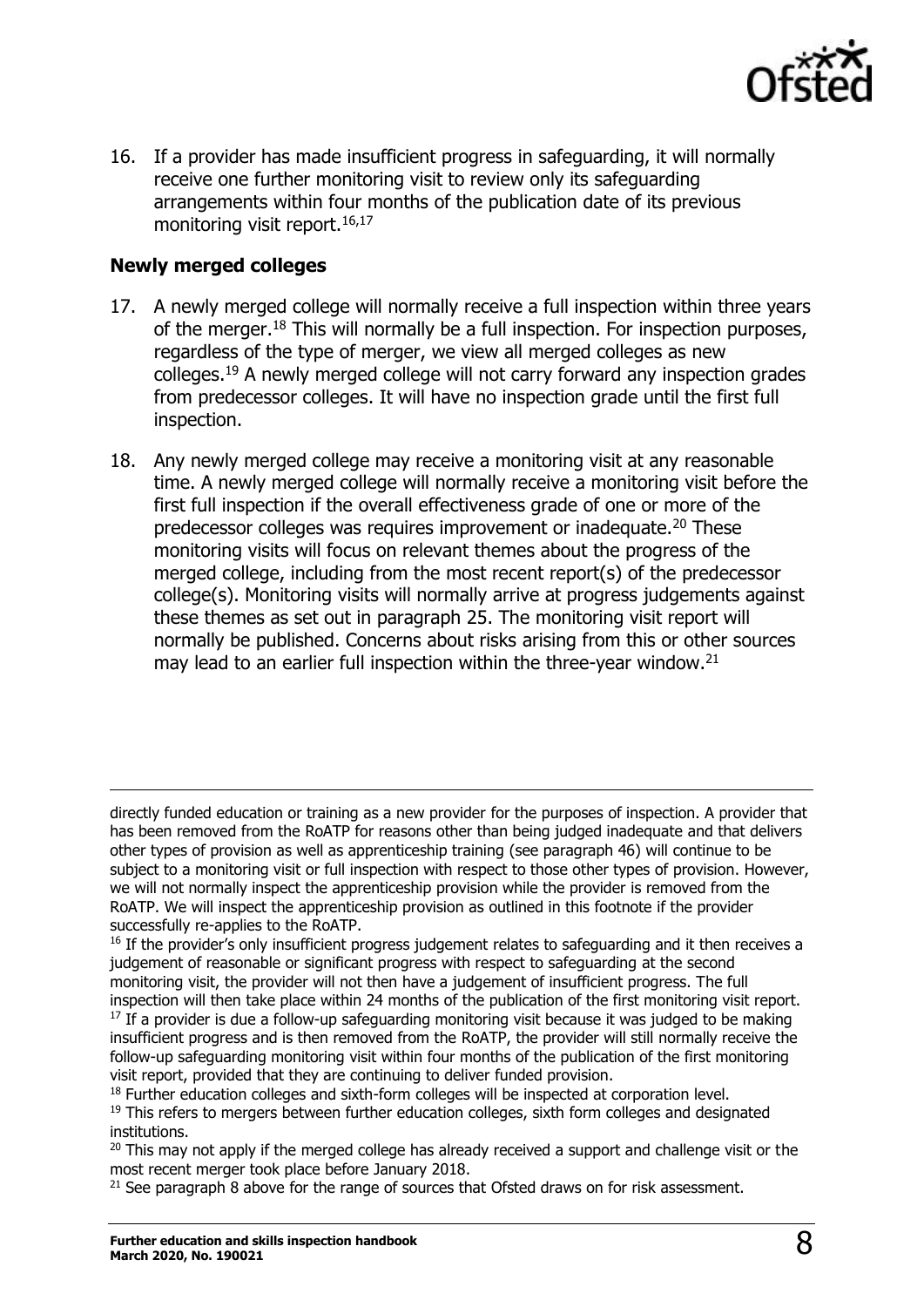

#### **Sixth-form colleges that convert to become 16 to 19 academies**

- 19. Sixth-form colleges that convert to become 16 to 19 academies will be treated according to their most recent inspection outcome. Those that are outstanding will normally only be inspected if their performance drops or there is another compelling reason, such as safeguarding concerns. Those that were good will normally receive a short inspection within five years of the publication of their previous inspection report (but may receive a full inspection within that timeframe if risks are identified). Those judged as requires improvement will normally be inspected within 12 to 30 months of the publication of the previous report. They will normally receive a monitoring visit within seven to 13 months of the publication of the previous report (as set out in paragraphs 12 and 32). Those judged inadequate will normally be inspected within 15 months of the publication of the report of the previous inspection of the converted college. They will normally receive re-inspection monitoring visits as set out in paragraphs 13 and 33 to 35.
- 20. A 16 to 19 academy/free school that is re-brokered (transferred to a new sponsor) for performance reasons will be treated as a new provider from the point of re-brokerage for the purposes of inspection.

# <span id="page-8-0"></span>**Types of inspection**

#### **Full inspection**

 $\overline{a}$ 

21. Providers that are graded as requires improvement or inadequate will undergo a full inspection as outlined in paragraphs 12 and 13. Inspectors grade the overall effectiveness, the types of provision and the other key judgements areas in accordance with the criteria and grade descriptors set out in part 2 of this handbook. 22,23 Providers judged as outstanding or good may also undergo a full inspection if, for example, their performance has declined. Ofsted reserves the right to carry out a full inspection of any provider at any reasonable time.

 $22$  If the provider only delivers one type of provision, for example apprenticeship training, and the learner numbers are very low and inspectors are doubtful that they can gather sufficient evidence to arrive at the necessary judgements for a full inspection, Ofsted may postpone the full inspection or carry out a monitoring visit in place of the full inspection. If the provider only delivers apprenticeship training and the learner numbers are very low, inspectors are doubtful that they can gather sufficient evidence to arrive at the necessary judgements for a full inspection and the provider's last monitoring visit judged the provider to be making insufficient progress in one or more themes (and the provider cannot take on more apprentices), Ofsted will normally carry out a monitoring visit in place of the full inspection. When a monitoring visit is carried out to replace a full inspection, it will normally follow the arrangement as set out in the table later in this handbook covering the three set themes.  $23$  Please see footnote 14 for an explanation of how we inspect providers that have been removed from the RoATP for reasons other than being judged inadequate.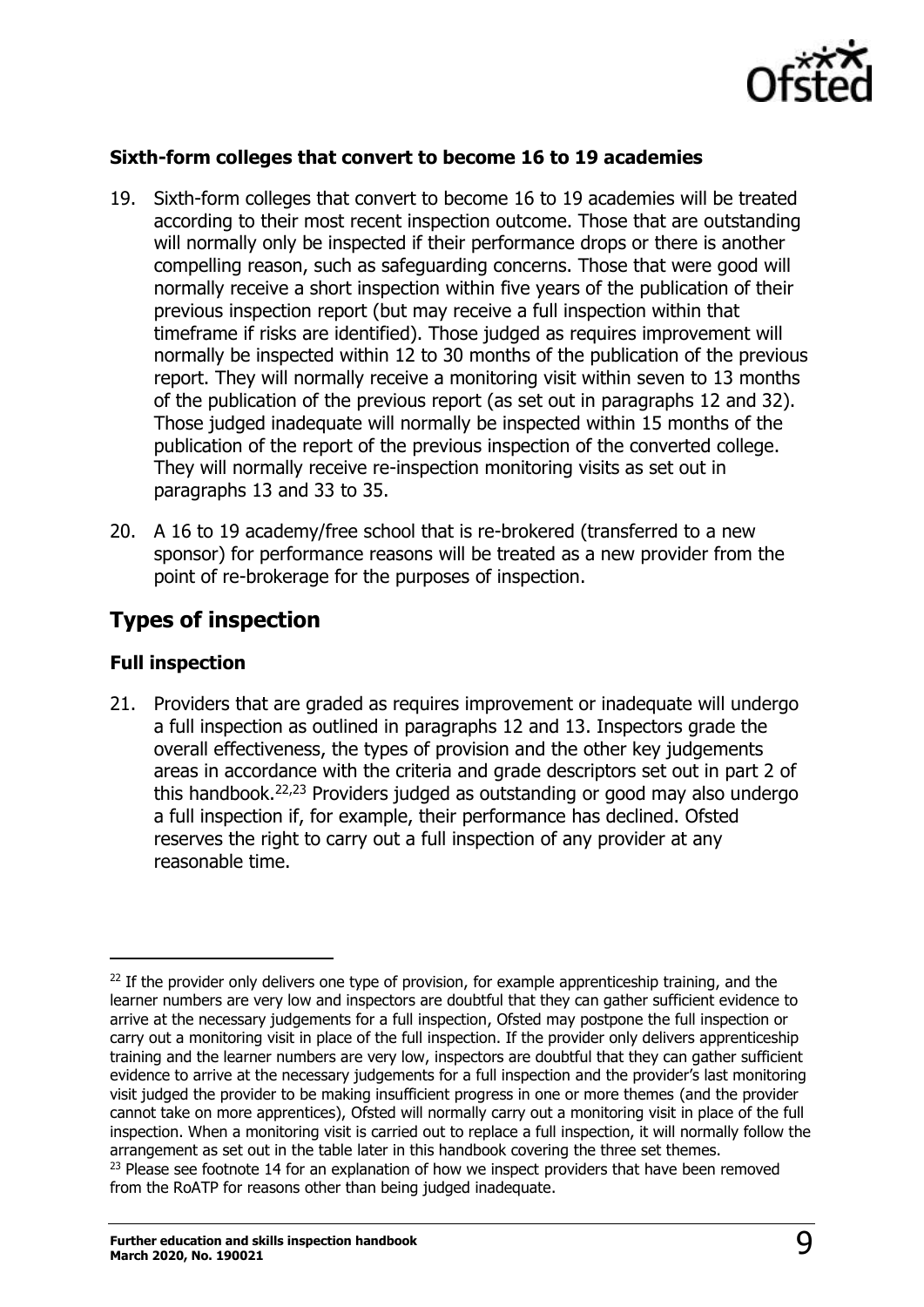

#### **Short inspection**

22. Providers judged good at their previous inspection will normally undergo a short inspection. A short inspection will determine primarily whether the quality of education/training that learners receive is good. For information about short inspections, see paragraphs 122 to 152 of this handbook.

#### **Survey and research visits**

23. We may visit any provider, including those judged good or outstanding, as part of our surveys and research work, based on our national priorities. We may carry out visits at any reasonable time.

#### **Monitoring visits**

- 24. A monitoring visit is an interim type of inspection that explores one or more specific themes. The purpose of a monitoring visit is to assess progress against these themes to encourage improvement, assess risk and measure progress. We may carry out a monitoring visit of any provider at any reasonable time. Providers will normally receive two working days' notice of a monitoring visit, although they may be unannounced. They will normally last up to two days on site. They will normally result in a published report. Concerns arising from monitoring visits may lead to an earlier full inspection.
- 25. We will normally use one of the following progress judgements on monitoring visits:
	- insufficient progress: progress has been either slow or insubstantial or both, and the demonstrable impact on learners has been negligible<sup>24</sup>
	- reasonable progress: the provider's actions are already having a beneficial impact on learners, and improvements are sustainable and are based on the provider's thorough quality assurance procedures
	- significant progress: progress has been rapid and is already having considerable beneficial impact on learners.
- 26. Monitoring visits follow a similar process to that set out in part 1 of this handbook, except where otherwise noted. Inspectors will make progress judgements based on the themes explored on that visit. They will use part 2 of this handbook as the broader context for monitoring visits.

<sup>&</sup>lt;sup>24</sup> Note the references to insufficient progress judgements with respect to ESFA intervention in this guidance: [www.gov.uk/government/publications/removal-from-register-of-apprenticeship-training](https://www.gov.uk/government/publications/removal-from-register-of-apprenticeship-training-providers)[providers.](https://www.gov.uk/government/publications/removal-from-register-of-apprenticeship-training-providers)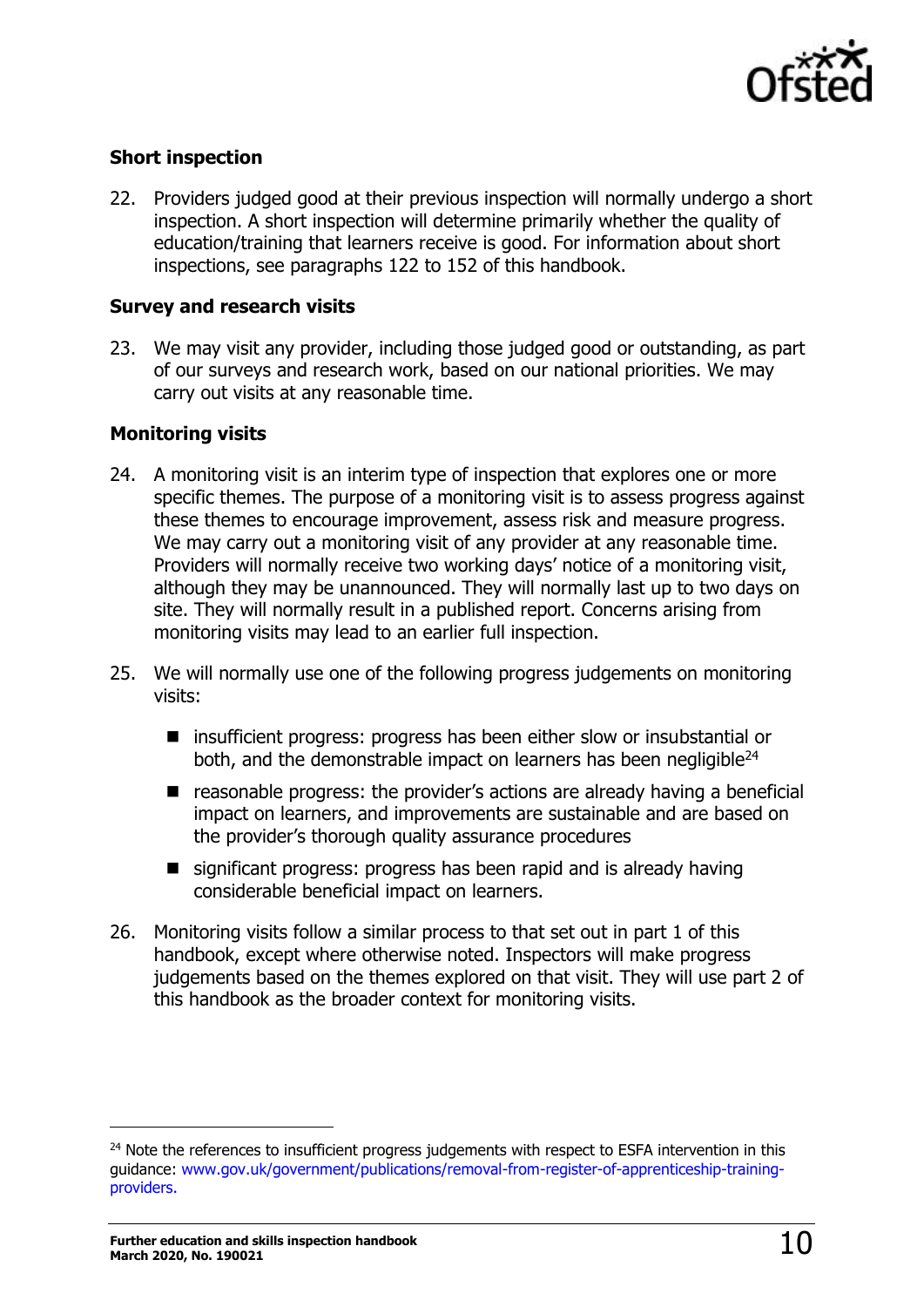

#### **Monitoring visits to providers that are newly directly publicly funded**

- 27. We will normally carry out a monitoring visit to any provider that becomes newly directly and publicly funded, as set out in paragraph 14. This visit will normally be carried out within 24 months of starting to deliver the directly funded provision. These monitoring visits will follow themes. In each case, inspectors will review:
	- progress in leadership and management in the first theme
	- progress in providing a high-quality of education or training in the second theme
	- progress towards ensuring effective safeguarding arrangements in the third theme.

The precise wording of the themes for the most commonly recurring types of new provider are as follows.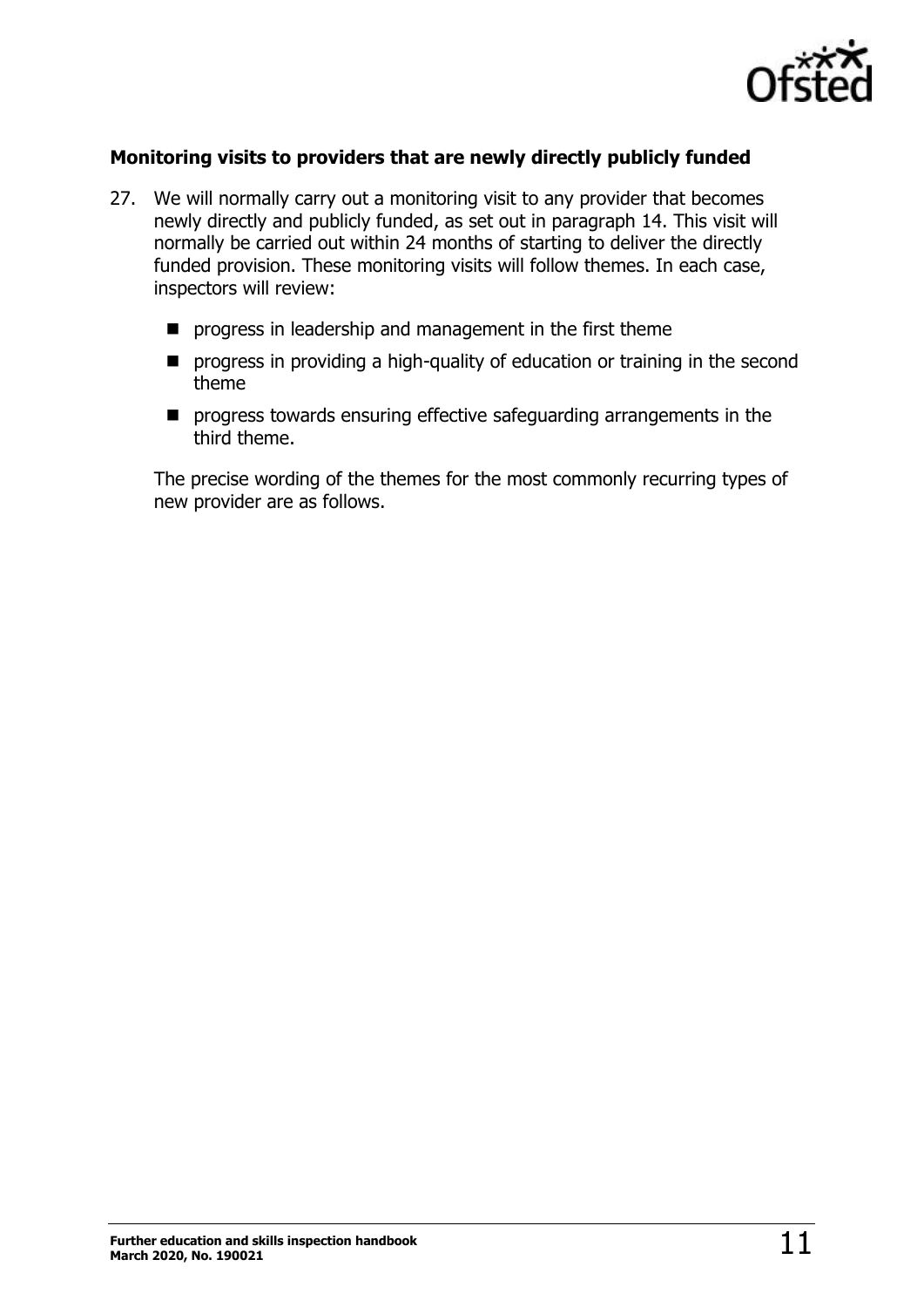

| <b>Type of new</b><br>provider                                                                                            | <b>Leadership and</b><br>management<br>theme                                                                                                                                                                         | <b>Quality of</b><br>education and/or<br>training theme                                                                                                                                                                                                                                       | <b>Safeguarding</b><br>theme                                                                                                             |
|---------------------------------------------------------------------------------------------------------------------------|----------------------------------------------------------------------------------------------------------------------------------------------------------------------------------------------------------------------|-----------------------------------------------------------------------------------------------------------------------------------------------------------------------------------------------------------------------------------------------------------------------------------------------|------------------------------------------------------------------------------------------------------------------------------------------|
| Providers newly<br>directly funded to<br>deliver<br>apprenticeship<br>training provision<br>from or after April<br>201725 | How much progress<br>have leaders made in<br>ensuring that the<br>provider is meeting<br>all the requirements<br>of successful<br>apprenticeship<br>provision?                                                       | What progress have<br>leaders and<br>managers made in<br>ensuring that<br>apprentices benefit<br>from high-quality<br>training that leads to<br>positive outcomes for<br>apprentices?                                                                                                         | How much progress<br>have leaders and<br>managers made in<br>ensuring that<br>effective<br>safeguarding<br>arrangements are in<br>place? |
| Providers newly<br>directly funded to<br>deliver adult learning<br>provision from or<br>after August 2017 <sup>26</sup>   | How much progress<br>have leaders and<br>managers made in<br>designing and<br>delivering relevant<br>adult learning<br>provision that has a<br>clearly defined<br>purpose?                                           | How much progress<br>have leaders and<br>managers made to<br>ensure that learners<br>benefit from high-<br>quality adult<br>education that<br>prepares them well<br>for their intended job<br>role, career aim<br>and/or personal<br>goals?                                                   | How much progress<br>have leaders and<br>managers made in<br>ensuring that<br>effective<br>safeguarding<br>arrangements are in<br>place? |
| New independent<br>specialist colleges<br>newly ESFA funded<br>from August 2018<br>onwards                                | How much progress<br>have leaders and<br>managers made in<br>designing and<br>delivering relevant<br>learning programmes<br>that are clearly<br>defined and tailored<br>to suit the individual<br>needs of learners? | How much progress<br>have leaders and<br>managers made in<br>ensuring that<br>learners benefit from<br>high-quality learning<br>programmes that<br>develop their<br>independence,<br>communication and<br>skills, and help them<br>to achieve their<br>personal and/or<br>work-related goals? | How much progress<br>have leaders and<br>managers made in<br>ensuring that<br>effective<br>safeguarding<br>arrangements are in<br>place? |

<sup>&</sup>lt;sup>25</sup> See footnote 14 relating to inspection of providers that are removed from the RoATP for reasons other than being judged inadequate.

<sup>&</sup>lt;sup>26</sup> If an adult learning provider acquires apprenticeship funding it will then enter the category of a new apprenticeships training provider and the adult learning will be covered under a separate theme which will be the adult learning 'quality of education' theme.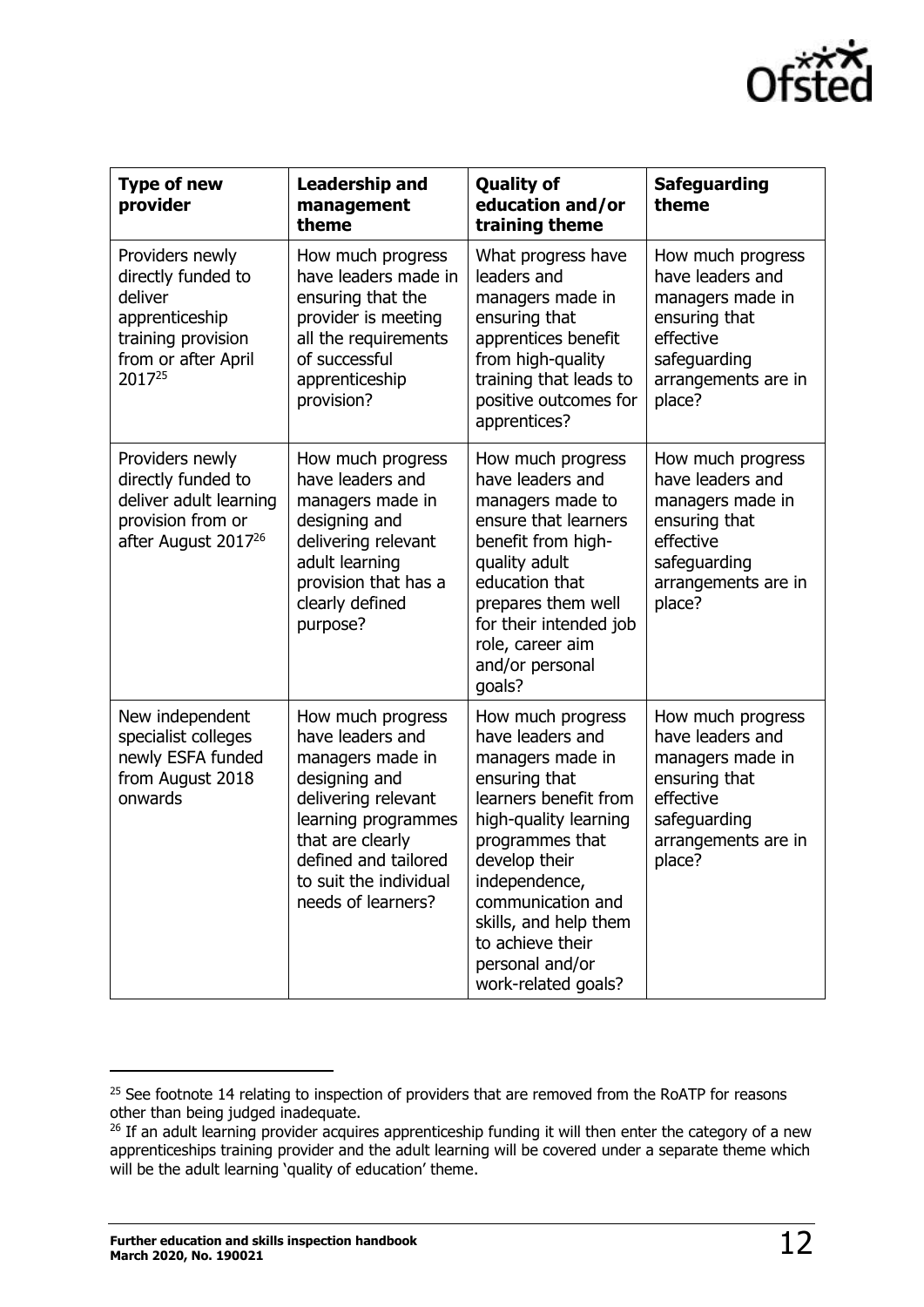

- 28. We will adapt these themes to apply to other types of new providers as necessary to ensure best fit. They will still follow the format and approach set out above.
- 29. For these new providers, inspectors make progress judgements by taking into account that the provider is newly directly funded and by considering the impact of actions taken to develop the necessary knowledge, skills and behaviours of learners.
- 30. If the provider has other types of provision, each type of provision will be covered by a separate theme and progress judgement.
- 31. If a provider is judged to have made insufficient progress in the safeguarding theme, it will normally receive one further monitoring visit to review only its safeguarding arrangements within four months of the previous monitoring visit.

#### **Monitoring visits to providers judged to require improvement**

32. We will normally carry out a monitoring visit to a provider that has been judged to require improvement. The visit will normally take place between seven and 13 months from the publication of its inspection report in which it was judged to require improvement. Inspectors will make progress judgements on the main areas for improvement identified in that report. The monitoring visit will result in a published report.<sup>27</sup> Through the monitoring visit, inspectors will challenge the provider to improve so that it can become good by the next full inspection.<sup>28</sup> The report will set out what progress the provider has made since the previous inspection.

#### **Re-inspection monitoring visits to providers judged to be inadequate**

- 33. We normally carry out re-inspection monitoring visits to providers found to be inadequate overall after the publication of their inspection report, except when their main funding has been terminated and/or they have been removed from the RoATP and they deliver only apprenticeship provision.<sup>29</sup>
- 34. Re-inspection monitoring visit themes will be based on the main areas for improvement identified in the inspection report. Inspectors will make a progress judgement against each theme as set out in paragraph 25. The re-inspection monitoring visit report will be published. Through the monitoring visit,

<sup>&</sup>lt;sup>27</sup> Consultation outcome: inspection visits to further education and skills providers judged to require improvement, Ofsted, 2018; [www.gov.uk/government/consultations/inspection-visits-to-further](http://www.gov.uk/government/consultations/inspection-visits-to-further-education-and-skills-providers-judged-to-require-improvement)[education-and-skills-providers-judged-to-require-improvement.](http://www.gov.uk/government/consultations/inspection-visits-to-further-education-and-skills-providers-judged-to-require-improvement)

<sup>&</sup>lt;sup>28</sup> If a provider judged to require improvement has apprenticeship provision graded inadequate and has been removed from the RoATP, that apprenticeship provision will not normally be covered as part of the monitoring visit.

 $29$  If a provider judged to be inadequate has apprenticeship provision graded inadequate and has been removed from the RoATP, that apprenticeship provision will not normally be covered as part of the monitoring visit.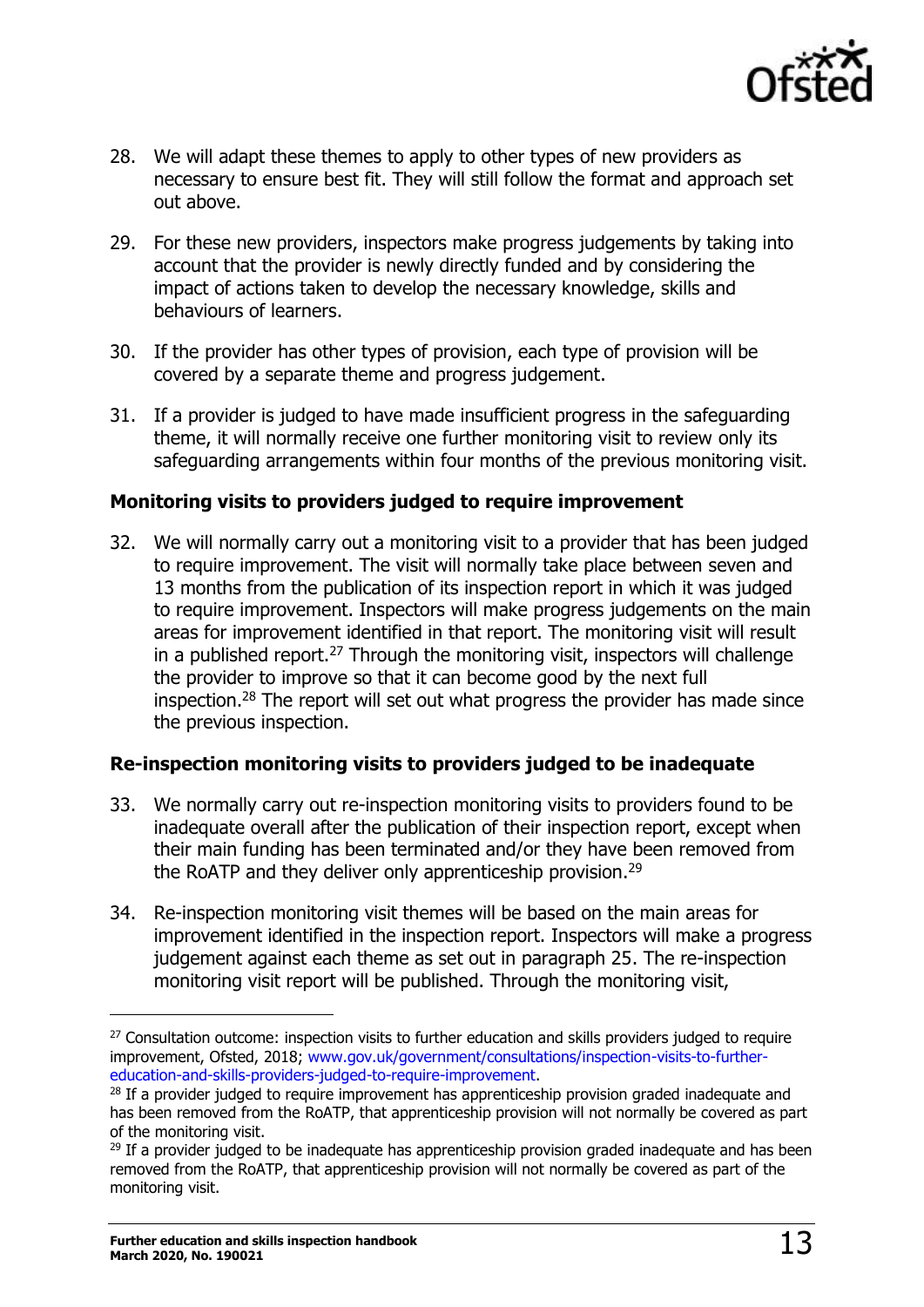

inspectors will challenge the provider to improve. The report will set out what progress the provider has made since the previous inspection.

35. The first re-inspection monitoring visit will normally take place within six months of the date of publication of the previous inspection report, if the provider continues to be funded. A second re-inspection monitoring visit will normally take place within 10 months of the date of publication of the previous inspection report, if the provider continues to be funded.

#### **Pilot inspections**

36. From time to time, we may pilot different approaches to inspection. We will provide details for this type of inspection on a case-by-case basis.

# <span id="page-13-0"></span>**Scope of inspection**

- 37. We will normally inspect providers that have one or more of the following that they are directly responsible for:
	- direct funding from ESFA
	- an advanced learner loans facility from ESFA
	- adult education funding from Greater London Authority (GLA) and/or one of the mayoral and combined authorities (MCAs)<sup>30</sup>
	- $\blacksquare$  apprenticeship training provision funded through the apprenticeship levy.<sup>31</sup>
- 38. Subcontracted provision that is part of the directly funded provider's responsibility is also within the scope of inspection. As part of the inspection, inspectors may look at any provision carried out on behalf of the provider by subcontractors or partners. Typically, visits to, or communications with, subcontractors are likely to include inspecting the direct contract holder's arrangements to quality assure and improve the provision.
- 39. Inspections will not include provision that the provider operates under subcontracted arrangements on behalf of other providers.
- 40. Ofsted reserves the right to inspect and grade any subcontractor and its provision as a separate entity against the EIF and this handbook.

<sup>&</sup>lt;sup>30</sup> Nine combined authorities have been established so far. Currently the authorities are: Greater Manchester, Liverpool City Region, Sheffield City Region, West Yorkshire, North of Tyne, Tees Valley, West Midlands, West of England, Cambridgeshire/Peterborough: [www.gov.uk/guidance/adult](http://www.gov.uk/guidance/adult-education-budget-aeb-devolution)[education-budget-aeb-devolution.](http://www.gov.uk/guidance/adult-education-budget-aeb-devolution)

 $31$  We will not normally inspect apprenticeship provision or deem it to be within the scope of inspection when a provider has been removed from RoATP (see paragraph 13 and footnootes 14 and 16).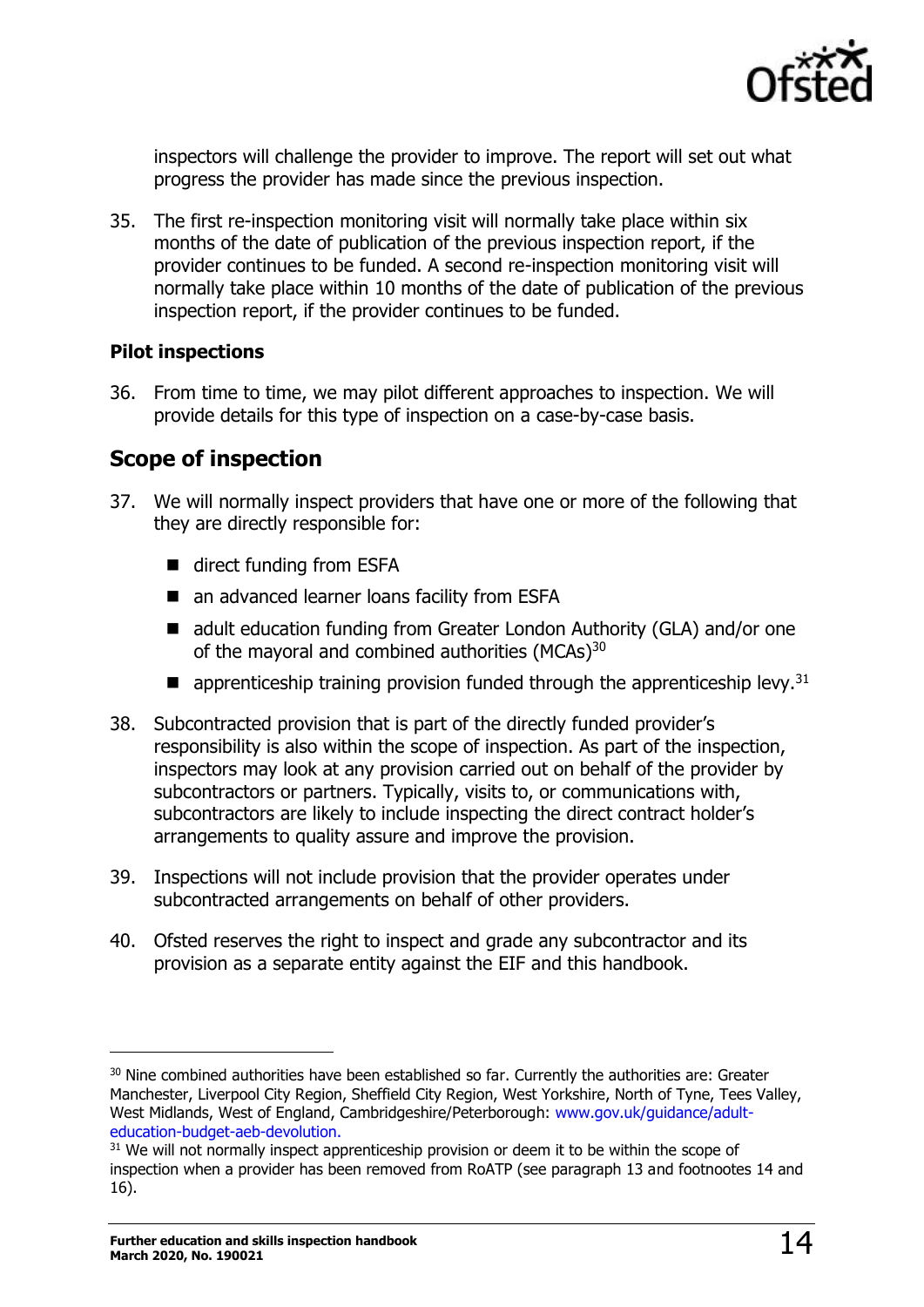

41. Any provision that is part of a pilot scheme is normally outside the scope for inspection. Provision funded by the European Social Fund is normally outside the scope of inspection.

#### **Inspecting residential provision in colleges**

- 42. We inspect residential accommodation in colleges taking into account the national minimum standards for the accommodation of students aged under 18.<sup>32</sup> The standards apply to 'institutions within the further education sector', as defined by section 91 of the Further and Higher Education Act 1992, which have residential accommodation for 16- and 17-year-olds.<sup>33</sup> These inspections are separate from the inspection of the education and training provision of the college described in this handbook.
- 43. Our social care inspectors carry out these inspections. The approach is set out in the 'Social care common inspection framework (SCCIF): residential provision of further education colleges'.<sup>34</sup> If a college is registered as a care home, the Care Quality Commission inspects the accommodation.

#### **Inspection of religious education and collective worship in relation to Catholic sixth-form colleges**

44. In the case of these colleges, the relevant Catholic diocese will inspect their denominational religious education, Catholic ethos and the content of collective worship. Our inspectors will not comment on the content of religious worship or on denominational religious education. Inspectors may visit lessons and assemblies in order to help them evaluate how these contribute to students' personal development and behaviour and attitudes.

#### **What inspections will cover**

- 45. On a full inspection, inspectors will make an overall effectiveness judgement and key judgements on:
	- the quality of education
	- behaviour and attitudes
	- personal development
	- leadership and management.

 $32$  Further education residential accommodation: national minimum standards, Department for Education; [www.gov.uk/government/publications/further-education-residential-accommodation](http://www.gov.uk/government/publications/further-education-residential-accommodation-national-minimum-standards)[national-minimum-standards.](http://www.gov.uk/government/publications/further-education-residential-accommodation-national-minimum-standards)

<sup>33</sup> Further and Higher Education Act 1992; [www.legislation.gov.uk/ukpga/1992/13/contents.](http://www.legislation.gov.uk/ukpga/1992/13/contents) <sup>34</sup> [www.gov.uk/guidance/social-care-common-inspection-framework-sccif-residential-provision-of](https://www.gov.uk/guidance/social-care-common-inspection-framework-sccif-residential-provision-of-further-education-colleges)[further-education-colleges.](https://www.gov.uk/guidance/social-care-common-inspection-framework-sccif-residential-provision-of-further-education-colleges)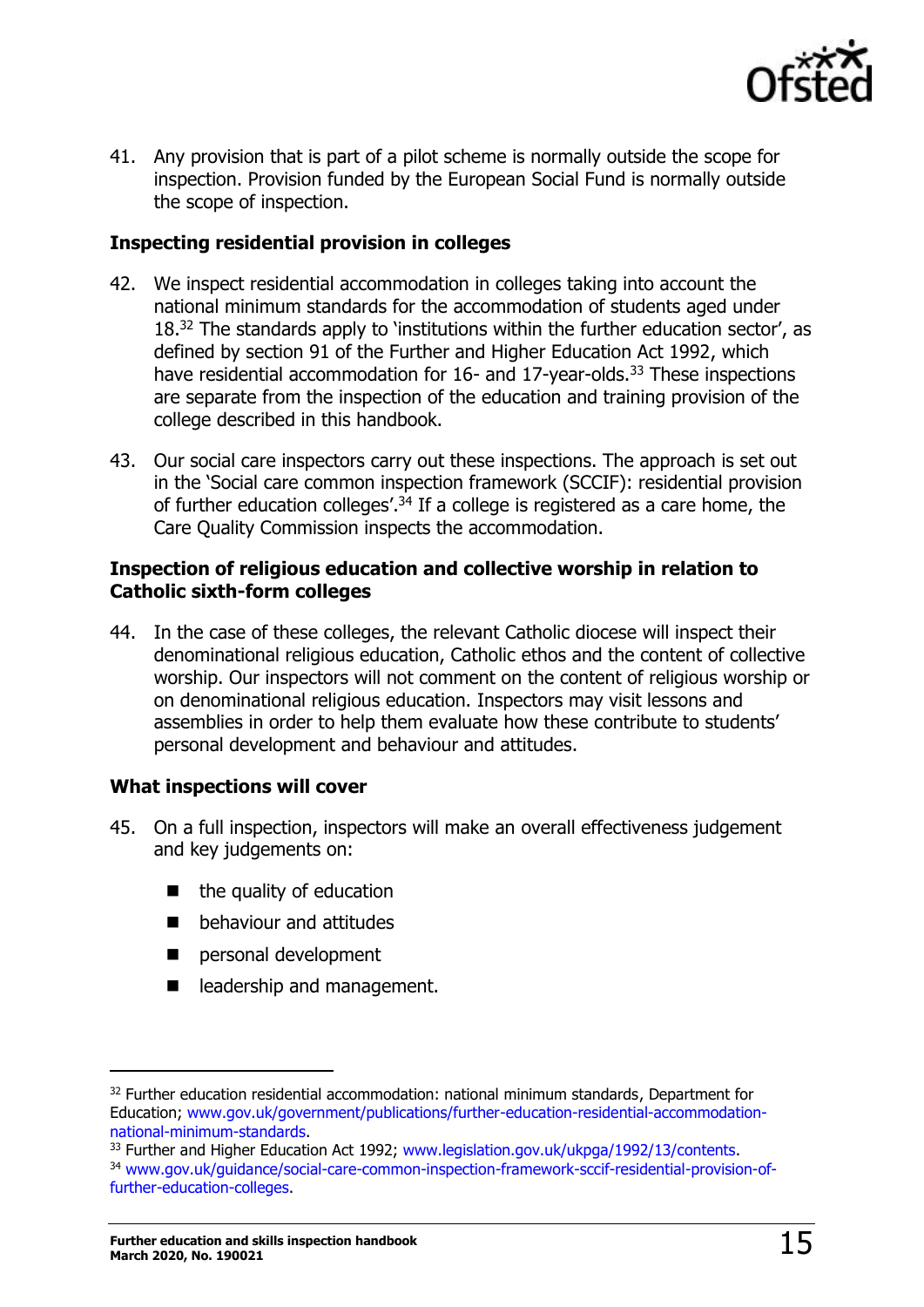

46. They will also make judgements on each major type of provision offered, as set out in the table below.

| <b>Type of provision</b>                  | <b>Description of provision</b>                                                                                                                                                                                                                                                                                                                                          |
|-------------------------------------------|--------------------------------------------------------------------------------------------------------------------------------------------------------------------------------------------------------------------------------------------------------------------------------------------------------------------------------------------------------------------------|
| Education programmes for<br>young people  | Provision funded through the ESFA 16 to 18 classroom-based<br>funding stream for study programmes and traineeships for<br>those aged 16 to 18 and for ESFA-funded full-time provision for<br>14- to 16-year-olds enrolled in colleges. <sup>35</sup>                                                                                                                     |
| Adult learning programmes                 | Provision funded through the adult education budget and/or<br>advanced learning loans, including employability training for<br>learners aged 19 and over referred for training by Jobcentre<br>Plus. This includes community learning provision and<br>traineeships for those aged 19 and over. This may include adult<br>education provision funded by GLA and/or MCAs. |
| Apprenticeships                           | Apprenticeships at levels 2 to 5 funded by the ESFA and/or<br>through the apprenticeship levy. <sup>36</sup>                                                                                                                                                                                                                                                             |
| Provision for learners with<br>high needs | Provision for learners for which providers receive high-needs<br>funding in addition to 16 to 18 ESFA funding for study<br>programmes and/or 16 to 18 apprenticeships. Learners up to<br>the age of 24 may be eligible for this funding.                                                                                                                                 |

- 47. Inspectors will take account of all types of provision within the scope of the inspection. They will grade and report on the types of provision. If the number of learners in a particular type of provision is very low and/or the provision is very new and inspectors cannot gather sufficient evidence to arrive at a graded judgement, it will not be graded.<sup>37</sup>
- 48. The quality of provision for learners with high needs and with special educational needs and/or disabilities (SEND), a much broader group than those attracting high-needs funding, will always be considered during the inspection of any type of provision.

<sup>35</sup> [www.gov.uk/guidance/full-time-enrolment-of-14-to-16-year-olds-in-further-education-and-sixth](http://www.gov.uk/guidance/full-time-enrolment-of-14-to-16-year-olds-in-further-education-and-sixth-form-colleges)[form-colleges.](http://www.gov.uk/guidance/full-time-enrolment-of-14-to-16-year-olds-in-further-education-and-sixth-form-colleges)

<sup>&</sup>lt;sup>36</sup> [www.gov.uk/government/publications/apprenticeship-accountability-statement.](http://www.gov.uk/government/publications/apprenticeship-accountability-statement) Where a provider registered with the Office for Students (OfS) provides apprenticeship training in one or more apprenticeship standards that includes a mandatory higher education qualification, the OfS may provide Ofsted with provider-specific information to inform the inspection judgement relating to the apprenticeship provision.

 $37$  We will not normally inspect apprenticeship provision when a provider has been removed from the RoATP (see paragraph 13 and footnotes 14 and 16).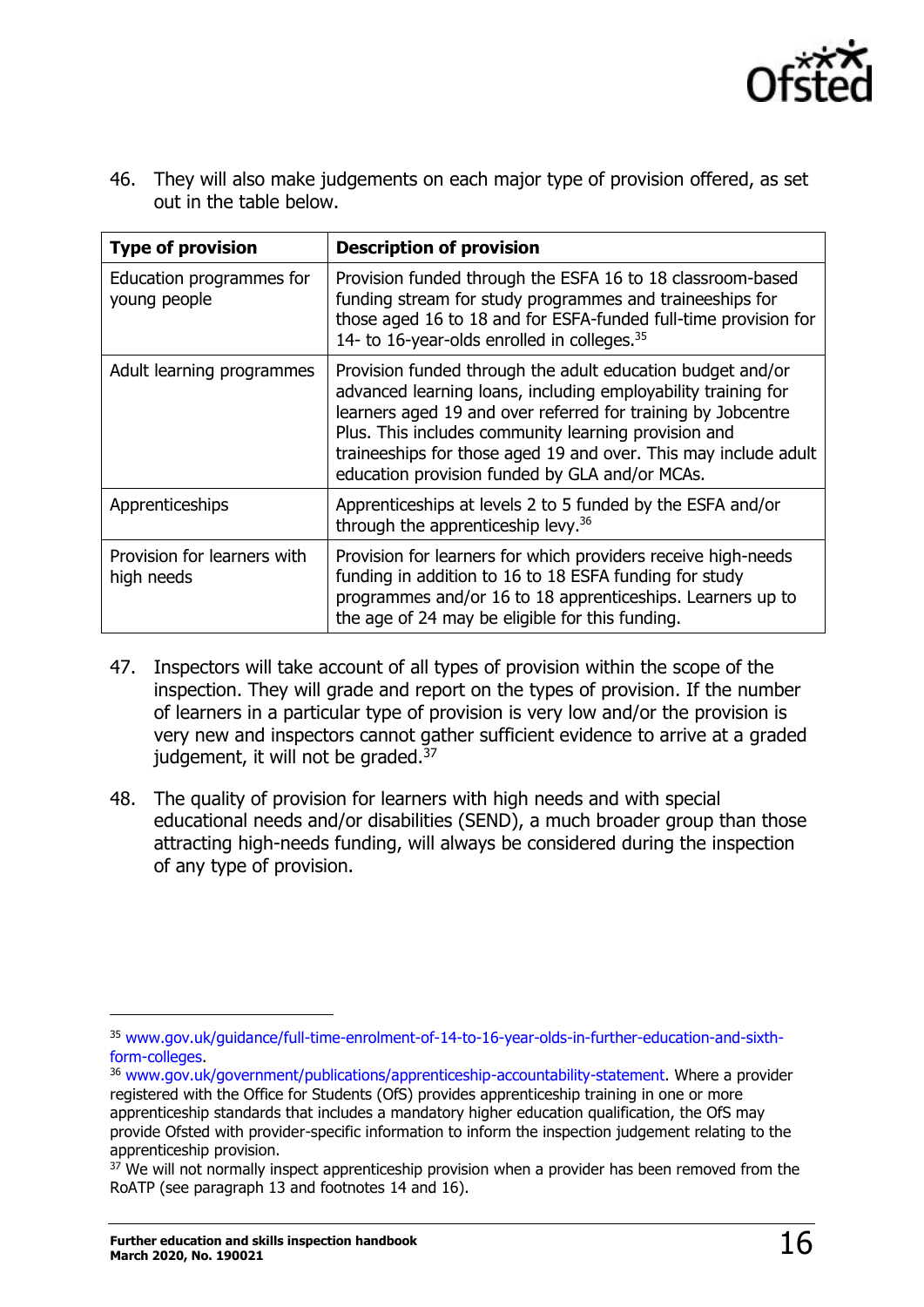

- 49. Sector subject areas will not be graded or reported on separately. However, inspectors may use their subject expertise to contribute to the evidence base for types of provision and key judgements.<sup>38</sup>
- 50. The lead inspector will normally confirm to the provider which types of provision will be graded separately.

# <span id="page-16-0"></span>**Before the inspection**

- 51. The lead inspector's planning will focus primarily on how inspectors will gather evidence of learners' experiences, to evaluate the different types of provision offered by the provider against the four key judgements of the EIF.
- 52. Inspectors' evidence-gathering will be primarily made up of focused curriculum reviews or 'deep dives', including lesson/session visits, scrutinising learners' work/training and assessment, and discussions with learners and teachers/ trainers. Inspectors may carry out some inspection activities jointly with members of the provider's staff.
- 53. Inspectors may plan visits to learners at work at their employer's or at subcontractor's premises and carry out inspection activities. These visits give inspectors the opportunity to hold discussions with learners and employers, to discuss learning programmes and to look at learners' work. Inspectors may carry out interviews/discussions with learners, employers and staff via telephone, video calls or webinars.

#### **The role of the nominee in inspection**

- 54. Each provider is invited to nominate a senior member of staff to act as the provider's main link with the inspection team. The nominee should:
	- have a detailed understanding of the provider's programmes and operations, including, where appropriate, those of subcontractors
	- be sufficiently senior to ensure the cooperation of staff at all levels
	- have authority to carry out the role with autonomy.
- 55. The nominee's responsibilities include:
	- providing information for the lead inspector to support inspection planning
	- liaising with the lead inspector and ensuring that documents and other information are available, and that staff can attend meetings
	- briefing the provider's staff about arrangements
	- $\blacksquare$  informing learners and employers about the inspection<sup>39</sup>

<sup>&</sup>lt;sup>38</sup> In the case of monitoring visits, inspectors will use their range of expertise to contribute to the relevant themes.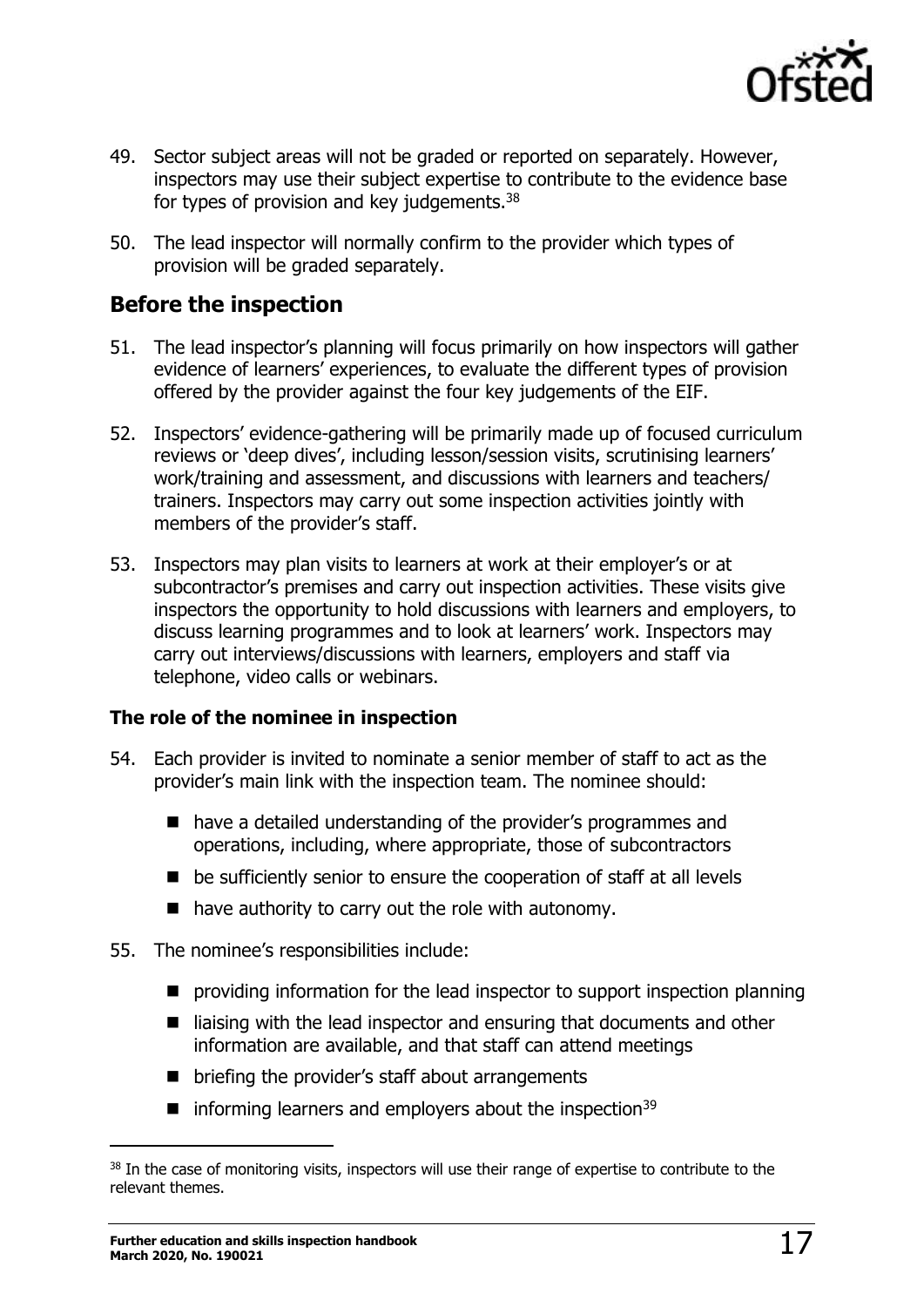

- informing learners, employers, parents, carers and staff that they can give their views through the relevant online questionnaires (see 'Seeking the views of learners, parents and carers, employers and staff' below)<sup>40</sup>
- $\blacksquare$  attending team meetings, in particular the final grading/ judgement team meeting
- coordinating feedback arrangements in particular at the end of the inspection.

#### **Notification of inspection**

- 56. Notification of all types of further education and skills inspections and monitoring visits normally takes place up to two working days before the inspection unless the inspection is unannounced. Ofsted reserves the right to carry out unannounced inspections or monitoring visits.
- 57. We will normally notify the provider in the morning of the notification day and will email the notification letter. The lead inspector will then contact the provider, normally by phone, as soon as possible and by the following morning at the latest. The lead inspector should make sure that:
	- good communications and effective working relationships are established
	- the arrangements for the inspection are confirmed.

# <span id="page-17-0"></span>**Planning for the inspection**

- 58. As soon as the provider has been notified of the inspection, staff should draw together the information in paragraph 61. These should be working documents and not prepared specifically for the inspection. Inspectors should keep the review of documentation to a minimum. Providers are not expected to prepare anything extra for inspectors.
- 59. Inspectors should be aware that the provider will need to accommodate the inspection while still managing day-to-day operations.
- 60. Requests for a deferral will be handled in accordance with our policy. $41$
- 61. To ensure that the lead inspector has a clear understanding of the scope and range of provision and information needed to plan the logistics of the inspection, the nominee will send the following information, as applicable, as soon as possible:

<sup>&</sup>lt;sup>39</sup> Inspectors may identify a number of off-site learners and employers to observe and/or interview. The nominee should ensure that they are notified, as well as any other users and partners who inspectors wish to meet.

<sup>&</sup>lt;sup>40</sup> This does not apply to monitoring visits.

<sup>&</sup>lt;sup>41</sup> 'Deferring Ofsted inspections', Ofsted, 2016; [www.gov.uk/government/publications/deferring](http://www.gov.uk/government/publications/deferring-ofsted-inspections)[ofsted-inspections.](http://www.gov.uk/government/publications/deferring-ofsted-inspections)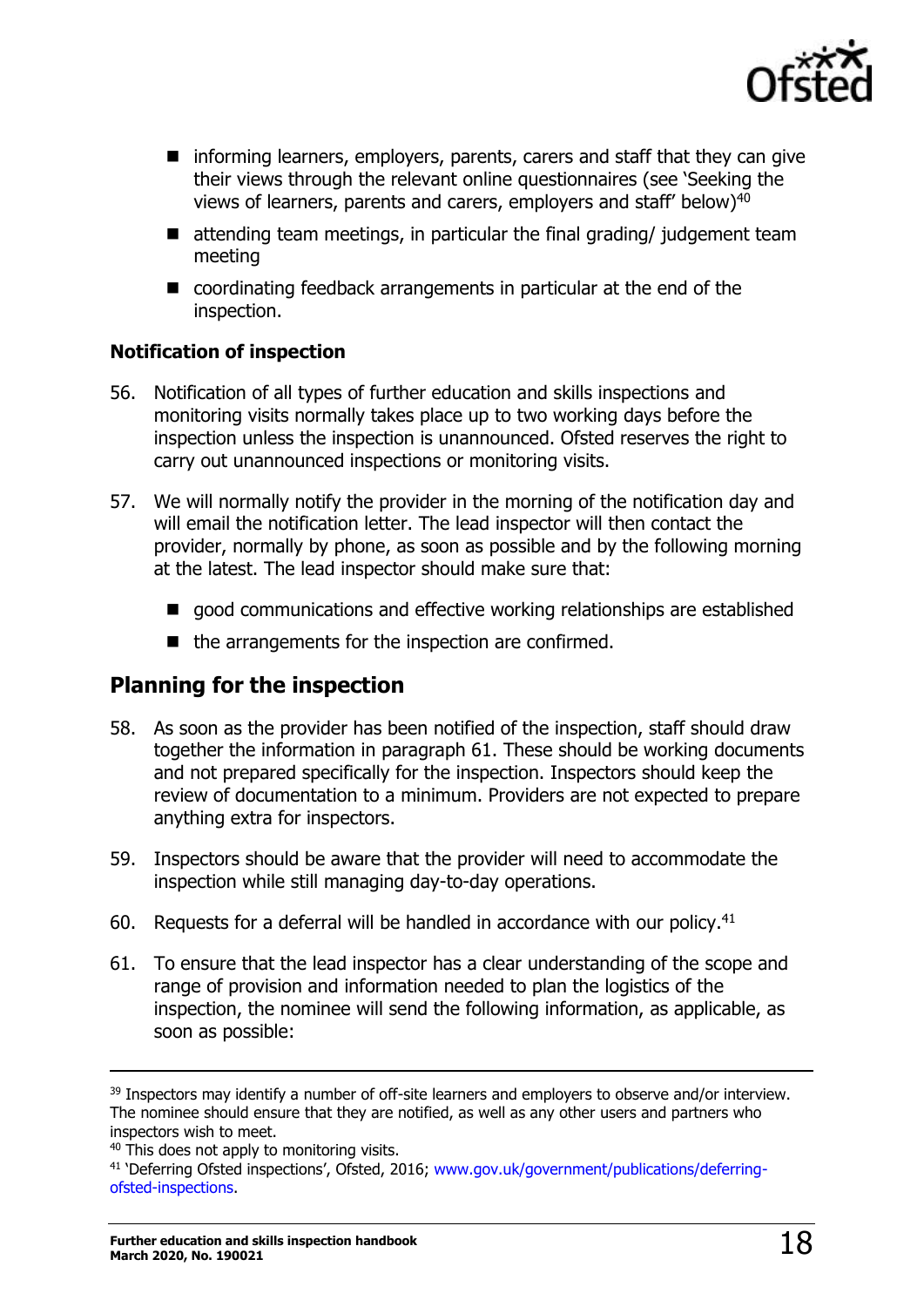

- details of the courses/programmes being delivered and their mode of delivery
- timetables for lessons/sessions/workshops or other learning activities during the week
- a list of provider staff and a diagram of the organisational structure
- the geographical spread of training premises and learners, particularly work-based learners and apprentices, according to regions or sub-regions
- the names and location of employers
- the names and location of subcontractors
- contact information for key staff
- $\blacksquare$  the current number of learners in the following age groups: 14 to 16;<sup>42</sup> 16 to 18; 19+
- the current overall number of learners (excluding apprentices) at level 1 or below, level 2, level 3 and level 4/5, by subject area
- the current number of intermediate, advanced and higher-level apprentices, according to age groups: 16 to 18, 19 to 24, and  $25+$ , by subject area and by apprenticeship framework or standard
- the current number of learners following employability programmes and those who have attended in the previous 12 months
- details of learners who are on a study programme but who are not working towards a substantial qualification
- the current number of learners following traineeships and those who have attended in the previous 12 months
- the current number of learners on community learning programmes and those who have attended in the previous 12 months
- the current number of learners with SEND and the number of learners for whom high-needs funding is received, and their particular needs.
- 62. To ensure that the provider understands the inspection process, the lead inspector will hold a telephone planning meeting with the nominee/most senior member of staff.<sup>43</sup>
- 63. The lead inspector will use the telephone planning meeting to arrange how information is made available to inspectors. The provider should inform all subcontractors' staff, current learners, employers and other users about the

 $42$  Inspectors may ask for specific information relating to 14- and 15-year-olds.

<sup>&</sup>lt;sup>43</sup> When a full inspection is planned, learner numbers are very low and inspectors are doubtful that they can gather sufficient evidence to arrive at the necessary judgements for a full inspection, the lead inspector may decide to postpone the inspection or to replace the full inspection with a monitoring visit. For these circumstances, see footnote 21.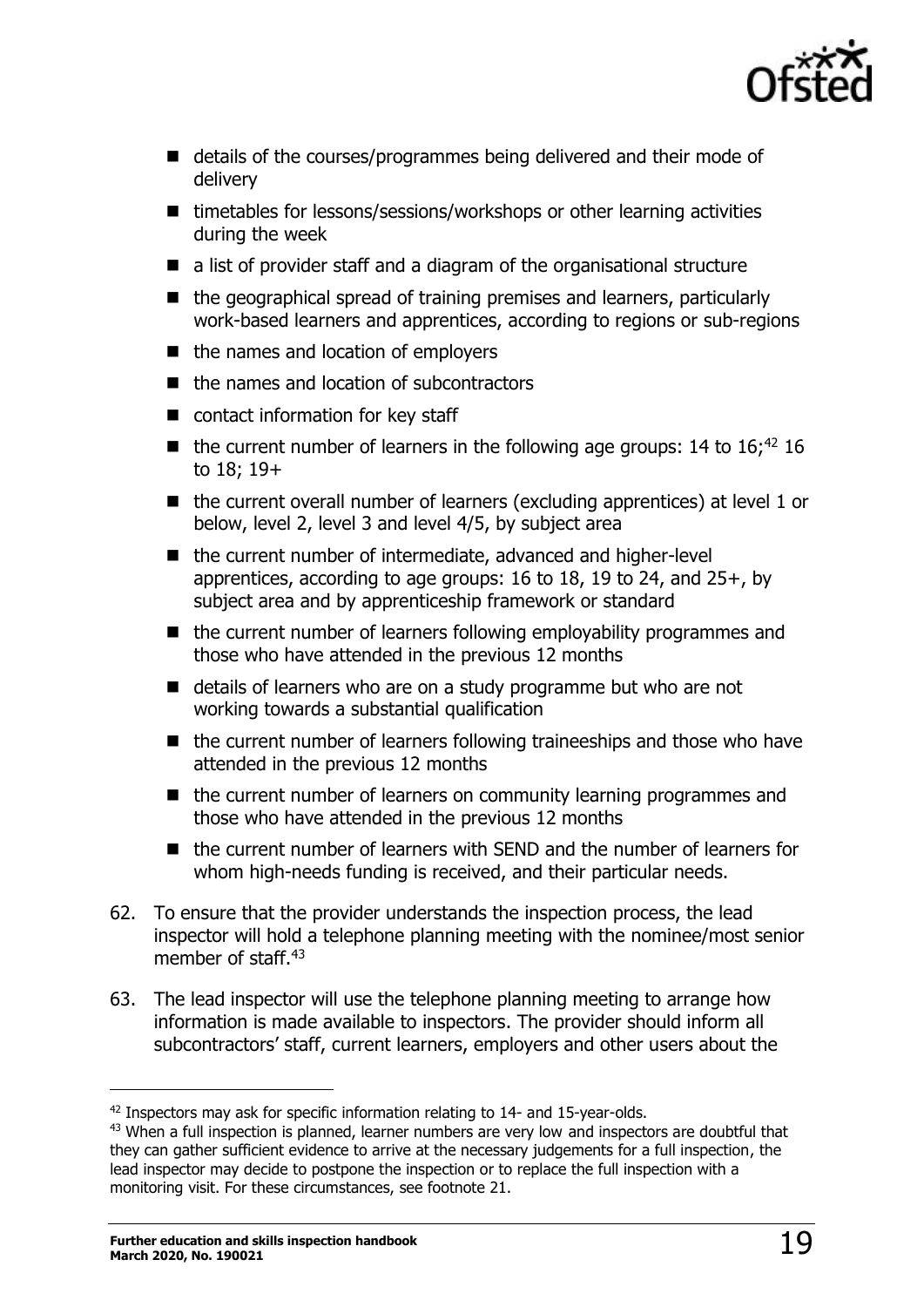

inspection. It should emphasise that inspectors may visit any sessions involving learners either on the provider's premises or at other locations, including learners' workplaces or online.

- 64. The lead inspector will draw up a pre-inspection team briefing for the inspection team and the nominee. The purpose of this briefing is to focus inspection activity and identify areas for exploration, in particular the areas of the curriculum that will be reviewed through 'deep dives' (focused curriculum reviews).
- 65. Inspectors will select the 'deep dive' curriculum review areas they will focus on (and associated inspection activities, such as which learners and employers are being visited). They will take into account a range of factors, including:
	- the types of provision
	- the courses on offer, their subjects and levels
	- the relative performance on different courses
	- the number, spread and coverage of sites
	- $\blacksquare$  the value of the provider's contract(s) with funding agencies or with employers
	- the geographical spread of learners
	- the geographical spread of employers
	- the mode of delivery and attendance
	- information from the provider's nominee, learners and employers
	- information from commissioning or funding bodies.
- 66. The team briefing letter will provide details about the start of the on-site inspection, including the location and timing of the initial meeting and any other relevant arrangements for the first day, including the planned curriculum reviews.

#### **Seeking the views of learners, parents and carers, employers and staff**

- 67. Learners' views are important to inspection. It is important that all learners can express their views to inspectors. This also applies to employers and any other key stakeholders. Inspectors will consider the views of learners, parents and carers, provider staff and employers as important evidence.
- 68. Ofsted's online questionnaires for learners and employers (called Learner View and Employer View) are available to gather the views of learners and employers at the point of inspection. There are also online questionnaires for parents and carers of learners and for provider staff available at the point of inspection. After notifying the provider of the inspection, we ask the nominee to tell all staff, learners, employers and (where appropriate) parents and carers of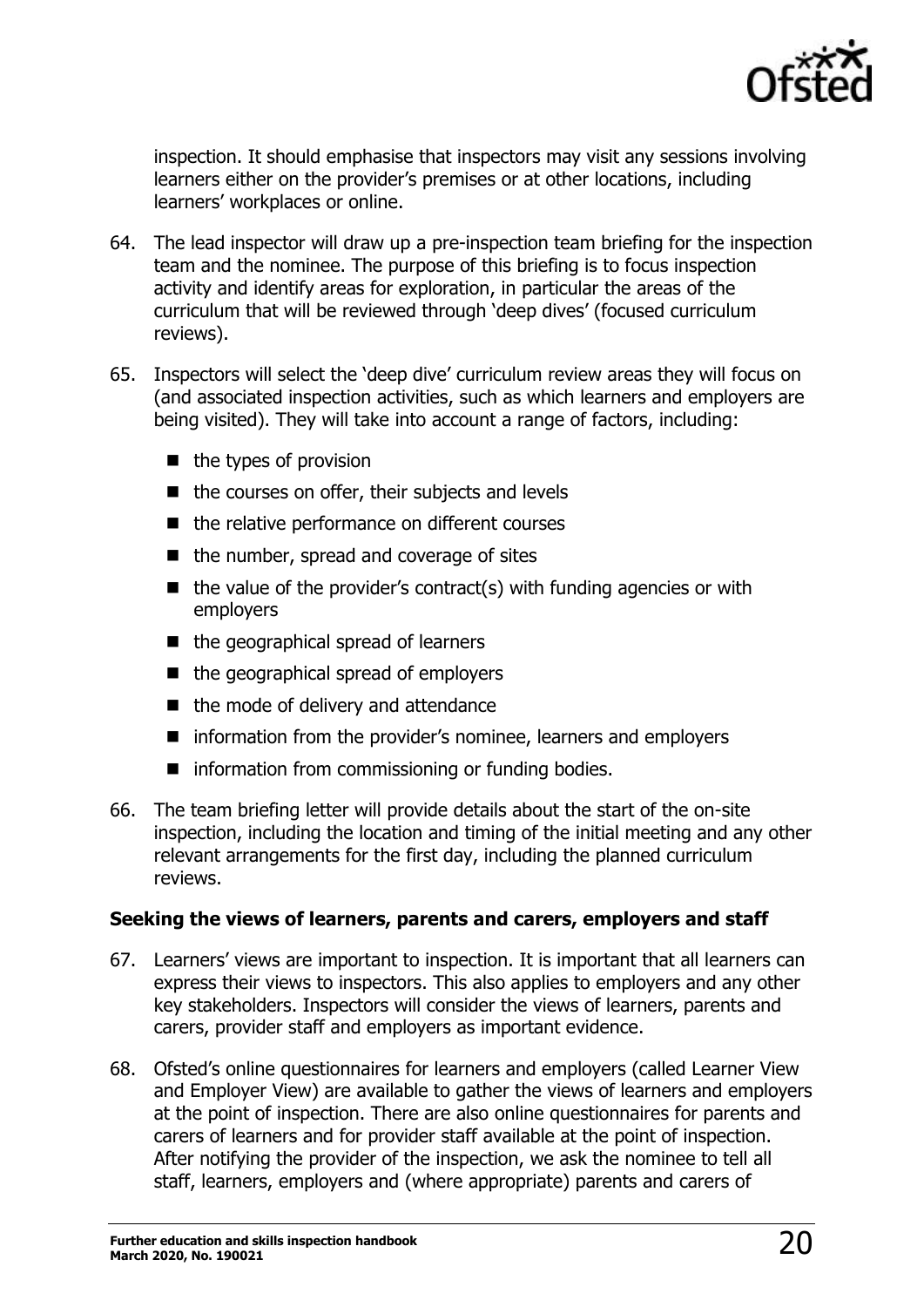

learners that the inspection is taking place. The nominee should ask them to give their views to the inspection team by using these online questionnaires.<sup>44</sup>

- 69. Surveys of the views of learners, employers, parents/carers and staff carried out by the provider, funding bodies or other organisations provide evidence for the inspection and may indicate themes to explore further. They do not replace talking with learners, employers and staff during the inspection or views collected through our online questionnaires.
- 70. Inspectors will speak to a range of learners and employers, often as part of the 'deep dive' focused curriculum reviews. This may happen face to face or remotely, for instance through a webinar or online meeting. We may use other surveys to capture views.
- 71. Inspectors will take account of views expressed to them by learners, employers, parents, governors, staff and the nominee. Staff and learners must be able to speak to inspectors in private to ensure that the presence of the nominee or senior staff does not influence their responses. Meetings during the inspection may include those with samples of learners selected by inspectors and openinvitation meetings.
- 72. The lead inspector will take account of any external views on the provider's performance, for example through briefings from commissioning and funding bodies or other relevant regulators or inspectorates.

# <span id="page-20-0"></span>**During the inspection**

#### **Days allocated to inspection and inspection team members**

- 73. Inspections and monitoring visits will be led by either one of Her Majesty's Inspectors (HMI) or an Ofsted Inspector (OI) assisted by other HMIs and/or  $O$ Is. $45$
- 74. A full inspection normally lasts between two and five days on site. The number of inspectors involved will vary according to the size and complexity of the provider. Some inspectors may only be needed for part of the inspection. How the lead inspector will deploy the team depends on the number of learners and sites, the type(s) of provision and range of learning programmes.
- 75. Short inspections (see paragraphs 122 to 152) normally last no longer than two days on site. The number of inspectors involved will vary according to the size and complexity of the provider. Some inspectors may only be needed for part of the inspection.

<sup>&</sup>lt;sup>44</sup> This does not apply in the case of monitoring visits.

<sup>&</sup>lt;sup>45</sup> An Ofsted Inspector is an inspector who is not an HMI but is deployed by Ofsted as a team or lead inspector on further education and skills inspections and monitoring visits.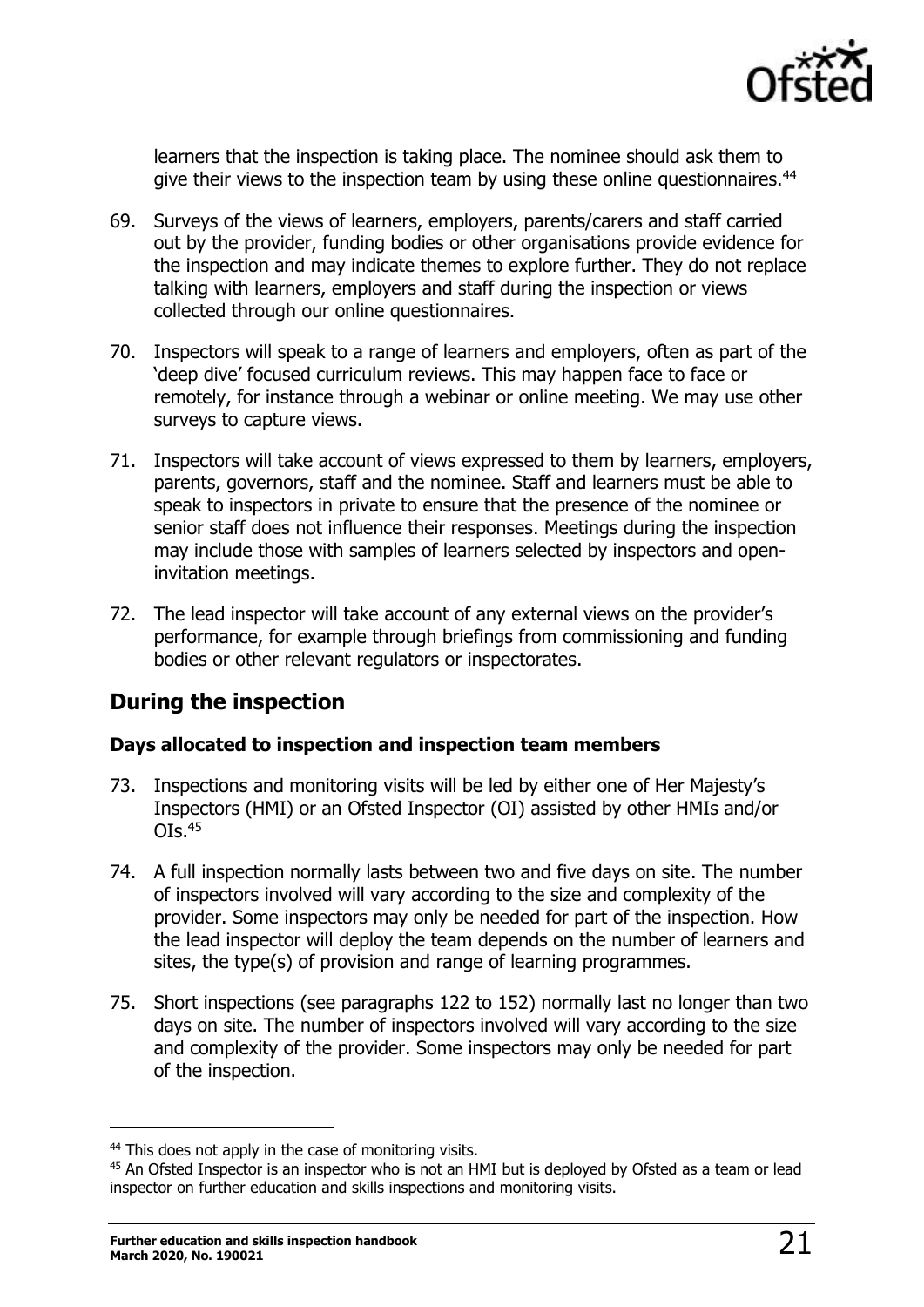

76. Monitoring visits usually last between one and two days, depending on the scope of the visit and size of the provider. They will usually involve one or two inspectors (but may sometimes involve more).

#### **Gathering and recording evidence**

- 77. Inspections will normally begin with in-depth discussions with provider leaders and managers about the provider's curriculum to establish the intent of the curriculum. Inspectors will ask about what leaders intend learners to learn; what are the end points and next steps they wish them to reach through this; what are the key concepts that they need to understand; and in what order they will learn them.
- 78. Although meetings with leaders are important, inspectors' first priority during inspections is to collect first-hand evidence.
- 79. Inspectors will primarily do this through a range of inspection activities, grouped into focused curriculum reviews, known as 'deep dives'. These will provide evidence of the effective implementation of the curriculum and its intent – but they will also gather evidence which may be relevant to the other key judgement areas and progress judgements. These activities will be focused on curriculum areas selected by the lead inspector (see paragraph 65).
- 80. These inspection activities include:
	- direct observation of teaching, training and assessment
	- meetings and discussions with teachers, trainers and other staff (in particular subject specialists and subject leaders to understand the intent and implementation of the curriculum)
	- interviews and discussions with learners (these may happen in formal planned meetings or in more informal settings)
	- scrutinising learners' work
	- evaluating learning materials and their use by learners
	- analysing provider and learner records, showing planning for, and monitoring of, learners' individual progress and destinations from their starting points when they began their courses or apprenticeships
	- assessing learners' progress
	- examining what learners know, understand, and can do and make as a result of their learning.
- 81. Evidence drawn from these different activities and focused on specific curriculum areas should provide valid, reliable and sufficient evidence of the quality of education and training when connected, combined and brought together.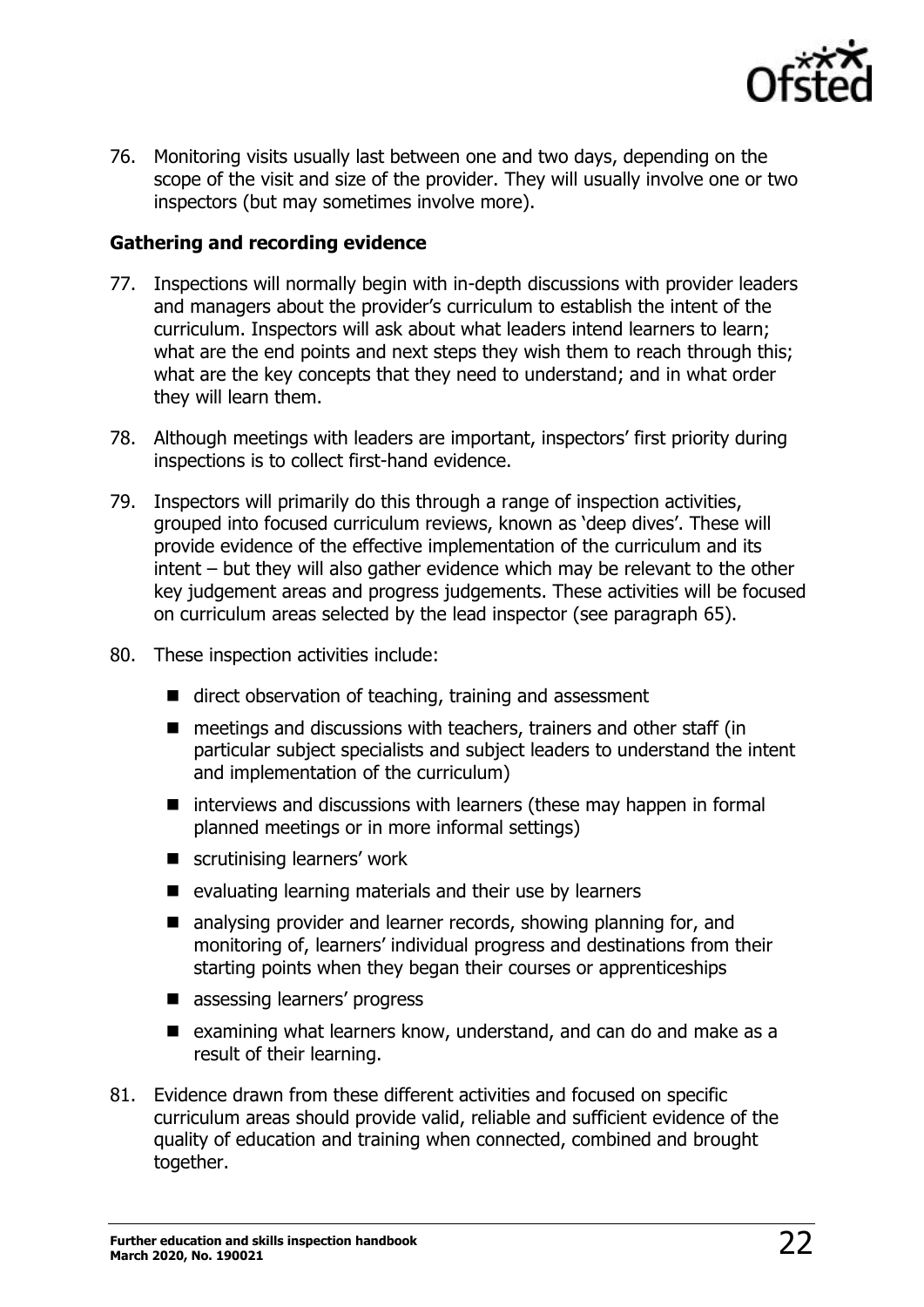

- 82. Evidence from these curriculum-related activities will also inform the other key judgements: behaviour and attitudes; personal development; and leadership and management.
- 83. Inspectors will also carry out other inspection activities to gather evidence for the key judgements. These may include:
	- analysing documents relating to leadership and management (such as records about safeguarding or notes of governors' meetings), or personal development and behaviour and attitudes (such as records about attendance or enrichment activities)
	- analysing learner, employer, parent/carer and staff views provided through questionnaires and other sources
	- meeting with learners, employers, staff, governors, board members, councillors, trustees, subcontractors, where appropriate.
- 84. During the inspection, inspectors will collect, analyse and record evidence and their judgements on paper or electronic evidence forms. It is essential that the evidence accurately reflects discussions. Inspectors should identify clearly information that was provided in confidence. The evidence forms, together with any briefings, plans or instructions prepared by the lead inspector, and responses from learners and employers (in hard copy, online or other formats) contribute to the evidence base. The lead inspector is responsible for assuring the quality of evidence.
- 85. Ofsted has no preferred teaching style. Inspectors judge the quality of education by the ways in which learners acquire knowledge, develop skills and exhibit appropriate behaviours for work and success in life or study. Teaching staff should plan their lessons as usual.
- 86. Inspectors may visit employers, to observe learners' on-the-job skills development and speak to employers and their staff.
- 87. Inspectors will not normally indicate which sessions they plan to observe. The team reserves the right to visit any learner or employer and may cancel or add visits to ensure that enough evidence is collected. Inspectors will not normally give feedback to individual members of staff following these sessions.

#### **Observations of teaching and training**

- 88. An important element of the inspection approach will be to visit lessons, workshops or sessions where teaching, training, learning and assessment are happening. Inspectors may often invite appropriate staff from the provider to take part in joint observations of these learning sessions.
- 89. Observation is primarily useful for gathering evidence about curriculum implementation and how teaching and training sessions contribute to the quality of education and training. Inspectors can use observations to gather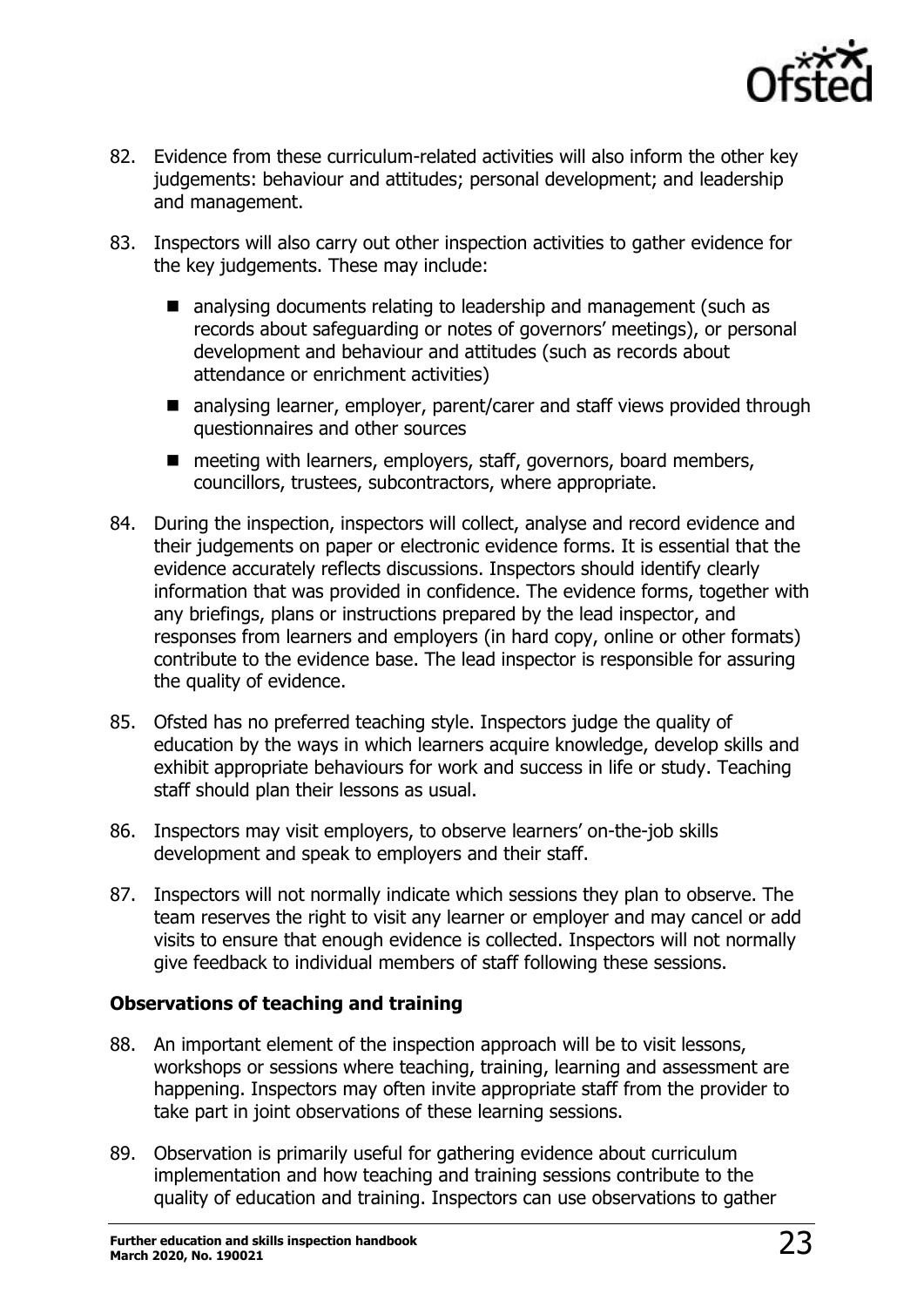

evidence about how well staff implement the curriculum by looking at teaching of one or more subjects, and by triangulating observations with evidence collected through discussions with staff, learners, and, where relevant, employers, and through work scrutiny.

- 90. Inspectors will connect observation activity to other evidence for triangulation and as part of the deep dives. Observation is not about evaluating individual teachers or trainers. Inspectors will not grade the teaching or training they observe. Instead, inspectors will view teaching and training across a sample of the provision to provide part of the evidence base to inform inspection judgements, in particular the quality of education and training.
- 91. Observation is also useful for gathering evidence that contributes to other key judgements, including behaviour and attitudes. Observation enables inspectors to see direct evidence about how behaviour is managed and how behaviours and attitudes are developed in individual learning sessions. This evidence will complement the other evidence that inspectors gather about behaviour and attitudes during inspection.

#### **Work scrutiny**

- 92. Inspectors may scrutinise learners' work across the provider and aggregate insights to provide part of the evidence for an overall view of quality of education, primarily around the impact of the education provided. Inspectors will not evaluate individual pieces of work. Inspectors will connect work scrutiny to lesson observation and, where possible, conversations with learners, staff and, where appropriate, with employers.
- 93. Inspectors may invite appropriate staff from the provider to take part in joint scrutiny of learners' work.
- 94. Work scrutiny is useful primarily for gathering evidence about the curriculum impact of the quality of education. Inspectors can use work scrutiny to evaluate learners' progress and progression through their course of study. Work scrutiny will show whether learners know more and can do more, and whether the knowledge and skills they have learned are well sequenced and have developed incrementally. Inspectors will synthesise what they find in order to contribute to their overall assessment of the quality of education across the provider.

#### **The use of data**

95. Inspection uses a range of data that is available. Both before and during the inspection, inspectors will analyse the performance of the provider using the most recent validated data. Analysis may be at overall provider level and/or for individual subjects or types of provision. Although data alone will not lead directly to judgements, the primary data that measures success for each type of provision will provide important evidence for judging the impact of the quality of education.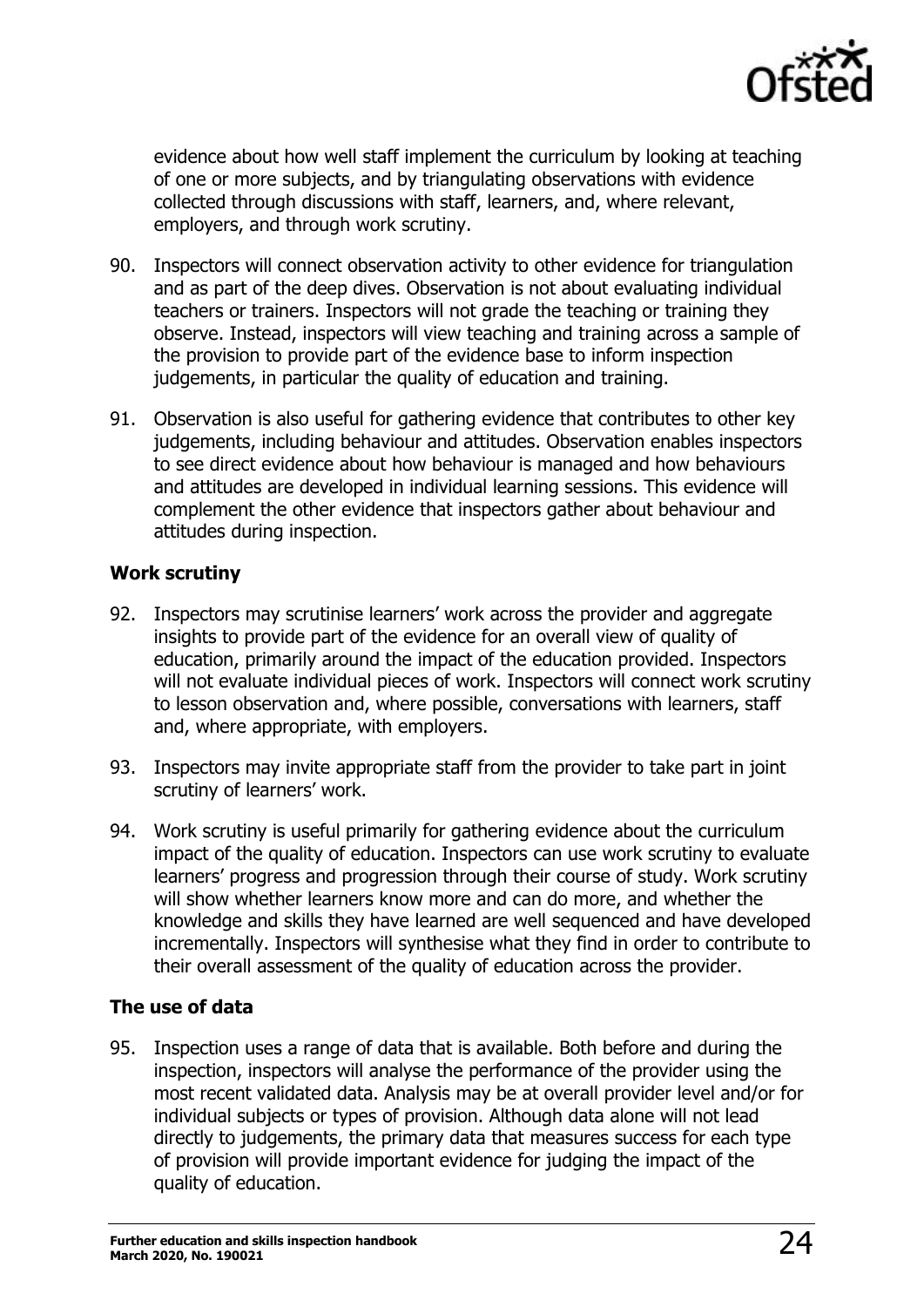

- 96. Inspectors will evaluate learners' progress in relation to their starting points, based on their rate of learning, acquisition of knowledge, skills and behaviours and whether they have achieved their individual, challenging targets. They will also take account of data about the destinations learners go to when they leave the provider.
- 97. Inspectors will not look at internal progress and attainment data on GCSE and A-level courses where fixed-time terminal examinations comprise the entire assessment of the course. Similarly, inspectors will not normally look at predicted in-year achievement and attainment data more generally. That does not mean providers cannot use this data if they consider it appropriate. Inspectors will, however, put more focus on the curriculum and less on providers' generation, analysis and interpretation of performance data. Inspectors will be interested in the conclusions drawn and actions taken from any internal assessment information but they will not examine or verify that information first hand.

#### **The self-assessment report**

- 98. Inspectors will use self-assessment reports, or equivalent documents, to assess risk, monitor standards and plan for inspection.
- 99. If these documents are not available in advance, the provider should share the latest report/plan(s) with the lead inspector following notification of the inspection.
- 100. Inspectors will, in any case, use other readily available information about the provider.
- 101. Ofsted does not require self-assessment to be provided in a specific format. Any assessment that is provided should be part of the provider's processes and not generated solely for inspection purposes.<sup>46</sup>

#### **Meetings during inspection**

- 102. Inspectors are likely to have a number of different meetings with provider staff for different purposes. They will try to minimise disruption to the provider's regular business and to the inspection team's focus on assessing the quality of education and training. Therefore, meetings will be kept brief and purposeful.
- 103. Inspections will normally begin with in-depth discussion with senior leaders and managers about the provider's curriculum to establish the intent of the curriculum. This initial meeting will also provide useful insights into leadership and management and other areas. There may be other meetings with senior leaders, including the nominee as necessary, as the inspection progresses.

<sup>&</sup>lt;sup>46</sup> Ofsted will periodically write to all providers to request that they provide a copy of their selfassessment. Providers can send their latest self-assessment to [fes.sar@ofsted.gov.uk](mailto:fes.sar@ofsted.gov.uk) at any time.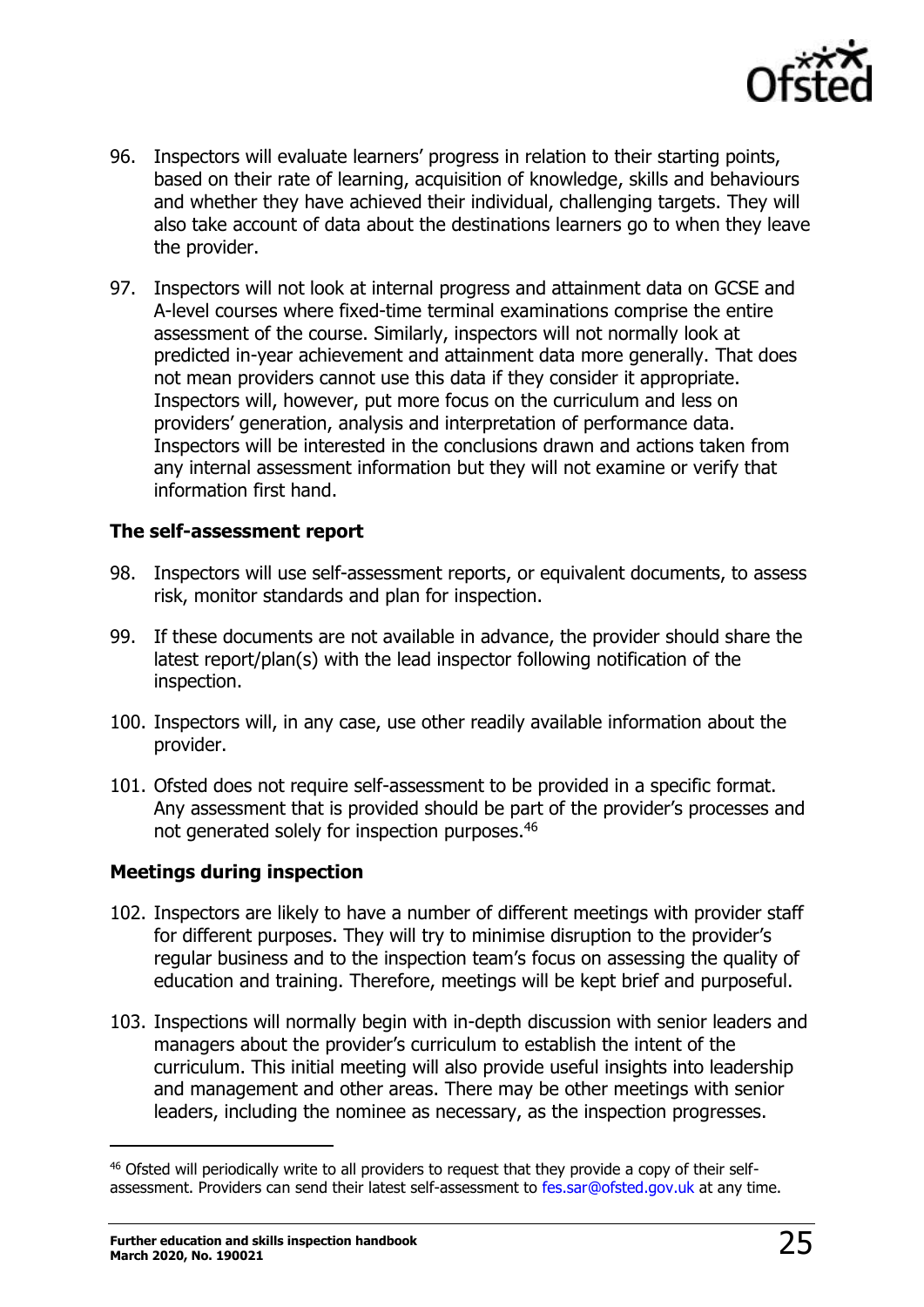

- 104. Inspectors carrying out deep dives focusing on specific areas of the curriculum will normally meet with key curriculum staff. This is to understand its intent and implementation before carrying out their inspection activities to review that area of the curriculum. Other types of meeting have been referred to above in paragraphs 80 and 83.
- 105. The inspection team itself will hold meetings. They may be meetings of the whole team or between two or more inspectors. They may be held remotely via Skype or telephone or face to face. These may include:
	- an initial team meeting to:
		- − brief the inspection team on the schedule for the inspection
		- − clarify any queries about team members' roles
		- − receive a brief update from the provider, including, if appropriate, an initial briefing from the provider's managers with relevant responsibilities for key areas to be covered of the inspection<sup>47</sup>
	- a meeting for the nominee to hear the emerging judgements and identify any opportunities to provide additional evidence
	- a grading/progress judgement meeting to reach judgements about the provider.
- 106. The nominee may attend some inspection team meetings, although they may not contribute to decisions about inspection judgements. By taking part in discussions about evidence collected during the inspection, the nominee can help to ensure that all appropriate evidence is taken into account. Any concerns about evidence should be raised with the lead inspector. The nominee will report to the provider's staff on the progress of the inspection.
- 107. Inspectors may hold additional meetings with the provider's staff.
- 108. The lead inspector will hold a feedback meeting for the provider and invitees to hear the key messages at the end of the inspection. Members of ESFA staff may attend to hear the feedback.<sup>48</sup>

#### **Reaching final judgements**

- 109. Inspectors will discuss emerging findings with the nominee and, where appropriate, with senior staff.
- 110. The lead inspector will ensure that the inspection team agrees the judgements for full inspections using the descriptors in part 2 of this handbook.<sup>49</sup> The

<sup>&</sup>lt;sup>47</sup> Not all inspectors will necessarily attend this meeting.

<sup>&</sup>lt;sup>48</sup> Staff from GLA or an MCA may also attend where they are funding the provider.

 $49$  For monitoring visits, when grades are referred to, this should be understood to refer to progress judgements.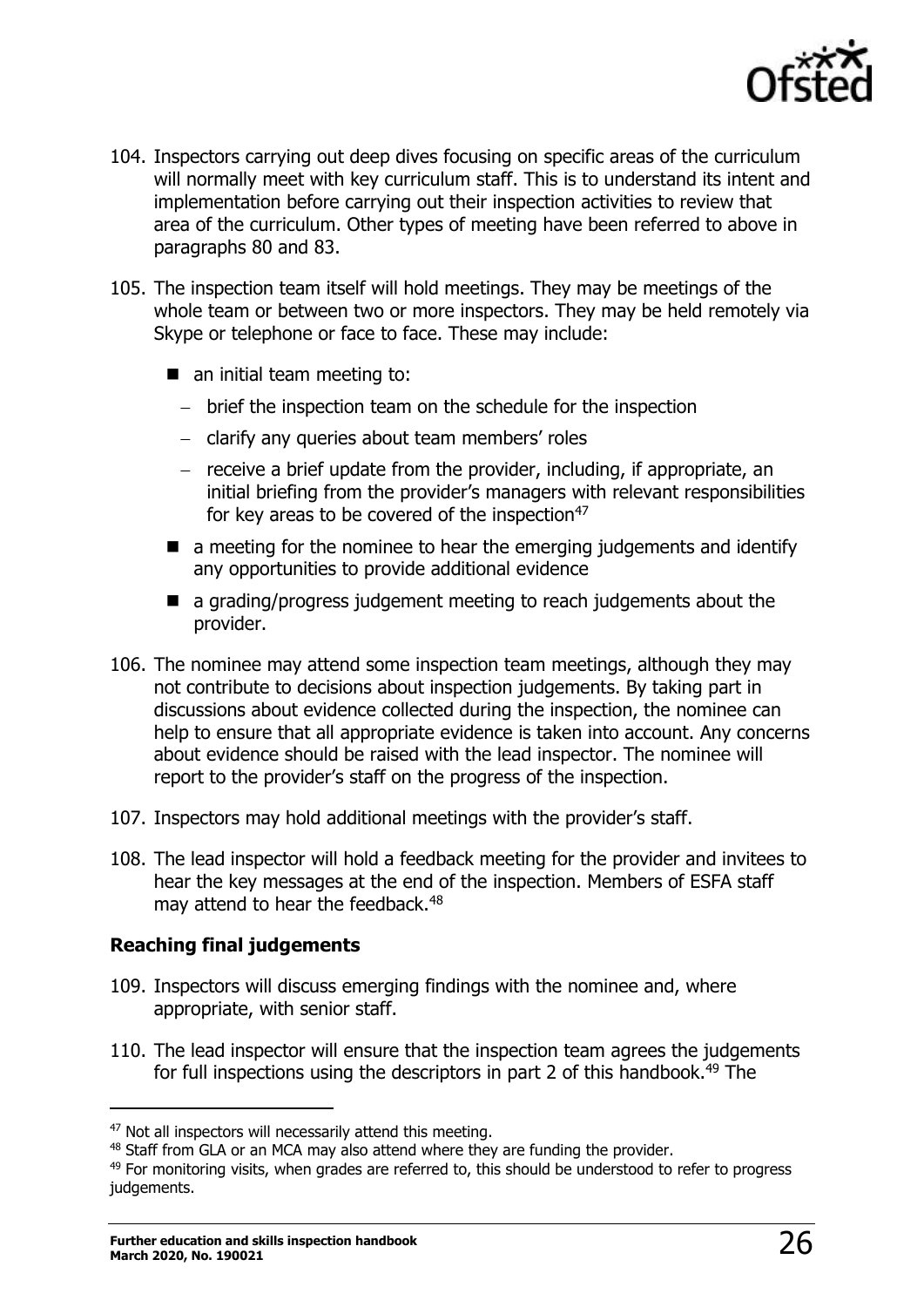

overall judgements will reflect all of the evidence considered by the inspection team. The evidence base must support the judgements convincingly.

#### **Providing feedback**

111. Before leaving, the lead inspector should ensure that the provider is clear:

- $\blacksquare$  about the grades awarded for each judgement required<sup>50</sup>
- that the grades awarded are provisional and, although unlikely, may be subject to change through moderation and quality assurance $51$
- that the points provided in the feedback, subject to any change, will be generally reflected in the report, although the text of the report may differ slightly from the oral feedback
- about the main findings and areas for improvement
- that inspection findings may be shared with the Further Education Commissioner, ESFA, DfE, Ofqual, Office for Students (OfS) or other relevant regulator/inspectorate before the publication of the report
- about the procedures that will lead to the publication of the report
- about the complaints procedure
- where relevant, about the implications of the provider being judged as requires improvement or inadequate overall<sup>52</sup>
- that, if the overall effectiveness or the leadership and management of a sixth-form college, further education college or designated institution are judged inadequate, this has implications for the college in relation to appointing newly qualified staff in future years.<sup>53</sup>

# <span id="page-26-0"></span>**After the inspection**

j

#### **Arrangements for publishing the report**

112. The lead inspector is responsible for writing the inspection report and submitting the evidence to Ofsted shortly after the inspection ends. The text of the report should reflect the evidence. The findings in the report should be consistent with the feedback given to the provider at the end of the inspection.

<sup>&</sup>lt;sup>50</sup> For monitoring visits, when grades are referred to, this should be understood to refer to progress judgements.

 $51$  For monitoring visits, when grades are referred to, this should be understood to refer to progress judgements.

 $52$  Note the references to inadequate judgements on inspections and insufficient progress judgements on monitoring visits with respect to ESFA intervention in this guidance:

[www.gov.uk/government/publications/removal-from-register-of-apprenticeship-training-providers.](https://www.gov.uk/government/publications/removal-from-register-of-apprenticeship-training-providers) <sup>53</sup> See 'Induction for newly qualified teachers (England)', Department for Education, 2018; [www.gov.uk/government/publications/induction-for-newly-qualified-teachers-nqts.](https://www.gov.uk/government/publications/induction-for-newly-qualified-teachers-nqts)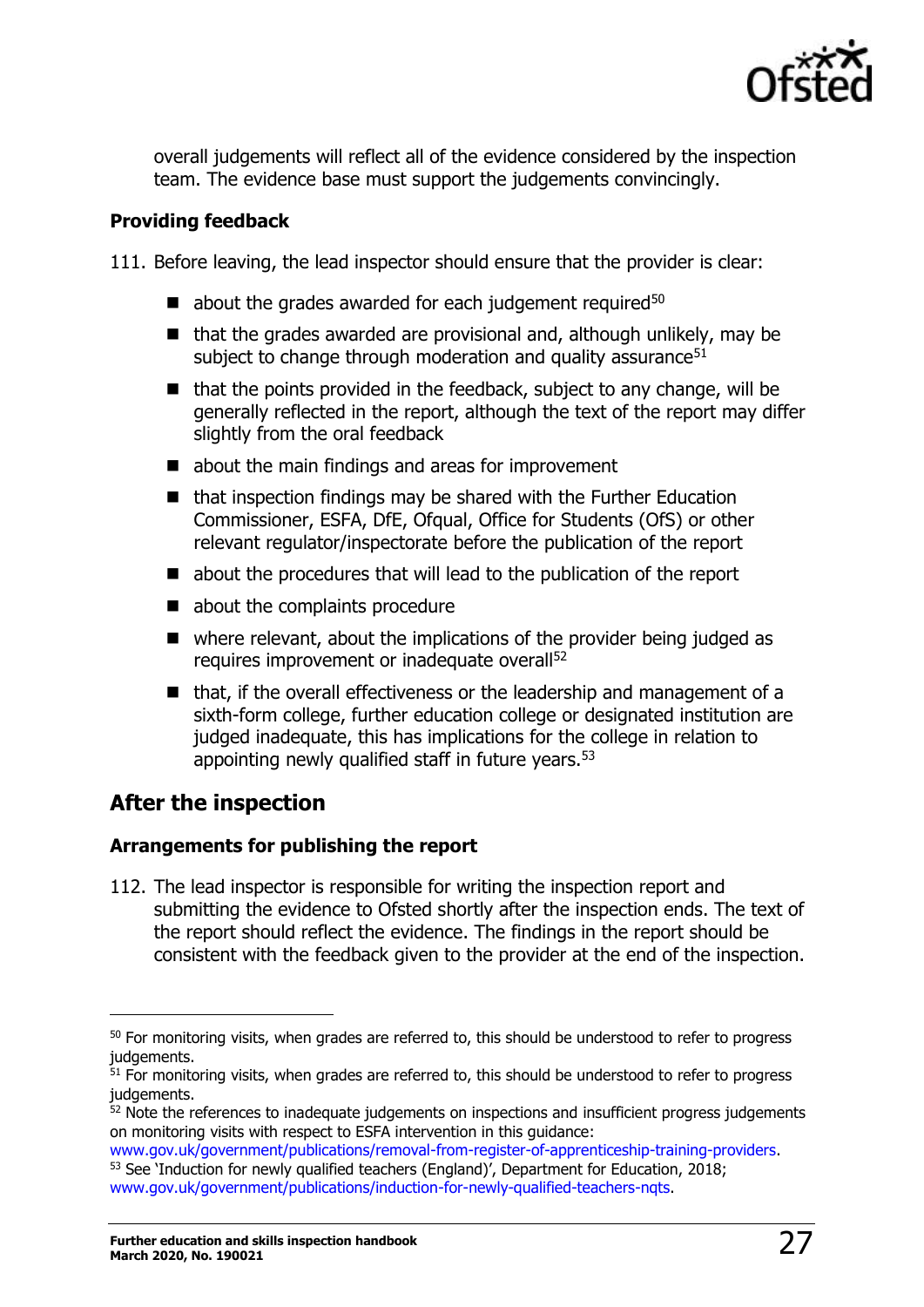

- 113. Inspection reports will be quality assured before we send a draft copy to the provider. The draft report is restricted and confidential and should not be shared externally or published. The inspection process is not complete until the provider receives the final version of the report. We may share the findings of the inspection with the Further Education Commissioner, ESFA, MCAs or the GLA, DfE, Ofqual, OfS or other relevant regulator/inspectorate as necessary (that might entail sharing the draft report in whole or in part).
- 114. We will inform the provider of the timescale for commenting about factual inaccuracies in the draft report. The lead inspector will consider any factual inaccuracies identified by the provider and will make changes as appropriate.
- 115. Typically, providers will receive an electronic version of the final report before we publish the report. In most circumstances, we publish the final report on our website within four to six working weeks.

#### **The inspection evidence base**

116. The evidence base for the inspection must be retained for the time specified in our guidance.<sup>54</sup> This is normally six years from the publication of the report. Information must not be disposed of if we still require it.

# <span id="page-27-0"></span>**Quality assurance and complaints**

#### **Quality assurance of inspection**

- 117. All inspectors are responsible for the quality of their work. The lead inspector must ensure that inspections are carried out in accordance with the principles of inspection and the code of conduct (set out in the EIF).
- 118. We monitor the quality of inspections through a range of formal processes. Senior HMI or HMI may visit some providers or monitor remotely to quality assure inspections. Inspection evidence bases and reports are subject to quality assurance monitoring and moderation within Ofsted. The lead inspector will be responsible for feeding back to the team inspectors about the quality of their work and their conduct.
- 119. All providers are invited to take part in a post-inspection evaluation in order to contribute to inspection development.

#### **Handling concerns and complaints**

120. The great majority of Ofsted's work is carried out smoothly and without incident. If concerns do arise during an inspection visit, they should be raised with the lead inspector as soon as possible in order to resolve issues before the

<sup>&</sup>lt;sup>54</sup> 'Retention and disposing of information'. Inspectors can access this through the Ofsted engagement hub (internal only).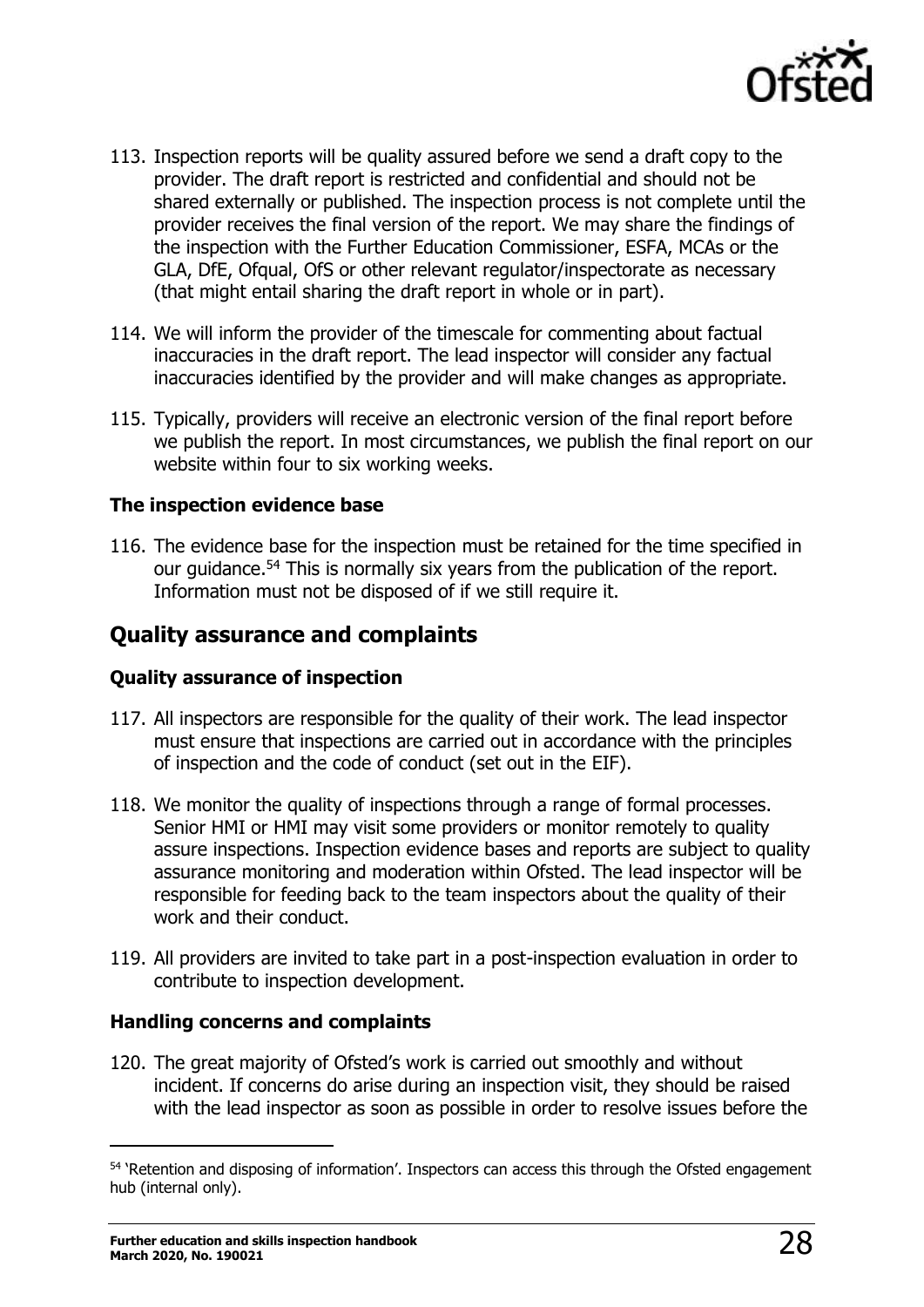

inspection is completed. The lead inspector should seek advice where necessary. Inspectors should note any concerns raised, and actions taken, in the inspection evidence.

121. If it is not possible to resolve concerns during the inspection, the provider may wish to lodge a formal complaint. The lead inspector should ensure that the provider is informed of the procedures for making a formal complaint. Information about how to complain is available on our website.<sup>55</sup>

# <span id="page-28-0"></span>**Short inspections**

- 122. Providers graded good for overall effectiveness at their previous inspection will usually be inspected within five years of the publication of that inspection report. Most will receive a short inspection (see paragraph 11).
- 123. A short inspection will determine primarily whether the quality of education/training that learners receive is good. Inspectors will consider the provider's quality of education and/or training and the effectiveness of leadership and management. They will assess whether safeguarding arrangements are effective and if learners benefit from good-quality careers advice and guidance. Short inspections may also cover any areas particular to a provider that the lead inspector judges necessary.
- 124. In order to confirm whether the provider remains good, inspectors will use the criteria set out in part 2 of this handbook. They will not be expected to carry out a full inspection within a reduced timeframe but to arrive at sufficient evidence to demonstrate that the provider remains good overall.
- 125. A short inspection report will not give graded judgements for provision types. It will not change the provider's overall effectiveness grade.
- 126. Once a provider has received its first short inspection and is confirmed to be good, we will usually carry out a further short inspection within five years of the publication of the previous report. If risk assessment identifies any decline in performance or if there are any safeguarding or other concerns about the provider, we may carry out a full inspection. <sup>56</sup> Ofsted reserves the right to carry out a full inspection to any provider at any reasonable time.
- 127. As with all other inspections under the EIF, the model of short inspections is designed to encourage constructive, challenging professional conversation between inspectors, leaders, managers and governors.

<sup>55</sup> 'Raising concerns and making a complaint about Ofsted', Ofsted, 2018; [www.gov.uk/government/publications/complaints-about-ofsted.](http://www.gov.uk/government/publications/complaints-about-ofsted)

<sup>56</sup> As at paragraph 11.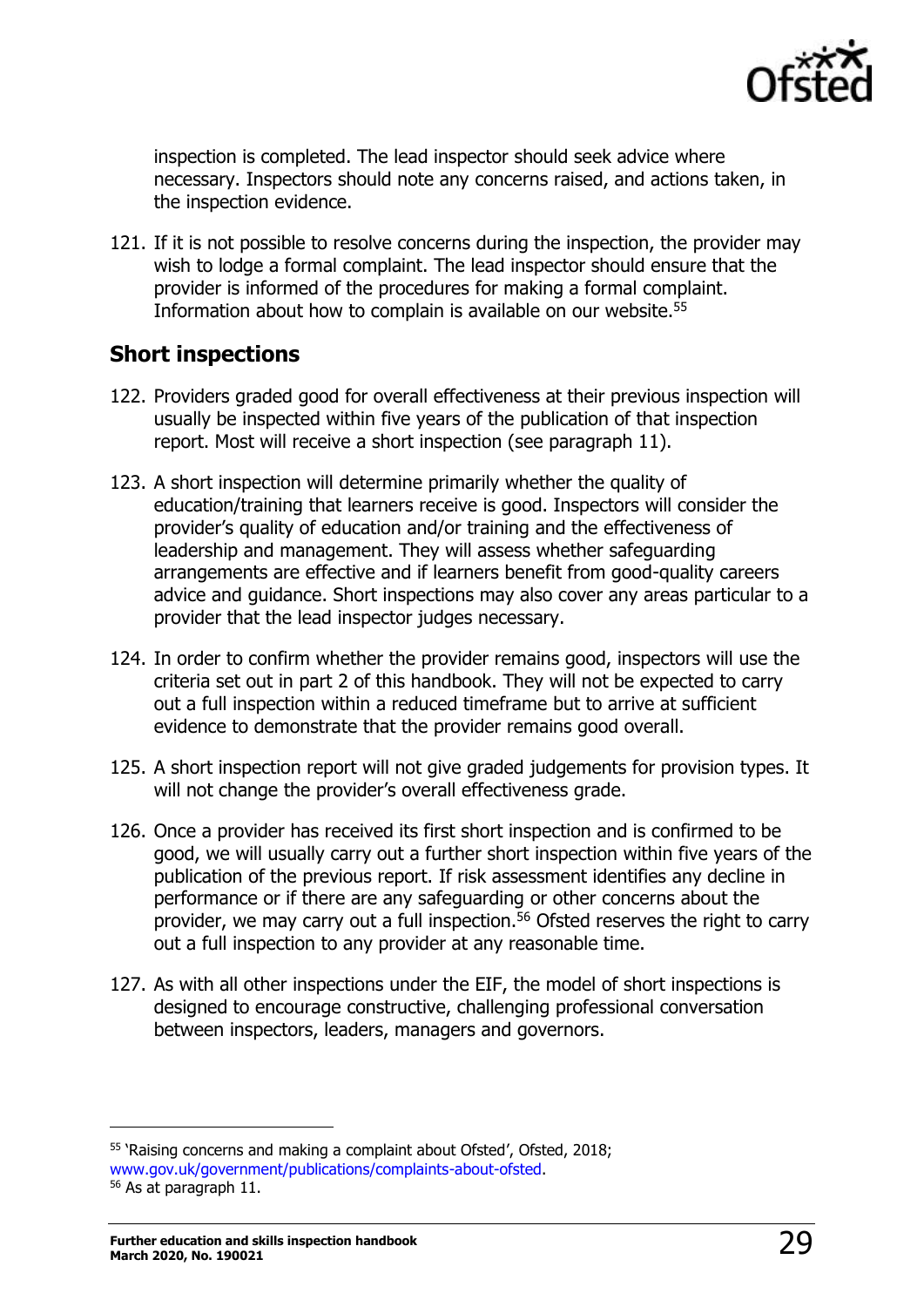

#### **The purpose of a short inspection**

- 128. The main purpose of short inspections is to evaluate sufficiently whether the provider remains good and in particular:
	- whether the provider's quality of education/training is good
	- whether safeguarding arrangements are effective
	- $\blacksquare$  whether careers education and quidance are of a good quality<sup>57</sup>
	- whether leaders, managers and governors have the capacity to make continued improvement and manage change well.

A short inspection will also take into account: any other aspect that the lead inspector considers particularly relevant given the findings of the previous inspection report; issues identified at the planning stage; and the particular nature of the provider.

- 129. Inspectors will focus primarily on the quality of education during a short inspection. They will not expect to cover the criteria within the quality of education judgement in part 2 of this handbook to the same extent as on a full inspection. They will focus on a number of key curriculum areas using deepdive focused curriculum reviews to provide sufficient evidence that the provider remains good. This will follow the same approach as set out in the sections above: 'gathering and recording evidence', 'observations of teaching and training', 'work scrutiny' and 'use of data'.
- 130. A short inspection will be carried out by one or more inspectors over one or two days, depending on the size and type of provider.<sup>58</sup>

#### **Outcomes of a short inspection**

- 131. A short inspection has three possible outcomes.
	- $\blacksquare$  Outcome  $1$  the provider continues to be a good provider. In these cases, it will receive a short inspection report following the report publication process).

<sup>&</sup>lt;sup>57</sup> Section 41 of the Technical and Further Education Act 2017 requires that Ofsted 'comment[s]' on careers guidance provided to students in further education colleges, sixth-form colleges and designated institutions. The Act defines students for this purpose as those aged 16 to 18 and those up to the age of 25 who have an education, health and care (EHC) plan. While the statutory duty applies only to the inspection of the above institutions, inspectors will inspect and comment in similar fashion on careers advice on short and full inspections of all further education and skills providers as appropriate. If there are no 16- to 19-year olds or those with EHC plans, the inspection may not cover careers guidance.

<sup>&</sup>lt;sup>58</sup> That is one or two days on site. Additional time is also allocated for the lead inspector to plan the inspection and write the inspection report.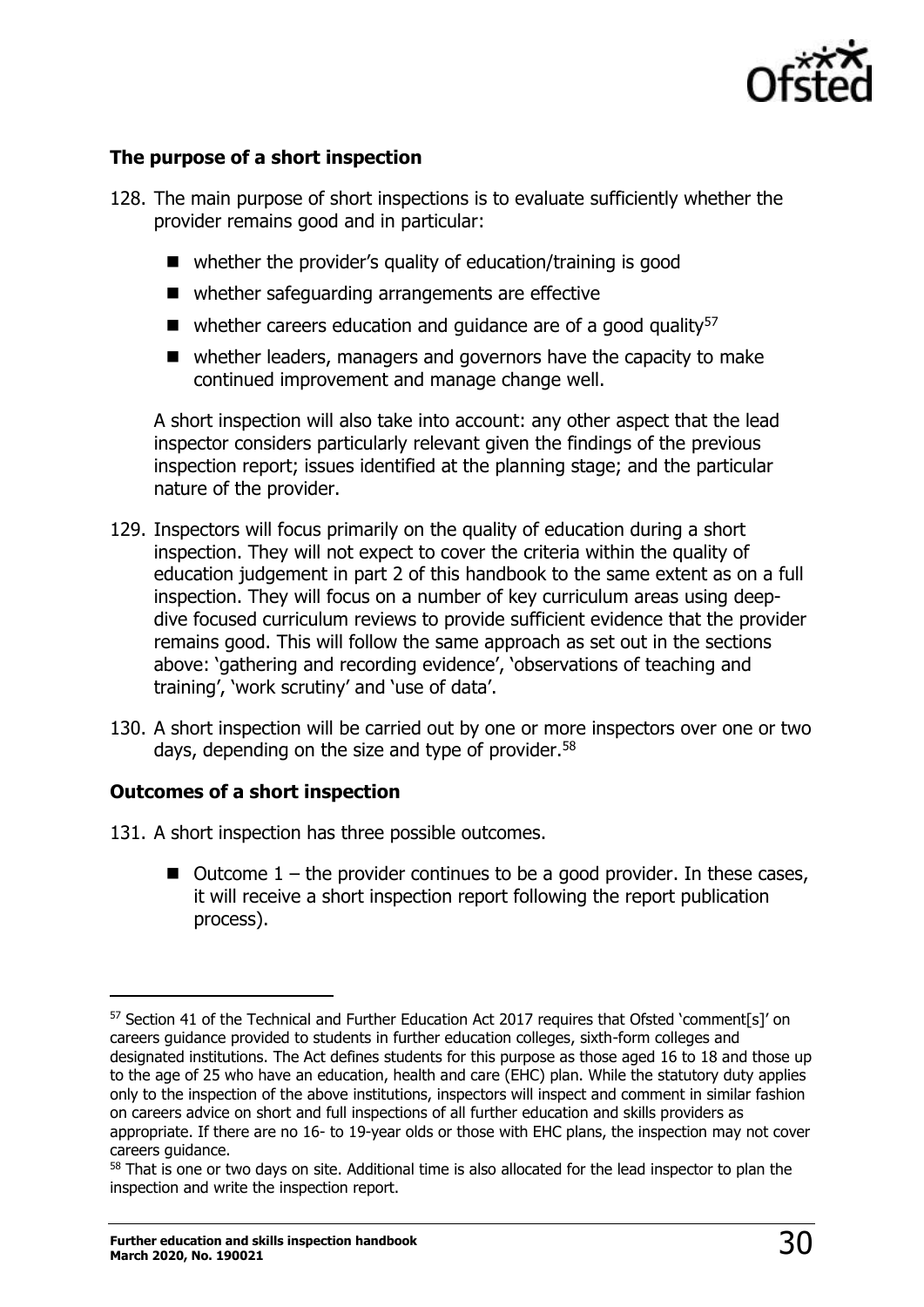

- $\blacksquare$  Outcome 2 the provider is at least good and there is sufficient evidence of improvement to suggest that the provider may be judged outstanding. In these cases, the short inspection will be extended to a full inspection.
- $\blacksquare$  Outcome 3 the inspection team has insufficient evidence to satisfy itself that the provider remains good, or there are concerns arising from evidence gathered that the provider may not be good. In these cases, the short inspection will be extended to a full inspection.
- 132. Inspectors will always report on whether safeguarding is effective. If safeguarding is not effective, inspectors will extend the short inspection to a full inspection.

#### **Providers that remain good (outcome 1)**

133. If inspectors judge that a provider remains good (outcome 1), they will confirm this judgement in the final feedback at the end of the short inspection.

#### **Extending short inspections to full inspections (outcomes 2 and 3)**

- 134. If there is sufficient evidence of improved quality to suggest that the provider may be judged outstanding, the short inspection will be extended to a full inspection (outcome 2).
- 135. If the lead inspector has insufficient evidence to confirm that the provider remains good **or** if there is evidence that the provider may no longer be good (which may include concerns about safeguarding), the short inspection will be extended to a full inspection (outcome 3).
- 136. In the cases of outcomes 2 or 3, the lead inspector will inform the provider by the end of the short inspection of the decision to extend the inspection to a full inspection.
- 137. For outcomes 2 and 3, the short inspection will be extended to a full inspection as soon as possible. This will usually be completed within 15 working days of the short inspection. More inspectors may join the lead inspector on site. This may include HMI and/or OIs. The inspection team will gather and evaluate evidence to make a full set of graded judgements against the EIF. The lead inspector from the short inspection will usually continue the full inspection.
- 138. A decision to extend the inspection does not predetermine the outcome of the full inspection. At the end of the full inspection, the provider may receive any grade on the four-point grading scale.
- 139. The lead inspector of the full inspection will contact the nominee and tell them when the full inspection will start. The lead inspector will share the team composition and deployment. The inspector may request further evidence and information for planning before the on-site stage of the inspection begins.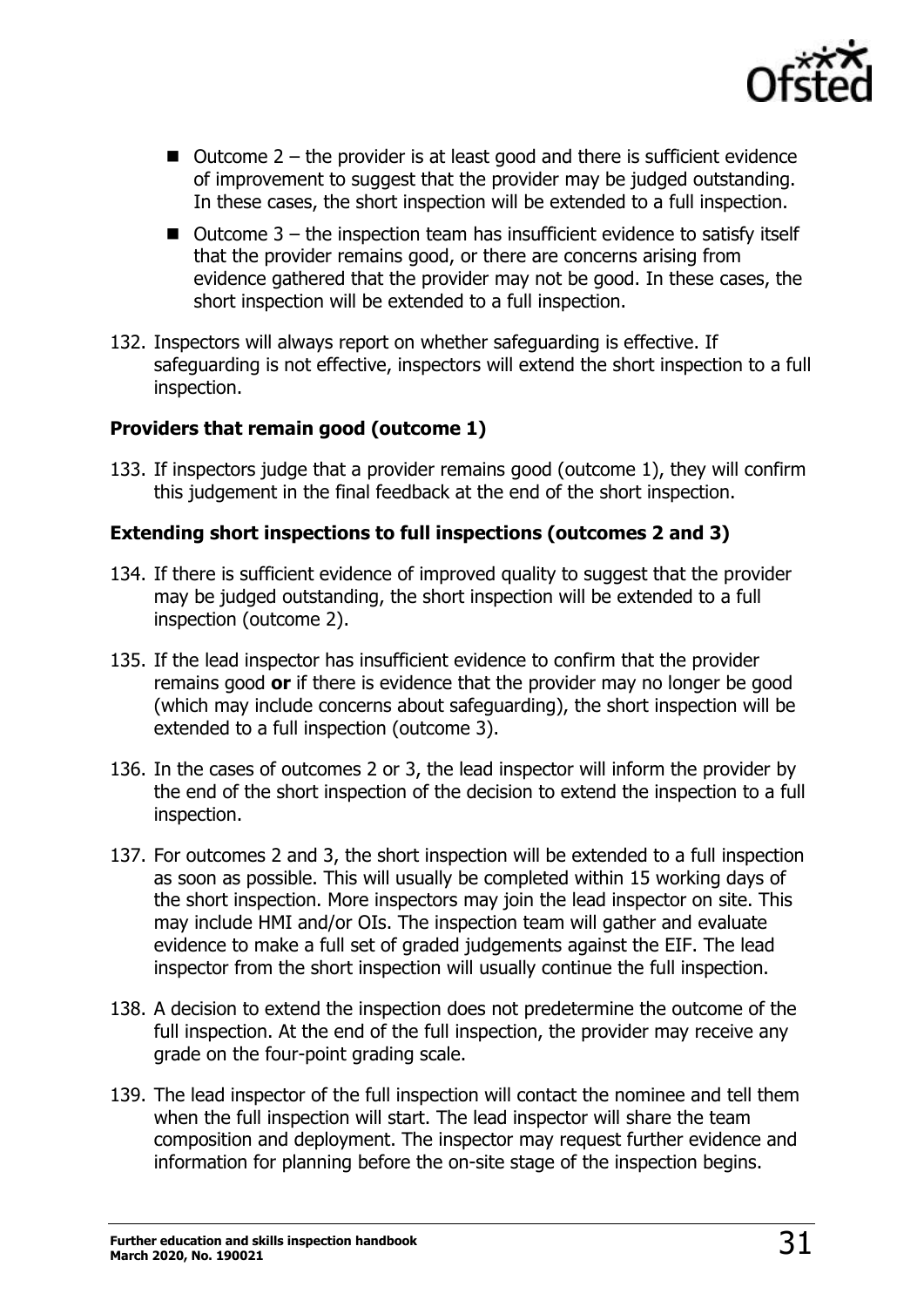

- 140. Between the end of the short inspection and the beginning of the full inspection following extension, evidence from the short inspection will be shared with the new team. The lead inspector and that team will build on the evidence to complete the full inspection, avoiding repetition or duplication.
- 141. The full inspection may move straight to evidence gathering, without an initial team meeting.
- 142. A short inspection report will not be produced when the short inspection extends to a full inspection. Instead, the provider will receive a full inspection report.

#### **Inspectors' planning and preparation**

- 143. The lead inspector will share with the inspection team:
	- essential information about the provider and the timings for the inspection
	- a short summary of any areas to be focused on, based on a brief analysis of the pre-inspection information
	- a brief outline of inspection activity, including planned 'deep dive' focused curriculum reviews. This will be finalised on site.

#### **Notification and introduction**

- 144. We will normally notify the provider up to two working days before the inspection, unless the inspection is unannounced. Ofsted reserves the right to carry out unannounced inspections or visits. We will notify the provider in the morning of the notification day and will email the notification letter. The lead inspector will then contact the provider as soon as possible.
- 145. Leaders, managers and governors are not required to prepare documents or other materials for inspection. Inspectors will review documents and other materials that leaders, staff and governors use for normal day-to-day business. Any assessment should be part of the provider's usual evaluation work and not generated solely for inspection purposes. Inspectors will use what the provider has.
- 146. During the initial telephone call to a provider selected for short inspection, the lead inspector will:
	- establish contact with the provider's nominee
	- confirm the date of the inspection
	- explain the purpose of the inspection, including the different possible outcomes of the short inspection
	- indicate the likely format and timings of the short inspection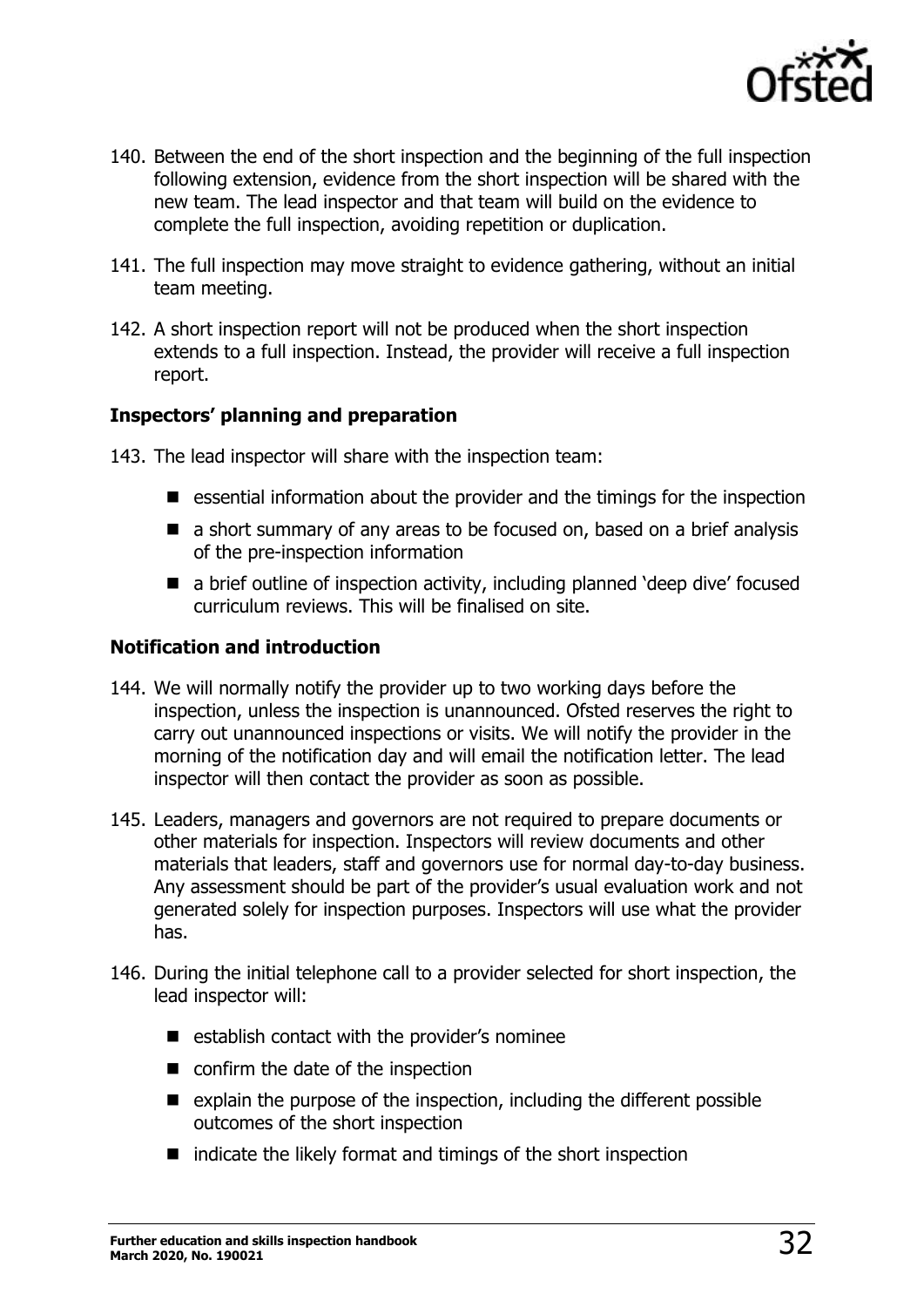

- request that the provider alerts learners, employers, parents and carers (where appropriate) and provider staff about the inspection. These groups will be invited to give their views by means of online questionnaires
- make initial arrangements for meeting or interviewing governors, managers, staff, learners, employers and others
- make arrangements to visit employers or subcontractors as necessary.
- 147. Inspectors may also request further information during the initial telephone call, by subsequent email or at the first opportunity on site. This information may include:
	- information about learners, their types of provision, courses/programmes, subject areas and locations
	- timetables for lessons/sessions/workshops or other learning activities
	- a list of provider staff and/or a diagram of the organisational structure and key staff contact information
	- the current self-assessment report or equivalent and any evaluation of the impact of actions taken to date
	- recent data on learners' outcomes, performance, progress and destinations (but note paragraph 97 above about internal progress and attainment data on GCSE and A-level courses where fixed-time terminal examinations comprise the entire assessment of the course)
	- lists of employers and subcontractors and their locations.

148. Requests for a deferral will be handled in accordance with Ofsted's policy.<sup>59</sup>

#### **Feedback at the end of a short inspection**

149. The lead inspector will give oral feedback at the end of the short inspection. The lead inspector is responsible for managing this meeting and agreeing attendance with the nominee.

150. The lead inspector will:

- state whether the provider continues to be a good provider
- or

 $\overline{a}$ 

■ state that there is evidence that the provider may no longer be good or there is insufficient evidence to conclude that the provider is a good provider; if either is the case, they will explain that the inspection will be extended into a full inspection and the process for this

<sup>&</sup>lt;sup>59</sup> 'Deferring Ofsted inspections', Ofsted, 2016; [www.gov.uk/government/publications/deferring](http://www.gov.uk/government/publications/deferring-ofsted-inspections)[ofsted-inspections.](http://www.gov.uk/government/publications/deferring-ofsted-inspections)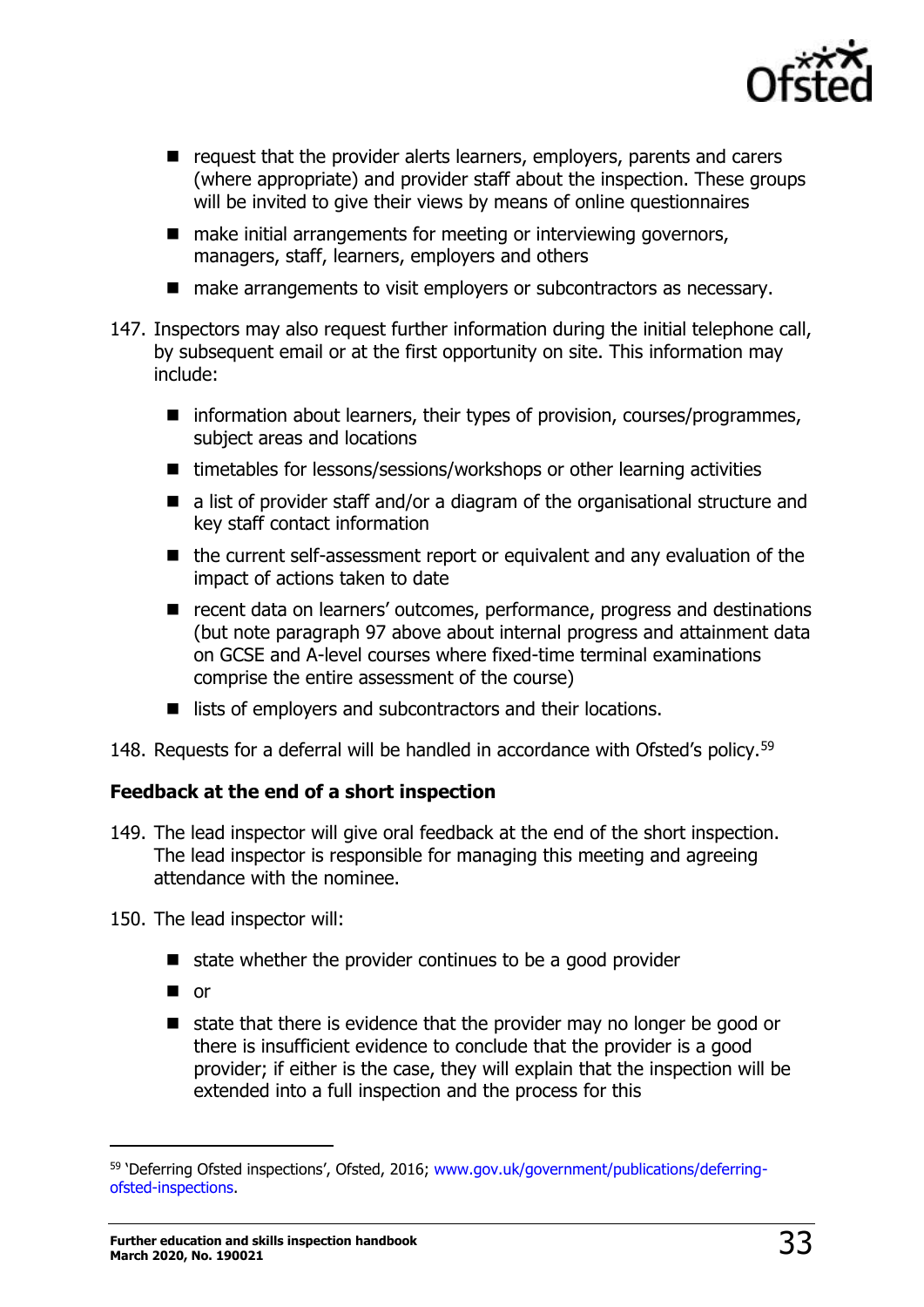

- or
- state that there is sufficient evidence of improved quality to extend the inspection to a full inspection
- and
- make clear whether the provider's safeguarding arrangements are judged to be effective and provide feedback on other relevant areas covered in the short inspection (as outlined in paragraph 128).

#### **Reporting on the short inspection**

151. If the quality of provision is good, the provider will receive a short inspection report setting out the inspection findings. These will include statements that the provider is good, a judgement on whether safeguarding arrangements are effective, and a summary of what the provider does well and what it can do better. If the short inspection is extended to become a full inspection, the provider will receive a full inspection report as outlined above and not a short inspection report.

#### **Quality assurance and publication of the short inspection report**

152. The short inspection report will be published on our website. Quality assurance and publication processes are the same as those for full inspection reports (see paragraphs 112 to 121).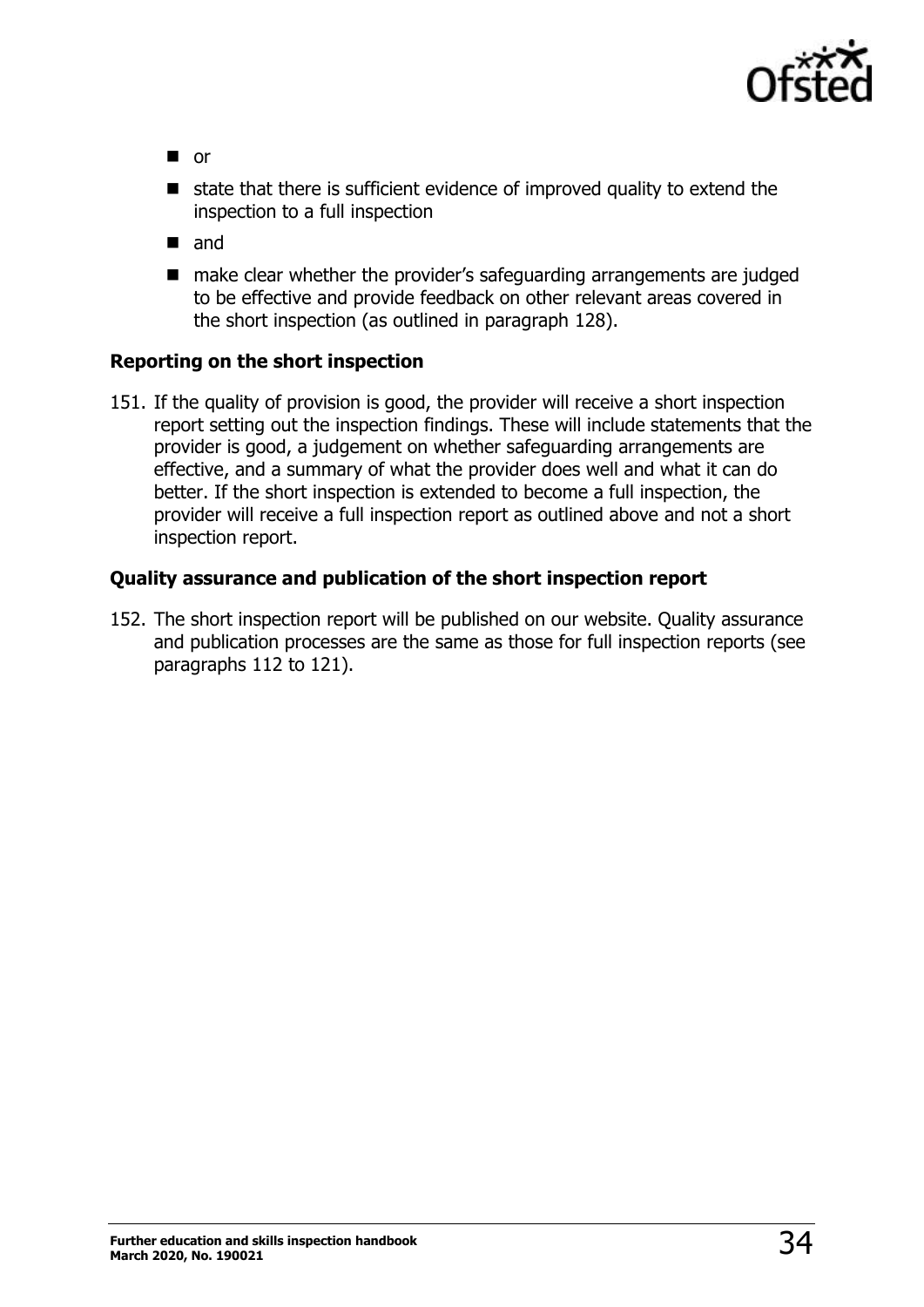

# Is the provider a good provider? **Is safeguarding effective?**

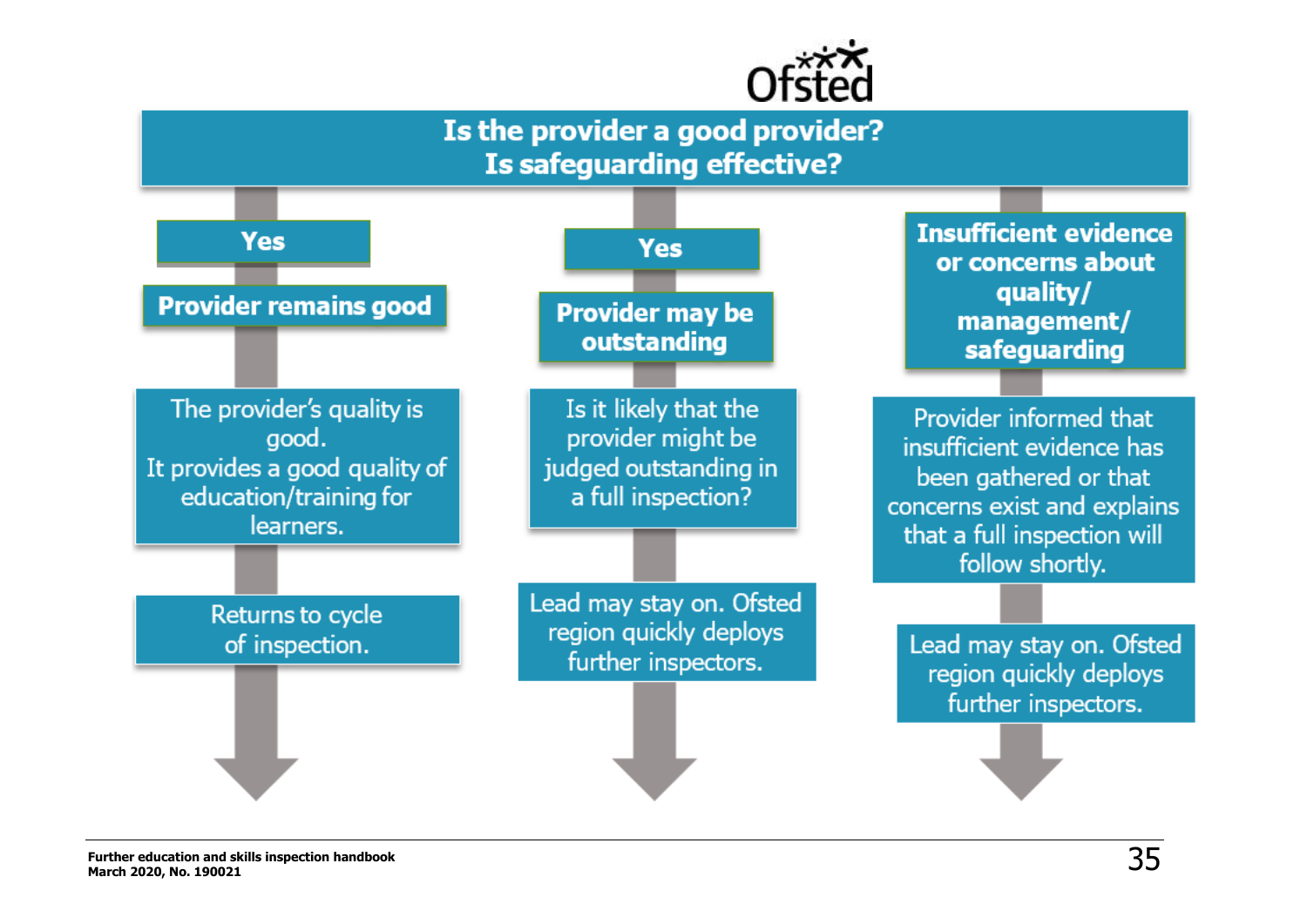

# <span id="page-35-0"></span>**Part 2. The evaluation schedule: how further education and skills providers will be judged**

# <span id="page-35-1"></span>**Background to the evaluation schedule**

- 153. Inspectors must use the evaluation schedule alongside the guidance set out in part 1 of this handbook and the EIF.
- 154. The evaluation schedule is not exhaustive. It does not replace the professional judgement of inspectors. Inspectors must interpret grade descriptors in relation to the type(s) of provision inspected and context of the provider.
- 155. In line with the EIF, inspectors will make judgements on the following areas:
	- overall effectiveness
	- and the four key judgements:
	- $\blacksquare$  the quality of education
	- behaviour and attitudes
	- personal development
	- leadership and management.
- 156. We have created the criteria for each of these judgements using inspection experience, areas of consensus in academic research and our own research. You can find a full note of how the judgement criteria relate to the available research in our commentary.<sup>60</sup>
- 157. Inspectors use the following four-point scale to make all judgements, including, where applicable, on the effectiveness of the different types of provision offered:
	- grade 1: outstanding
	- grade 2: good
	- grade 3: requires improvement
	- grade 4: inadequate.

# <span id="page-35-2"></span>**The evaluation schedule and grade descriptors**

#### **Overall effectiveness**

 $\overline{a}$ 

158. Inspectors must use all their evidence to evaluate what it is like to be a learner at the provider. In making their judgements about a provider's overall

 $60$  'Education inspection framework: overview of research', Ofsted, January 2019; [www.gov.uk/government/publications/education-inspection-framework-overview-of-research.](http://www.gov.uk/government/publications/education-inspection-framework-overview-of-research)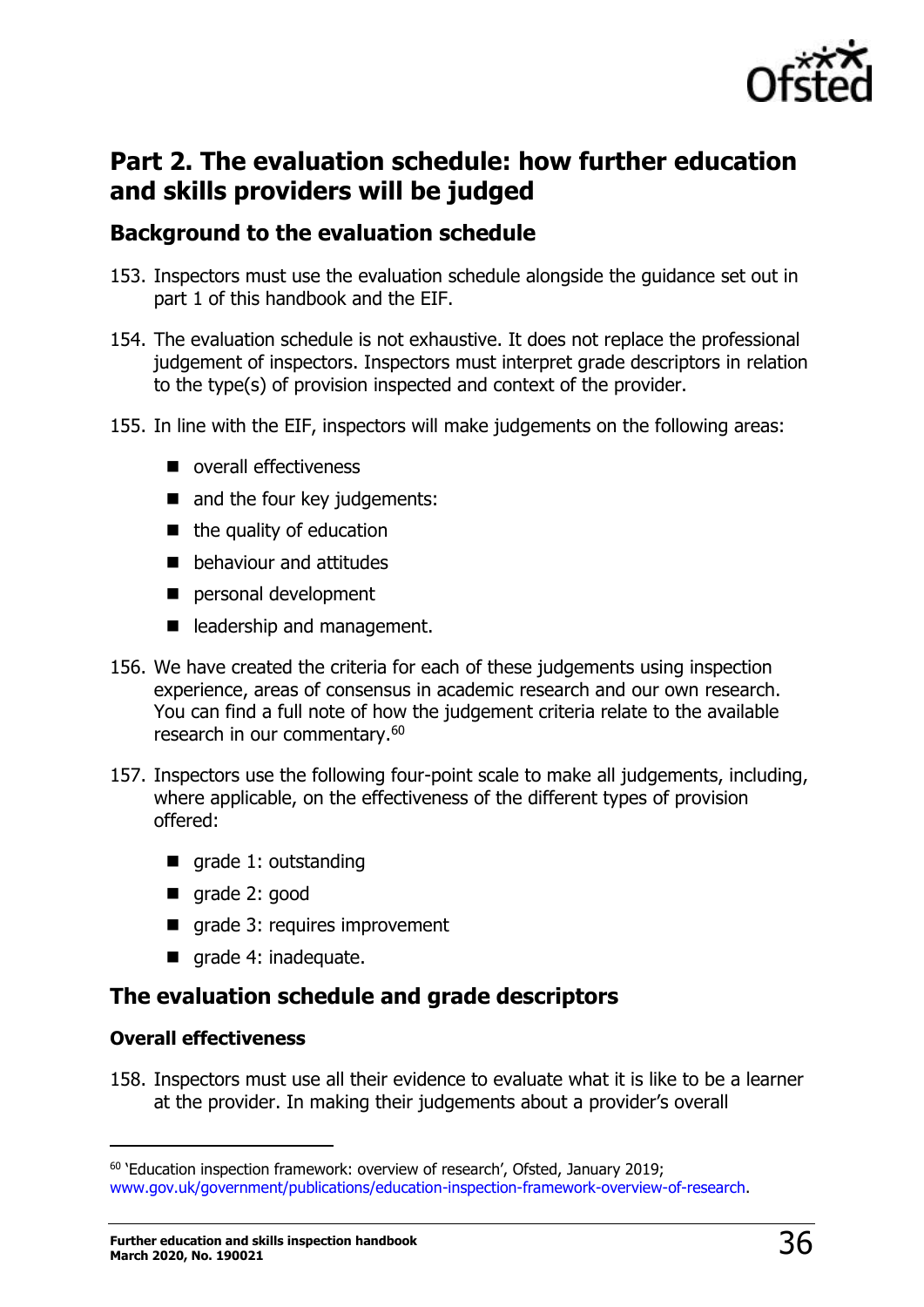

effectiveness, inspectors will consider whether the quality of provision is good or whether it exceeds good and is therefore outstanding. If it is not good, inspectors will consider whether it requires improvement or is inadequate.

- 159. In judging the overall effectiveness, inspectors will take account of:
	- the overall effectiveness judgement for each type of provision inspected
	- the four key judgements.
- 160. Inspectors will first judge the overall effectiveness of each type of provision inspected. To do this, they will apply the grading criteria set out in the EIF. The section 'Evaluating types of provision' in this handbook sets out how inspectors will evaluate the overall effectiveness of each type of provision. The inspection report will include a numerical grade for each type of provision inspected. Inspectors will then grade the four key judgements. Where there are differences in grades given for a type of provision, inspectors will consider the following when awarding the grade for overall effectiveness:
	- the number of learners in/the funding value of the relevant provision
	- the impact of the weaker areas on learners' overall experience and quality of education received.
- 161. Inspectors will always make a written judgement about the effectiveness of the arrangements for safeguarding learners.
- 162. Before making the final judgement on overall effectiveness, inspectors must evaluate the extent to which the education and training provided meets the needs of all learners. This includes learners with SEND and those who have high needs.

#### **Grade descriptors for overall effectiveness**

#### **Outstanding (1)**

- The quality of education is outstanding.
- All types of provision offered are likely to be outstanding. In exceptional circumstances, a type of provision may be good, as long as there is convincing evidence that the provider is improving this provision rapidly and securely towards it being outstanding.
- All key judgements are likely to be outstanding. In exceptional circumstances, one of the key judgements may be good, as long as there is convincing evidence that the provider is improving this area rapidly and securely towards it being outstanding.
- Safeguarding is effective.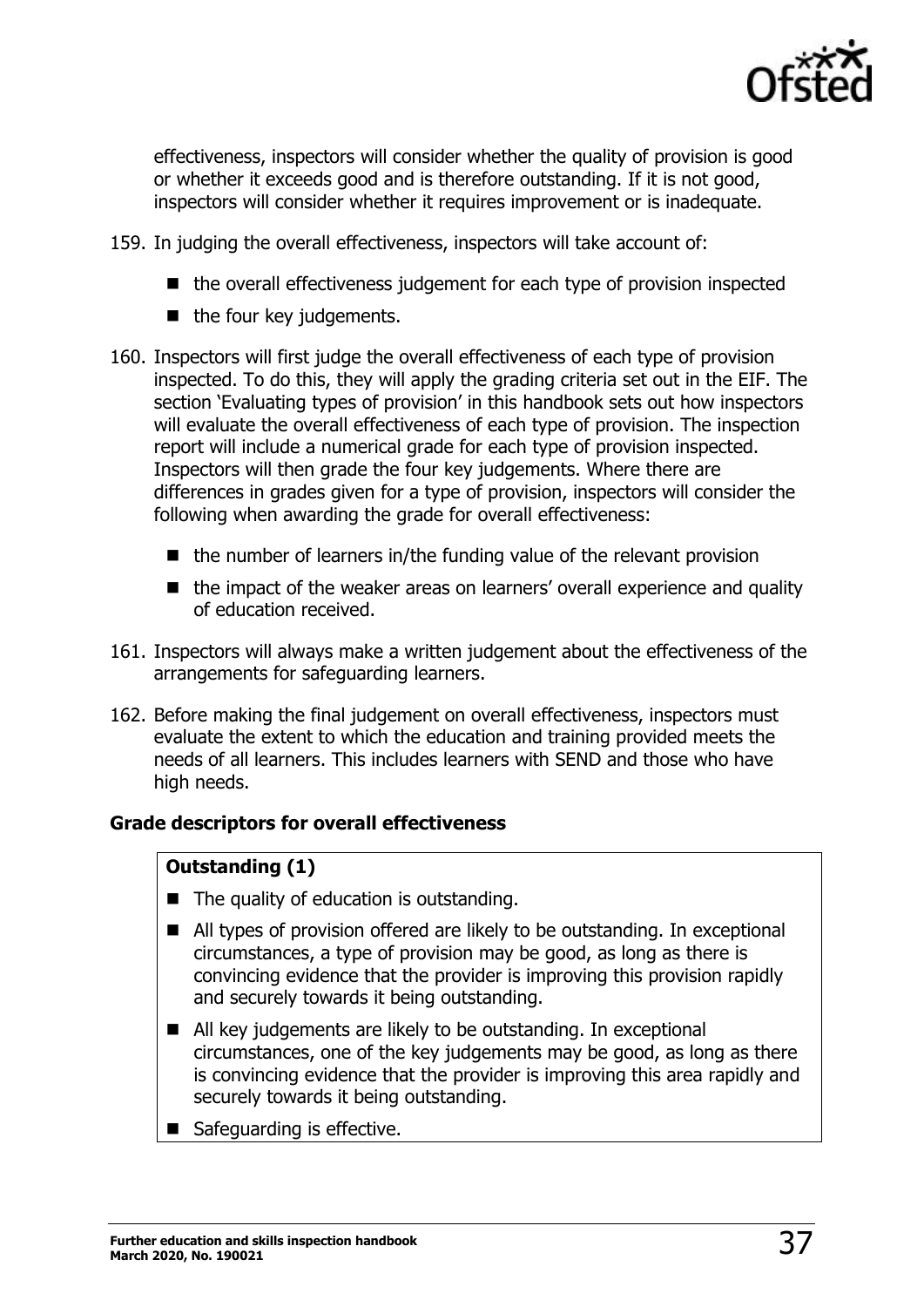

163. To judge whether a provider is **good**, **requires improvement** or is **inadequate**, inspectors will use a 'best fit' approach, relying on the professional judgement of the inspection team.

### **Good (2)**

- The quality of education is at least good.
- All types of provision offered are likely to be good or outstanding. In exceptional circumstances, a type of provision may require improvement, if there is convincing evidence that the provider is improving this provision rapidly and securely towards it being good.
- All key judgements are likely to be good or outstanding. In exceptional circumstances, one of the key judgement areas may require improvement, as long as there is convincing evidence that the provider is improving it rapidly and securely towards it being good.
- Safeguarding is effective.

#### **Requires improvement (3)**

- Other than in exceptional circumstances, it is likely that, where the provider requires improvement in any of the key judgements, the provider's overall effectiveness will require improvement.
- Safeguarding is effective, or, if there are any weaknesses in safeguarding, they are not difficult to rectify, and there are no serious failings that leave learners being harmed or at risk of harm.

#### **Inadequate (4)**

■ The judgement on the overall effectiveness is likely to be inadequate when any one of the key judgements is inadequate and/or safeguarding is ineffective.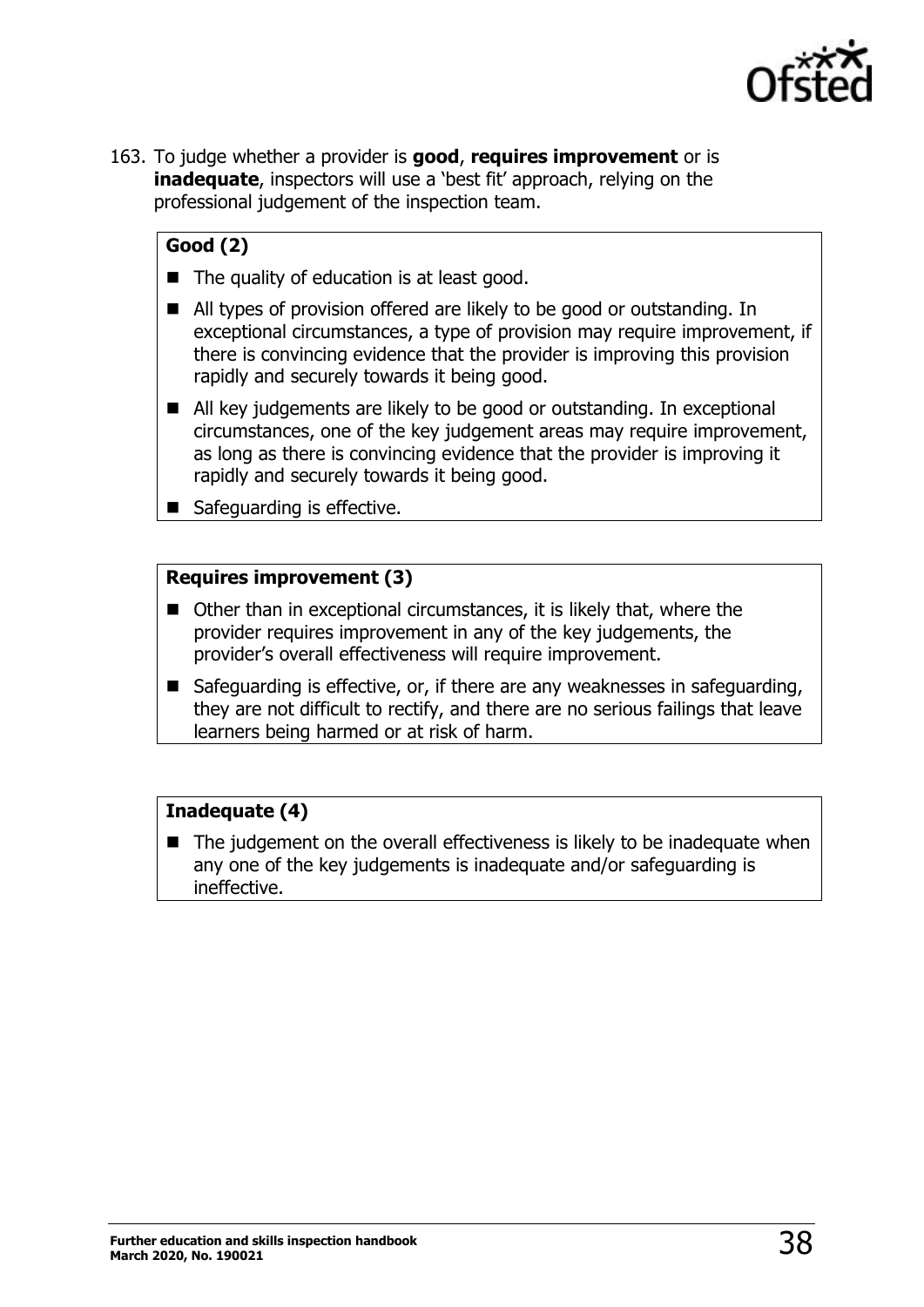

# <span id="page-38-0"></span>**Evaluating types of provision**

164. The following section outlines what inspectors will look for to demonstrate how the grade descriptors for each key judgement apply to each type of provision.

#### **Education programmes for young people**

- 165. To achieve comparability with the way in which we inspect and judge 16 to 19 provision in schools and academies under the EIF, the considerations below align with those in the school inspection handbook.
- 166. Inspectors will review provision for learners aged 14 to 16 enrolled full time at a college and provision for learners on traineeships aged 16 to 19 as part of this judgement.
	- Inspectors will consider how well leaders and teachers promote high expectations for achievement and progress through the systems they use to monitor and develop the quality of provision for learners, including the most disadvantaged, those with SEND and those with high needs.
	- Inspectors will consider how leaders and teachers develop or take on a purposeful curriculum that provides progression and stretch, as well as mathematics and English for all learners, including those without GCSE legacy grades A\* to C (reformed grades 9 to 4) and, where relevant, work experience or industry placements and non-qualification activities.<sup>61</sup>
	- Inspectors will review how well high-quality impartial careers guidance enables learners to make progress and move on to a higher level of qualification, employment, further training or independent living when they are ready to do so.
	- Inspectors will use observations of teaching and training activities, and discussions with learners, teachers, support staff and, where relevant, employers, to consider how well learners develop personal, social and independent learning skills.
	- Inspectors will judge how well learners achieve high levels of punctuality and attendance, and how well their conduct and attitudes, including in non-qualification or enrichment activities and/or work experience, prepare them for employment or to progress to higher levels of study and/or independence.
	- Inspectors will also consider whether arrangements for safeguarding learners are appropriate and effective.

 $61$  Non-qualification activities may include tutorials, work to develop study, leadership teamwork, selfmanagement skills and volunteering.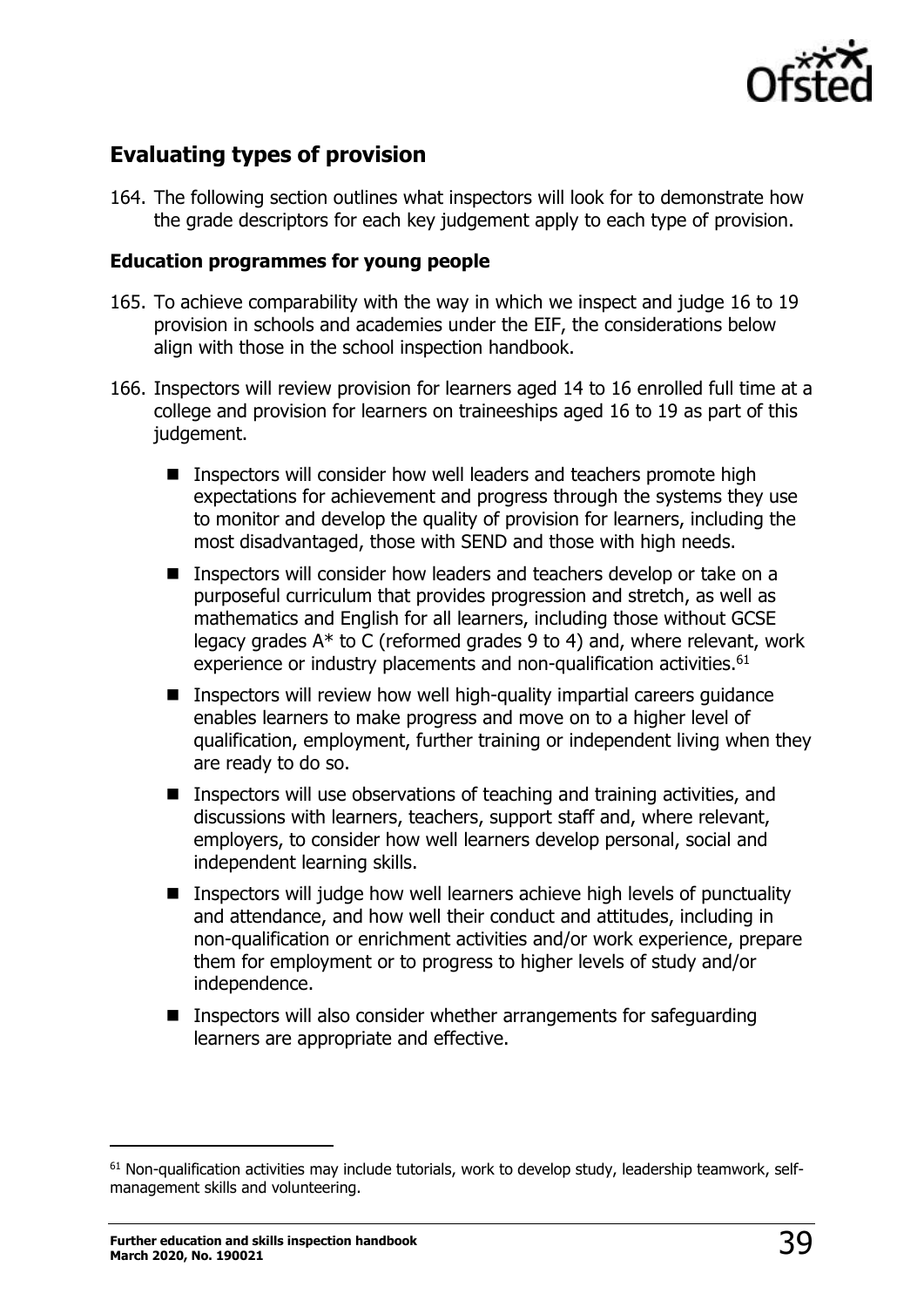

#### **Adult learning programmes**

- 167. Adult learning comprises a rich variety of learning and training, such as programmes for those with SEND, vocational training, employability training and community learning.
	- Inspectors will judge, where appropriate, how well the curriculum, including the wider curriculum, for each strand of a provider's adult learning programme has a clearly defined purpose that is relevant to the education and training needs and interests of learners, and to local employment opportunities, and supports local and national priorities.
	- Inspectors will judge how effectively leaders, managers and governors focus public funding on people who are disadvantaged and least likely to participate in education and training, and work with other partners to widen participation and support learners' progression to further learning and/or employment relevant to their personal circumstances.
	- Inspectors will assess how well leaders and managers use community learning funding to develop learning programmes and projects that develop stronger communities, where appropriate.
	- Inspectors will judge how effectively staff work with learners, employers and other partners such as Jobcentre Plus, to ensure that teaching, learning and assessment enable learners to develop personal, social and employability skills that prepare them well for their intended job role, career aims and/or personal goals.
	- Where appropriate, inspectors will judge how well providers record and recognise learners' progress and achievements to inform teaching and support programmes to help learners reach their goals.
	- Inspectors will also consider whether arrangements for safeguarding young people and vulnerable learners are appropriate and effective.

#### **Apprenticeships**

- 168. Inspectors will consider how well leaders and managers ensure that the apprenticeship curriculum meets the principles and requirements of an apprenticeship.
	- Evidence will include the extent to which the provider's staff engage with employers to:
		- − complete the apprenticeship commitment statement
		- − plan the initial assessment, training, assessments, review points and milestones throughout
		- − agree any additional qualifications to be included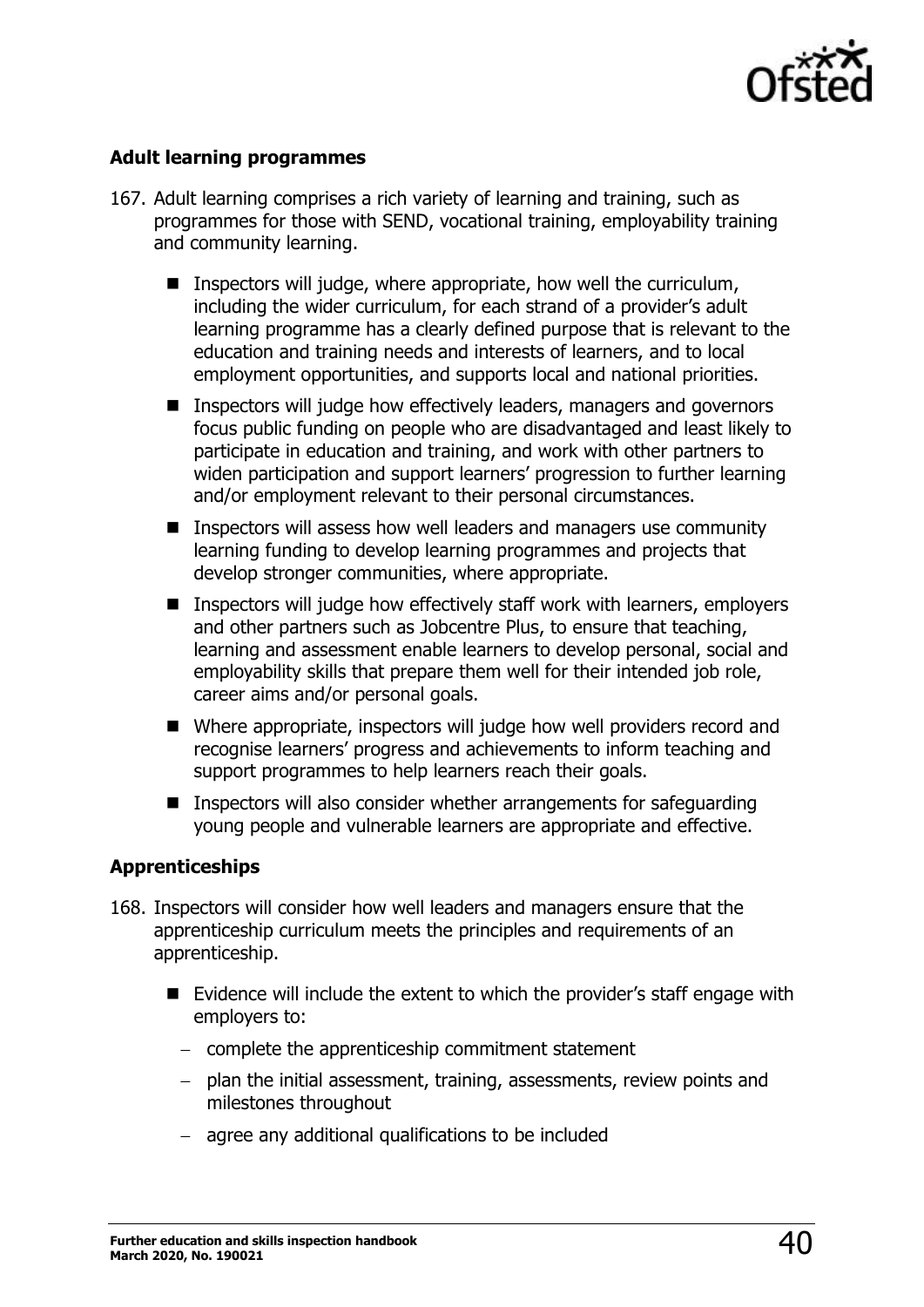

- − monitor and support apprentices, including those with SEND and those who have high needs, to progress quickly, gain new knowledge, skills and behaviours and achieve to their full potential.
- Inspectors will judge how well trainers, assessors, coaches and mentors communicate up-to-date vocational and technical subject knowledge that reflects expected industry practice and meets employers' needs.
- Inspectors will determine whether apprentices acquire that knowledge effectively so that they demonstrate the required skills and behaviours that enable them to complete their apprenticeships, contribute to their workplace and fulfil their career aims by progressing to their intended job roles or other sustained employment, promotion or, where appropriate, moving to a higher level of apprenticeship or qualification.
- Inspectors will also consider whether arrangements for safeguarding young people and vulnerable learners are appropriate and effective.

#### **Provision for learners with high needs**

- 169. Part 3 of the Children and Families Act 2014 explains the current arrangements for young people with learning difficulties and/or disabilities.<sup>62</sup> The Act aims to encourage education, health and social care services to work together. Local authorities must describe the provision available to young people in the area by publicising the 'local offer'. A young person has a learning difficulty or disability if he or she has:
	- a significantly greater difficulty in learning than most others of the same age
	- $\blacksquare$  a disability that prevents or hinders him or her from using the kind of facilities generally provided for others of the same age in general post-16 institutions.
- 170. Inspectors will consider the extent to which leaders, managers and governors use the funding for learners with high needs so that their individual learning programmes challenge learners to: develop their independence; improve their communication skills; make relevant personal choices and decisions; and prepare themselves for adult life.
	- Inspectors will judge how successfully learners participate in good-quality and individually tailored learning programmes that lead to paid or voluntary employment where appropriate (including to supported internships, traineeships and apprenticeships) and/or to greater independence in their everyday lives.
	- Inspectors will evaluate how effectively leaders and managers coordinate all specialist support, including speech and language development,

<sup>62</sup> [www.legislation.gov.uk/ukpga/2014/6/part/3/enacted.](http://www.legislation.gov.uk/ukpga/2014/6/part/3/enacted)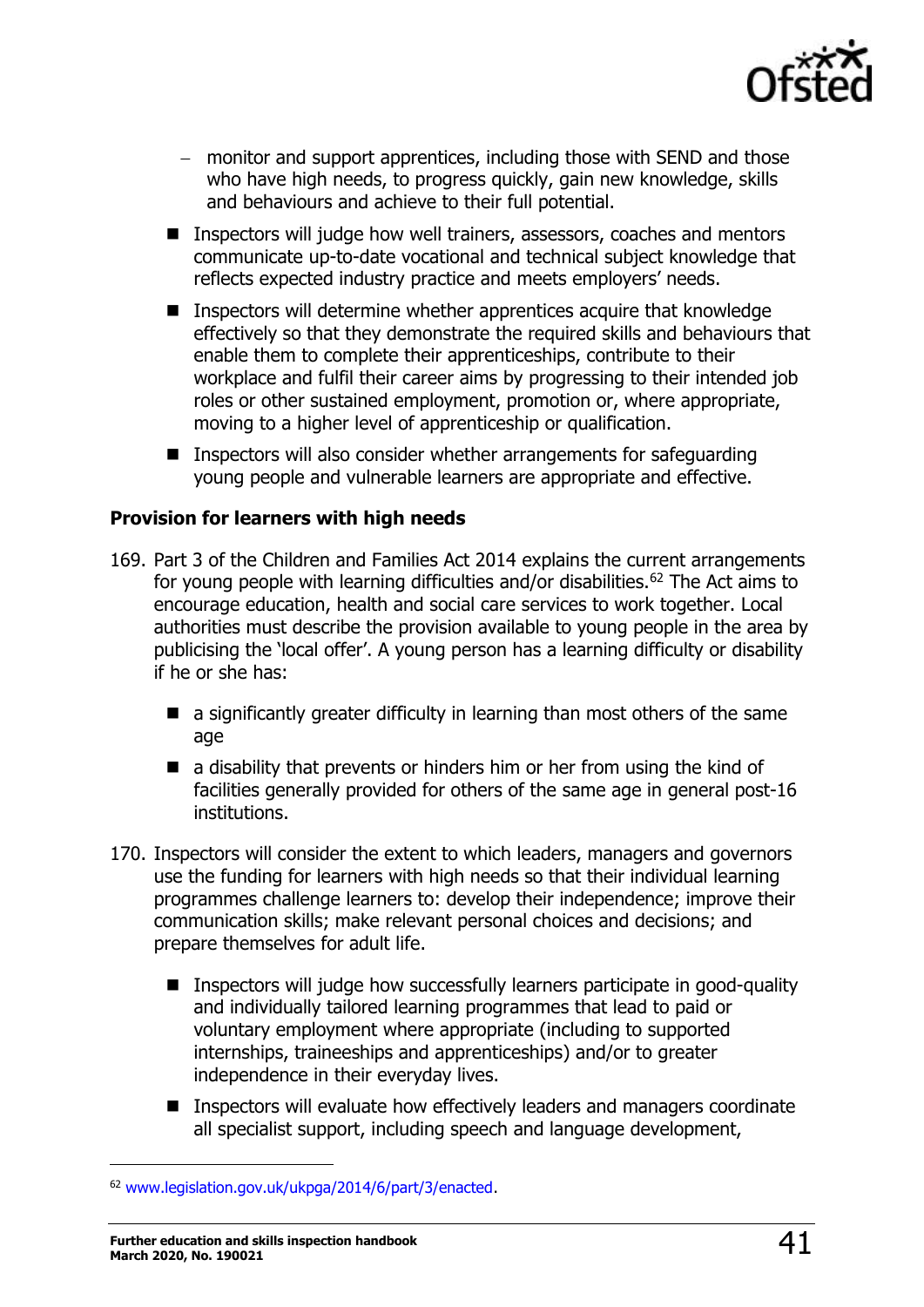

behaviour management, occupational therapy and physiotherapy, so that learners develop the skills they need.

- Where appropriate, inspectors will determine the extent to which the choice of accreditation helps learners progress towards further learning, vocational training, employment and independent living.
- Inspectors will judge whether procedures for recognising and recording learners' progress and achievement are rigorous and purposeful and support the achievement of all learners.
- Inspectors will determine whether staff are suitably qualified and/or have appropriate expertise to support learners or specific groups of learners. They will determine whether learning resources, including assistive technology, are to the required standard and specification and whether they are used effectively to support learners to overcome their barriers to achieving their challenging learning goals.
- Inspectors will judge how successfully learners develop skills to enhance their employment opportunities and independence in their everyday lives in real-life situations, including meaningful work experience, and how well they take an active part in their local communities.
- Inspectors will judge how well learners following academic or vocational qualifications make progress and achieve, compared with all learners on the same programme. They will also judge whether learners progress into appropriate paid or voluntary employment, further learning or other activities.
- Inspectors will also consider whether arrangements for safeguarding learners are appropriate and effective.

# <span id="page-41-0"></span>**The quality of education<sup>63</sup>**

- 171. Inspectors will take a rounded view of the quality of education that a provider delivers to its learners.
	- Inspectors will consider the provider's curriculum, which embodies the decisions the provider has made about the knowledge, skills and behaviours its learners need to acquire to fulfil their aspirations for learning, employment and independence.
	- They will also consider the way teachers teach and assess to support learners to build their knowledge and to apply that knowledge as skills.
	- Finally, inspectors will consider the outcomes that learners achieve as a result of the education they have received.

 $63$  This covers the quality of education and training. Where teachers and teaching are referred to, this should be understood to cover trainers and training too.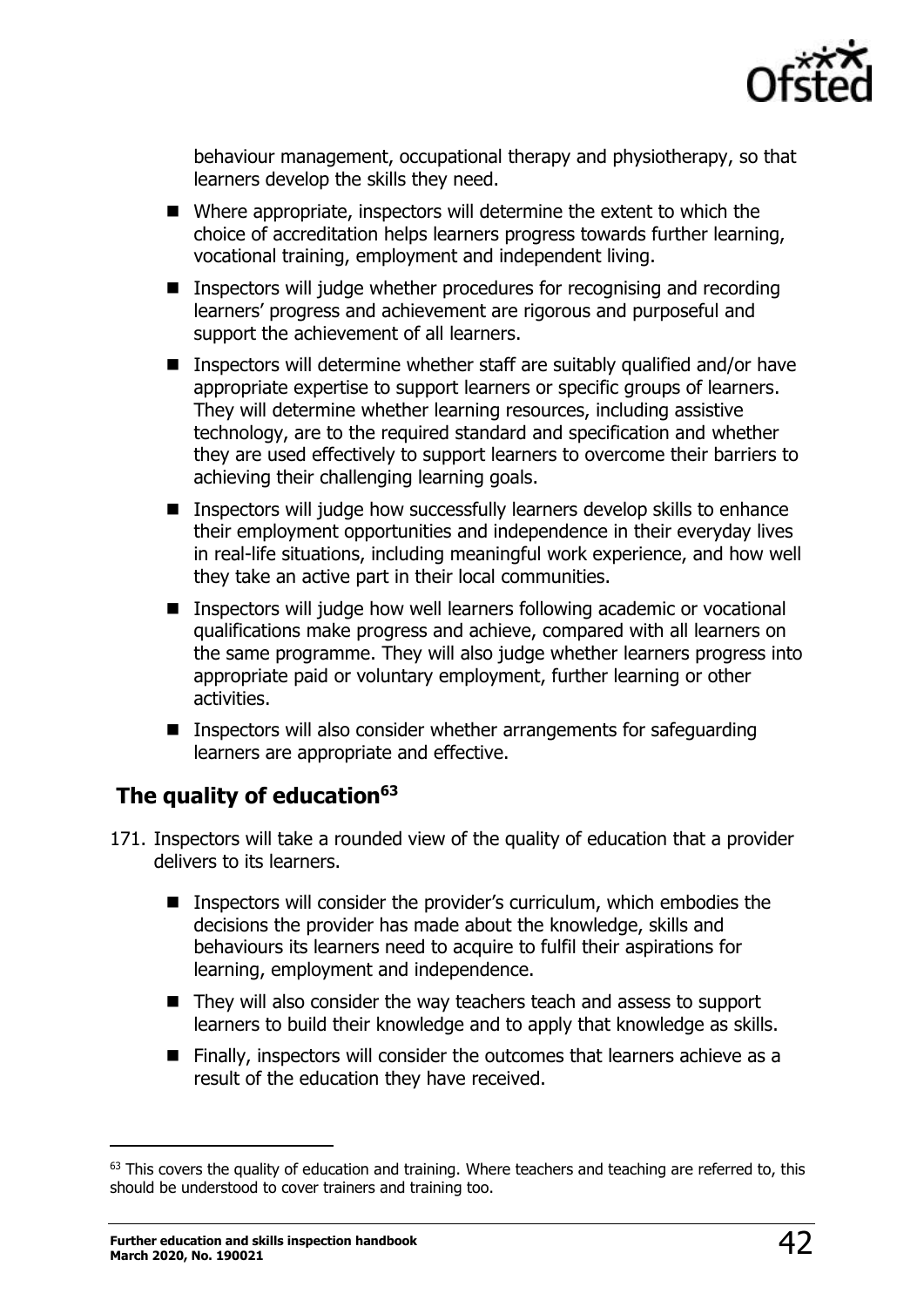

#### **Intent**

- 172. In evaluating the provider's educational intent, inspectors will primarily consider the curriculum leadership provided by senior and subject leaders.
- 173. The evaluation focuses on factors that contribute to learners receiving education and training that enables them to achieve highly. These factors are listed below.
	- Leaders and managers have selected and developed a curriculum that develops the knowledge, skills and behaviours that learners need in order to take advantage of the opportunities, responsibilities and experiences that prepare them for their next stage in education, training or employment. In this way, it can powerfully address social disadvantage.
	- $\blacksquare$  It is clear what the curriculum is preparing learners for. It is also clear what learners will need to be able to know and do at the end of their learning or training programmes.
	- Leaders, managers and teachers have planned and sequenced the curriculum so that learners can build on previous teaching and learning and develop the new knowledge and skills they need.
	- The curriculum offers learners the knowledge and skills that reflect the needs of the local and regional context.
	- The curriculum intent takes into account the needs of learners, employers, and the local, regional and national economy, as necessary.
	- The curriculum ensures that all learners benefit from high academic, technical and vocational ambitions. This means that the curriculum should be ambitious for disadvantaged learners or those with SEND, including those who have high needs, and should meet those needs.

#### **The curriculum**

- 174. The curriculum sets out the aims of a programme of education and training. It also sets out the structure for those aims to be implemented, including the knowledge, skills and behaviours to be gained at each stage. It enables the evaluation of learners' knowledge and understanding against those expectations.
- 175. We will judge providers taking radically different approaches to the curriculum fairly. We recognise the importance of providers' autonomy to choose their own curriculum approaches. If leaders are able to show that they have thought carefully, that they have built a curriculum with appropriate coverage, content, structure and sequencing, and that it has been implemented effectively, then inspectors will assess a provider's curriculum favourably.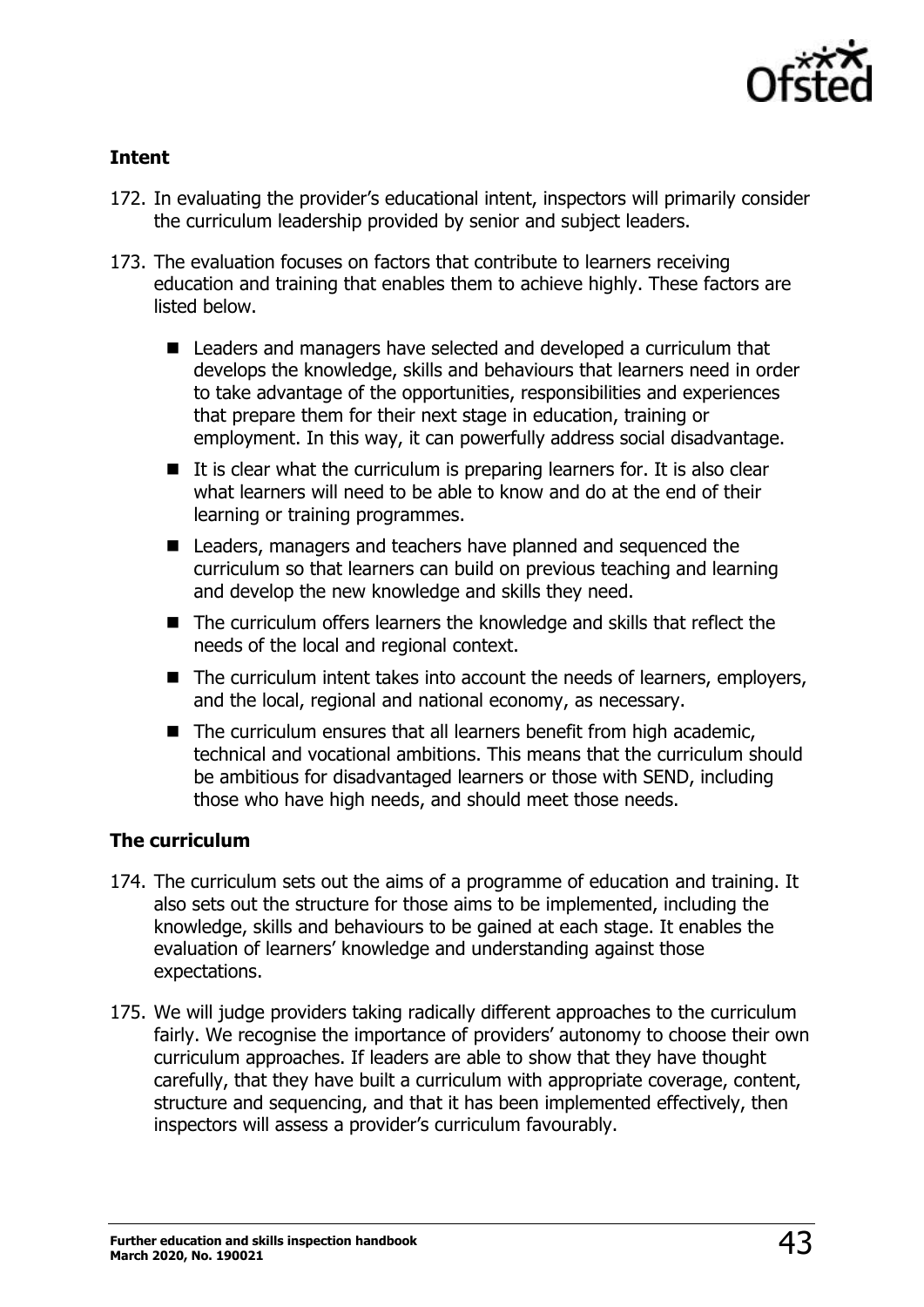

#### **Sources of evidence specific to curriculum intent**

- 176. Inspectors will draw evidence about leaders' intent for the curriculum principally from discussion with senior and subject leaders. Inspectors will explore:
	- how leaders have ensured that a subject curriculum includes content that has been identified as most useful and that this content is taught in a logical progression, systematically and explicitly for all learners to acquire the intended knowledge, skills and behaviours
	- how leaders ensure that the curriculum supports learners' progression and provides knowledge and/or skills for the future (including non-qualification activity, where relevant)
	- how learners see links between different areas of knowledge and skills and recognise that some knowledge and skills are transferable
	- how carefully leaders have thought about the sequence of teaching knowledge and skills to build on what learners already know and can do.

Inspectors will also consider any documentary evidence that leaders wish to provide in the format that the provider normally uses. Inspectors will not request materials to be produced or provided in any specific format for inspection.

#### **Implementation**

- 177. In evaluating the implementation of the curriculum, inspectors will focus on how the curriculum is taught at subject, classroom or workshop level.
- 178. We will focus on the following factors.
	- Teachers having expert knowledge of the subjects that they teach. If they do not, they are supported to address gaps so that learners are not disadvantaged by ineffective teaching.
	- Teachers enable learners to understand key concepts, presenting information clearly and promoting discussion.
	- Teachers check learners' understanding effectively, and identify and correct misunderstandings.
	- Teachers ensure that learners embed key concepts in their long-term memory and apply them fluently and consistently.
	- Leaders and teachers have designed and they deliver the subject curriculum in a way that allows learners to transfer key knowledge to longterm memory. The curriculum is sequenced so that new knowledge and skills build on what learners know and can do and learners can work towards defined end points.
	- Teachers use assessment to check learners' understanding in order to inform teaching.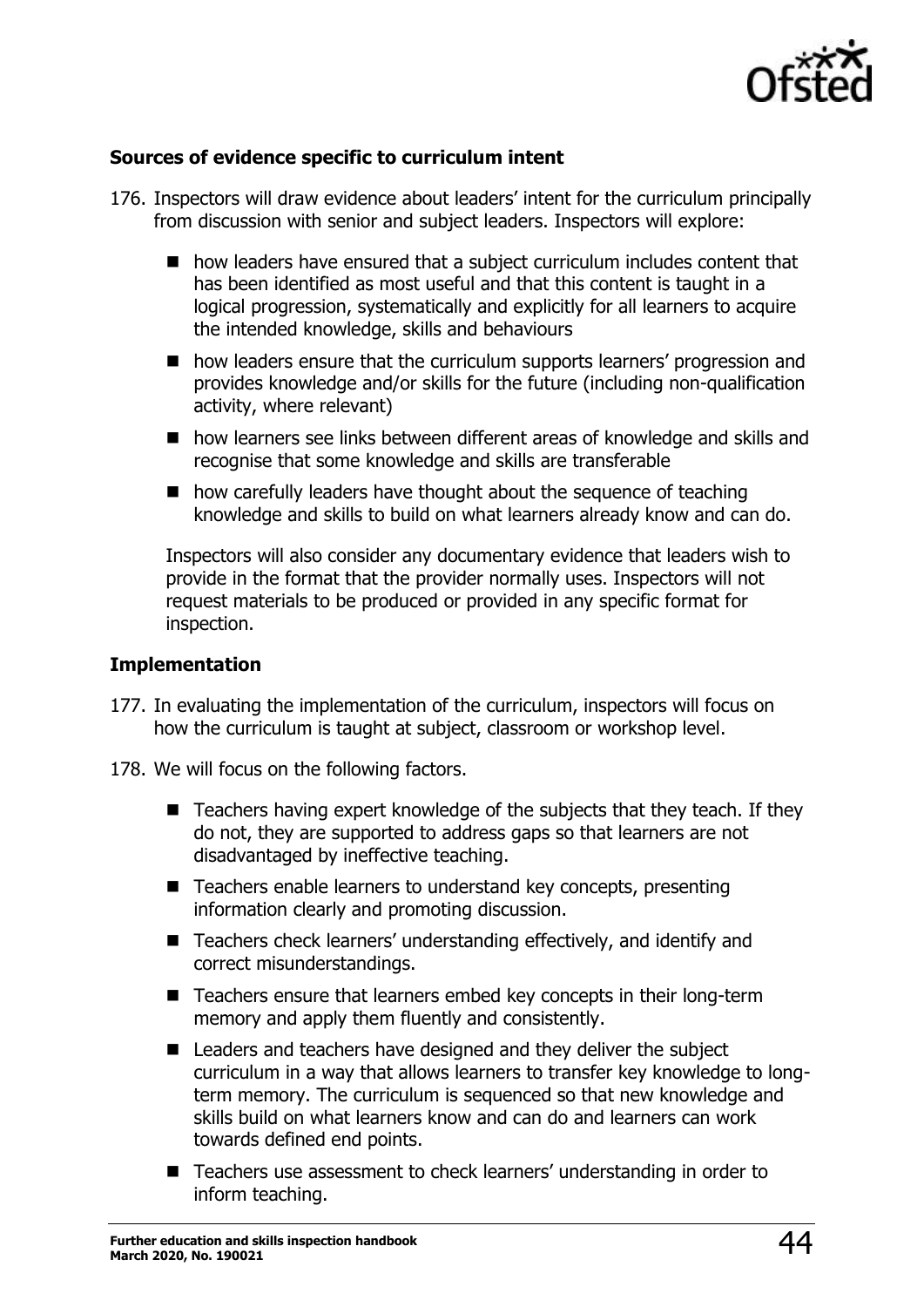

■ Teachers use assessment to help learners to embed and use knowledge fluently, to develop their understanding, and to gain, extend and improve their skills and not simply memorise disconnected facts.

#### **The use of assessment**

- 179. When used effectively, assessment can help learners to embed and use knowledge fluently and to show that they are competent in applying their skills. The results of effective assessment assist teachers to produce clear and achievable next steps for learners. However, assessment is too often carried out in a way that creates unnecessary burdens for staff and learners. It is therefore important that leaders and teachers understand its limitations and avoid misuse and overuse.
- 180. Inspectors will evaluate how assessment supports the teaching of the curriculum, while not driving teachers towards excessive individualisation, differentiation or interventions that are almost impossible to deliver without lowering expectations of some learners and/or driving up teachers' workload.

#### **Sources of evidence specific to curriculum implementation**

- 181. The following activities will provide inspectors with evidence about the provider's implementation of its intended curriculum:
	- discussions with subject specialists, subject leaders and teachers about:
		- − the curriculum that learners follow
		- − the intended end points towards which those learners are working
		- − their view of how those learners are progressing through the curriculum
	- reviews of curriculum plans or other long-term planning (in whatever form teachers and/or subject leaders usually produce and use them)
	- visits to classes, workshops and other activities, including observations of teaching and training
	- scrutinising work produced by learners
	- $\blacksquare$  interviews with learners
	- $\blacksquare$  discussions with teachers about how often they are expected to record, upload and review data
	- discussions with subject specialists and leaders about the content and pedagogical content knowledge of teachers, and what is done to support them
	- discussions with staff, including specialist staff, who support learners in developing their knowledge, skills and behaviours.
- 182. In order to triangulate evidence effectively, inspectors will ensure that they gather a variety of these types of evidence in relation to the same sample of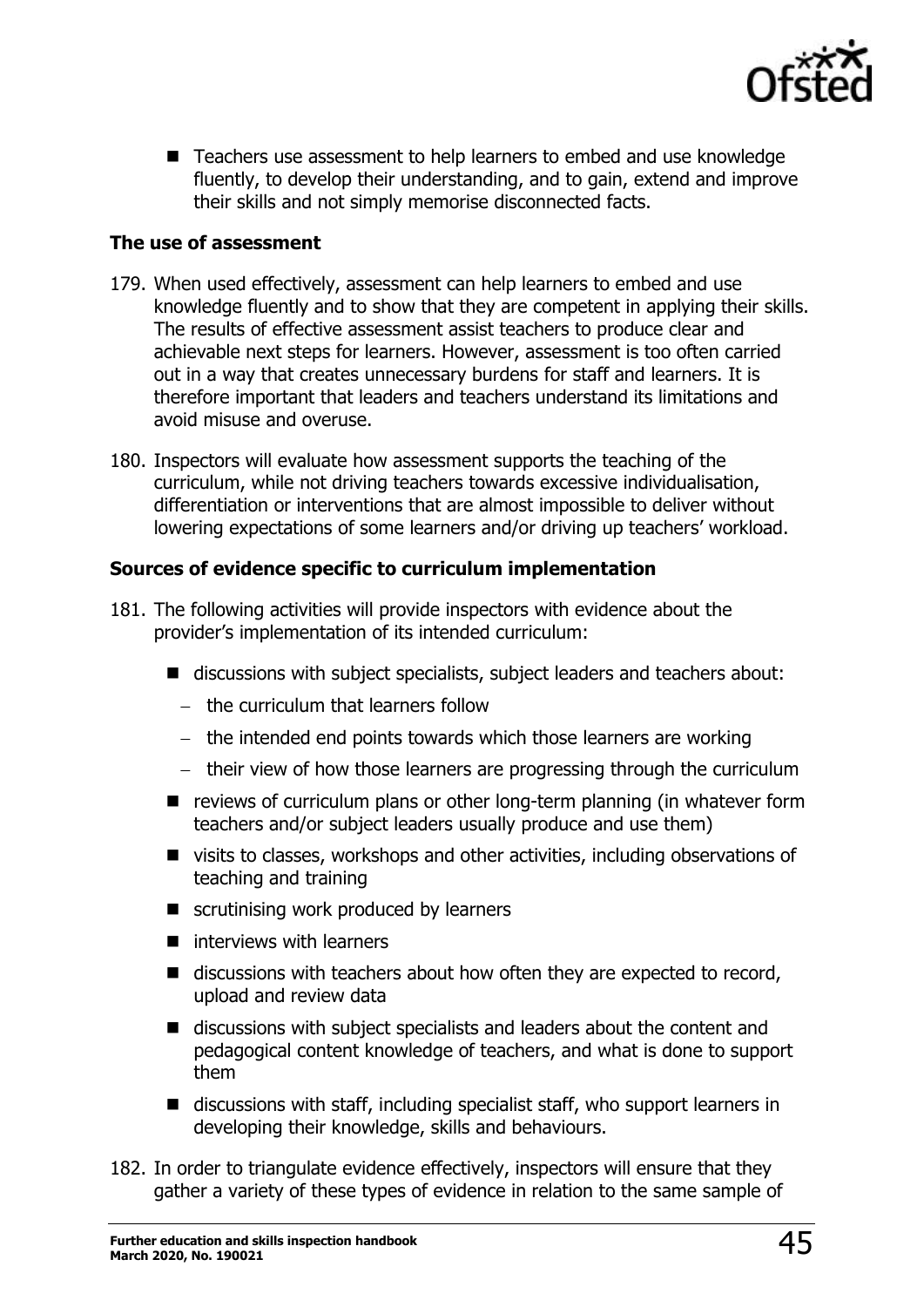

learners. Inspectors will also ensure that the samples of learners they choose are sufficient to allow them to reach a valid and sufficiently reliable judgement on the quality of education offered by the provider overall.

#### **Impact**

- 183. When inspectors evaluate the impact of the education provided by the provider, they will focus on what learners have learned, and the skills they have gained and can apply.
- 184. Inspectors will focus on the following factors.
	- A well-constructed, well-taught curriculum will lead to good results because those results will reflect what learners have learned. There need be no conflict between teaching a broad, rich curriculum and achieving success in examinations and tests or assessments.
	- Disadvantaged learners and learners with SEND acquire the knowledge and skills they need to succeed in life.
	- End-point assessments and examinations are useful indicators of learners' outcomes, but they only represent a sample of what learners have learned. Inspectors will balance this with their first-hand assessment of learners' work.
	- All learning builds towards an end point. Learners are being prepared for their next stage of education, training or employment at each stage of their learning. Inspectors will consider whether learners are ready for their next steps.
	- Inspectors will also consider whether learners are ready for the next stage and are going to appropriate, high-quality destinations.

#### **Sources of evidence specific to curriculum impact**

- 185. Inspectors will gather evidence of the impact of the education offered by the provider from the following sources:
	- nationally generated and validated performance information about learners' progress and attainment
	- first-hand evidence of the progress learners are making, drawing together the evidence from the interviews, observations, work scrutiny and documentary review, described above (see 'sources of evidence specific to curriculum implementation')
	- $\blacksquare$  any information provided by the provider about the destinations to which their learners progress when they leave the provider
	- telephone conversations or other similar discussions with a selection of learners about their destinations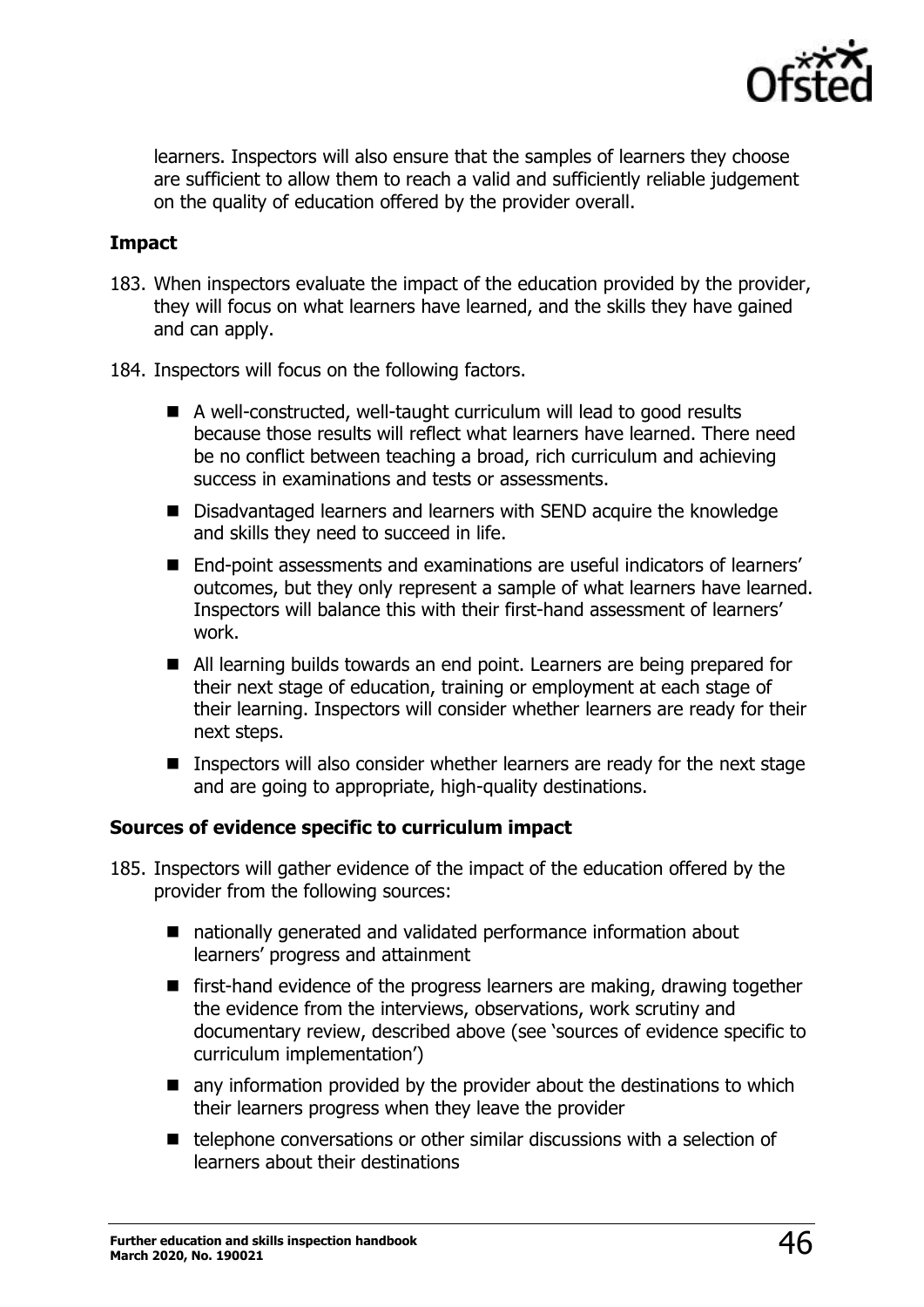

- discussions with learners, for instance about what they have remembered about the knowledge and skills they have acquired and how their learning enables them to connect ideas.
- 186. Inspectors will evaluate learners' progress in relation to their starting points, based on their rate of learning, acquisition of knowledge, skills and behaviours and whether they have achieved their individual, challenging learning goals.
- 187. Inspectors will not look at internal progress and attainment data on GCSE and A-level courses where fixed-time terminal examinations comprise the entire assessment of the course. Similarly, inspectors will not normally look at predicted in-year achievement and attainment data more generally.
- 188. That does not mean providers cannot use this data if they consider it appropriate. However, inspectors will put more focus on the curriculum and less on providers' generation, analysis and interpretation of performance data. Inspectors will be interested in the conclusions drawn and actions taken from any internal assessment information, but they will not examine or verify that information first hand.

#### **Balancing intent, implementation and impact to reach a quality of education judgement**

189. Inspectors will **not** grade intent, implementation and impact separately. Instead, inspectors will reach a single graded judgement for the quality of education and training, drawing on all the evidence they have gathered and using their professional judgement.

#### **Grade descriptors for quality of education**

For the quality of education provided to be judged outstanding, it must meet the following criteria.

# **Outstanding (1)**

- The provider meets **all** the criteria for a good quality of education securely and consistently.
- The quality of education is exceptional.

In addition, the following apply.

#### **Intent**

■ The provider's curriculum intent is strong. Throughout the provider and its subcontractors, teachers have a firm and common understanding of the intended curriculum and what it means for their practice.

#### **Implementation**

■ The provider's implementation of the curriculum is consistently strong. Across all parts of the provider, including in subcontracted provision and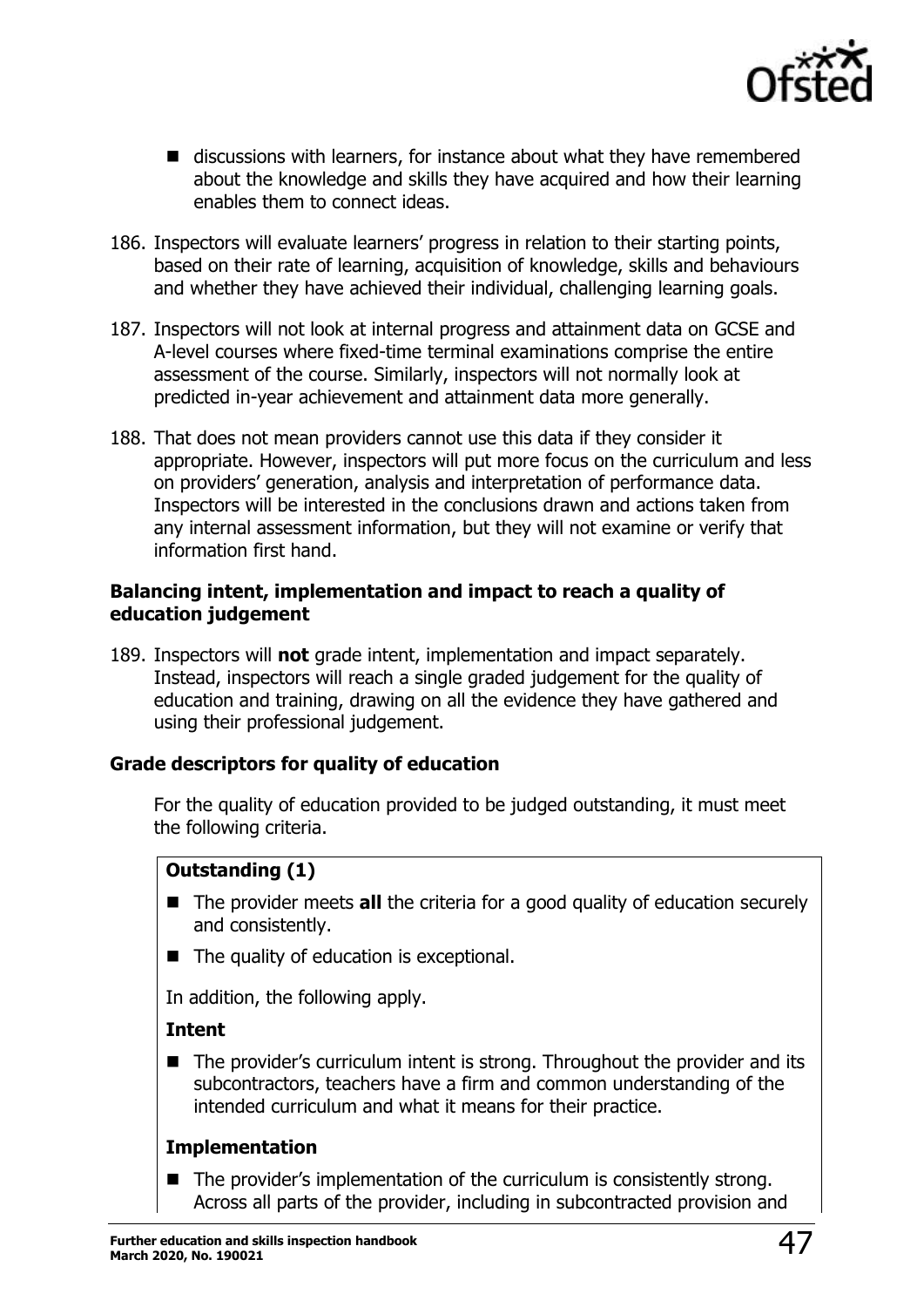

for learners with SEND and those with high needs, teaching and training are of a high quality. Training activities contribute well to delivering the curriculum intent.

■ The work that learners do over time embodies consistently demanding curriculum goals. It matches the aims of the curriculum in being coherently planned and sequenced towards cumulatively sufficient knowledge and skills for future learning and employment.

#### **Impact**

- The impact of the taught curriculum is strong. Learners acquire and develop high-quality skills and produce work of a consistently high standard.
- Learners consistently achieve highly, particularly the most disadvantaged. Learners with SEND achieve the best possible outcomes.
- 190. To judge whether the quality of education is **good**, **requires improvement** or is **inadequate**, inspectors will use a 'best fit' approach, relying on the professional judgement of the inspection team.
- 191. **Note:** Some sections of the criteria appear in [square brackets] below. This is to mark that they are transitional only, because we recognise that not all providers will have had the opportunity to complete the process of taking up or constructing their curriculum fully by September 2019. We will review these bracketed sections before September 2020 to decide whether they should be deleted.

# **Good (2)**

# **Intent**

- Leaders adopt or construct a curriculum that is ambitious, appropriately relevant to local and regional employment and training priorities and designed to give learners, particularly the most disadvantaged, the knowledge and skills they need to succeed in life. [If this is not yet fully the case, it is clear from leaders' actions that they are in the process of bringing this about.]
- The curriculum is coherently planned and sequenced towards cumulatively sufficient knowledge and skills for future learning and employment. [If this is not yet fully the case, it is clear from leaders' actions that they are in the process of bringing this about.]
- The provider is ambitious for all its learners, including those with SEND and those who have high needs, and this is reflected in the curriculum. The curriculum remains ambitious and is tailored, where necessary, to meet individual needs. [If this is not yet fully the case, it is clear from leaders' actions that they are in the process of bringing this about.]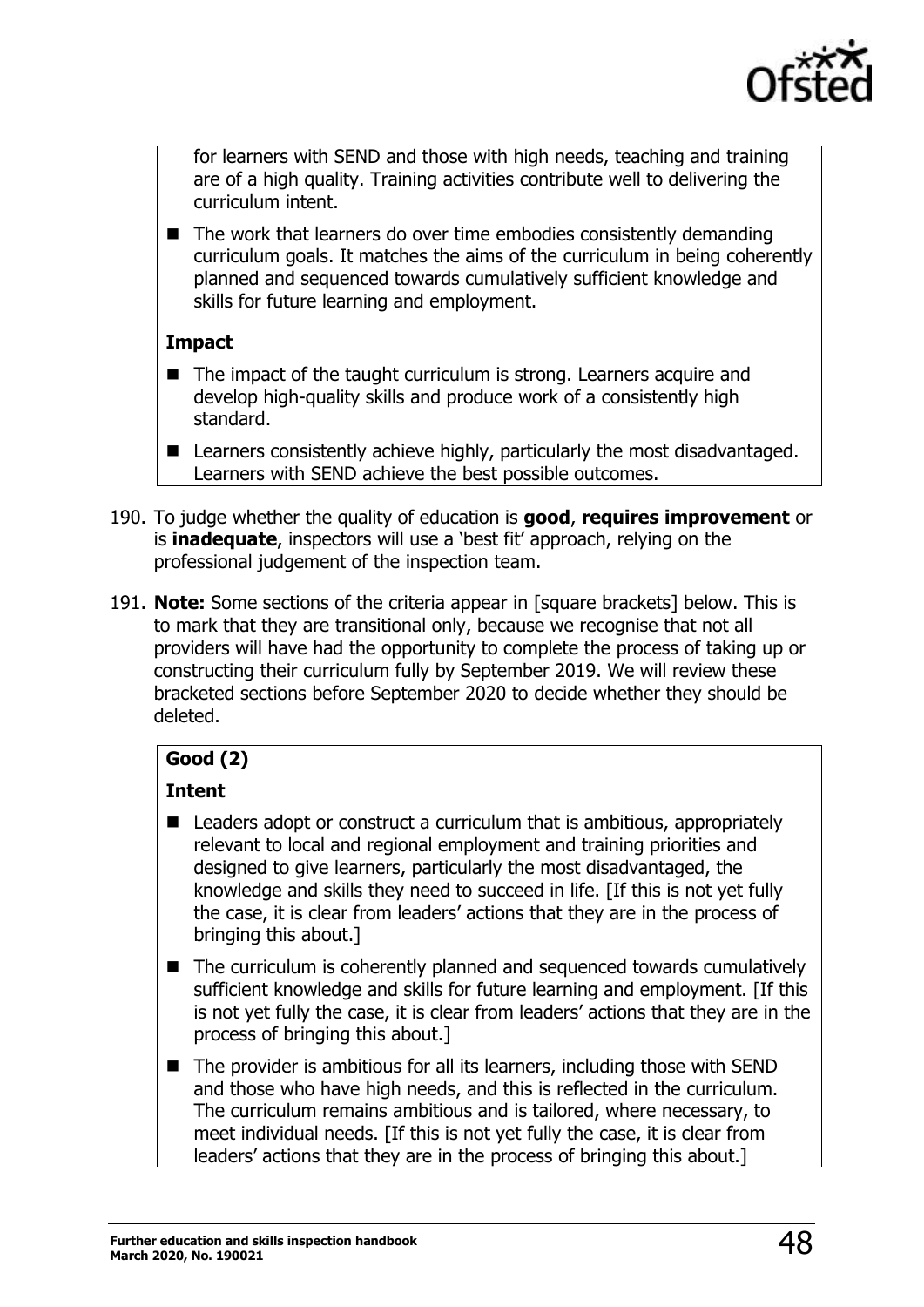

■ Learners study the intended curriculum. Providers ensure this by teaching all components of the full programmes of study.

#### **Implementation**

- Teachers have expert knowledge of the subject(s) and courses they teach. Leaders provide effective support for those teaching outside their main areas of expertise. Where relevant, teachers have extensive and up-todate vocational experience.
- Teachers present information and/or demonstrate skills clearly, promoting appropriate consideration of the subject matter being taught. They check learners' understanding systematically, identify misconceptions and provide clear, direct feedback. In doing this, they respond and adapt their teaching as necessary, but without having to use unnecessary, time-consuming, individual approaches to presenting subject matter.
- The work that teachers give to learners is demanding and ensures that learners build knowledge and acquire skills, improving on what they already know and can do.
- Teachers encourage learners to use subject-specific, professional and technical vocabulary well.
- Teachers work effectively with support staff to ensure that all learners achieve as they should.
- Over the course of study, teachers design and use activities to help learners remember long term the content they have been taught, to integrate new knowledge into larger concepts and to apply skills fluently and independently.
- Teachers and leaders use assessment well, for example to help learners embed and use knowledge fluently and flexibly, to evaluate the application of skills, or to check understanding and inform teaching. Leaders understand the limitations of assessment and do not use it in a way that creates unnecessary burdens for staff or learners.
- Teachers create an environment that allows the learner to focus on learning. The resources and materials that teachers and trainers select and produce – in a way that does not create unnecessary workload for staff – reflect the provider's ambitious intentions for the course of study and clearly support the intent of a coherently planned curriculum, sequenced towards cumulatively sufficient knowledge and skills for future learning, independent living and employment.

#### **Impact**

■ Learners develop detailed knowledge across the curriculum and, as a result, achieve well across all areas of their study. Learners make substantial and sustained progress from their identified and recorded starting points in each of their courses and, where applicable, across the curriculum. Where appropriate, this is reflected in results from national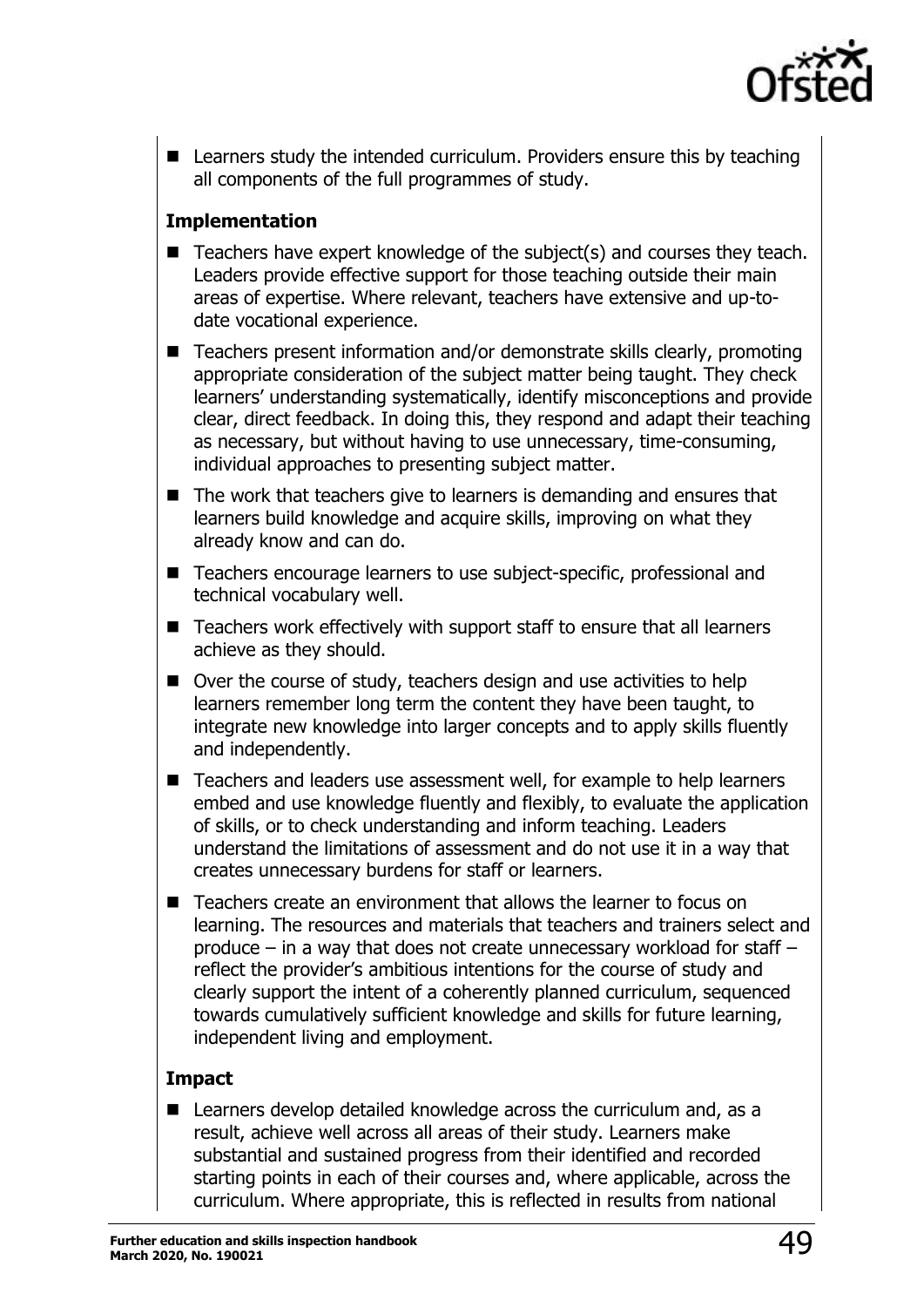

examinations, which meet government expectations, or in the qualifications or apprenticeship standards obtained.

■ Learners are ready for the next stage of education, employment or training. They have gained qualifications or have met the standards to go on to destinations that meet their interests and aspirations and the goal of their course of study. Learners with SEND/high needs have greater independence in making decisions about their lives.

#### **Requires improvement (3)**

■ The quality of education is not yet good.

### **Inadequate (4)**

- The quality of education is likely to be inadequate if any one of the following applies:
- The curriculum has little or no structure or coherence, and leaders have not appropriately considered sequencing. Learners experience a jumbled, disconnected series of lessons/training that do not build their knowledge, skills or understanding.
- Learners' experiences in lessons or sessions contribute weakly to their learning of the intended curriculum.
- The curriculum does not prepare learners for the opportunities, responsibilities and experiences of life in modern Britain.
- Weak assessment practice results in teaching that fails to meet learners' needs.
- Learners do not develop or improve the English and mathematical skills they need to succeed in their next stage, whether that is in education, training or employment or in greater independence.
- The attainment and progress of learners are consistently low and show little or no improvement over time, indicating that learners are underachieving considerably.
- Learners with SEND do not benefit from a good-quality education. Staff's expectations of them are low. Staff do not identify learners' needs accurately, and are therefore unable to support learners' development effectively.
- Learners have not attained the qualifications, skills or behaviours appropriate for them to progress to their next stage of education, training or employment.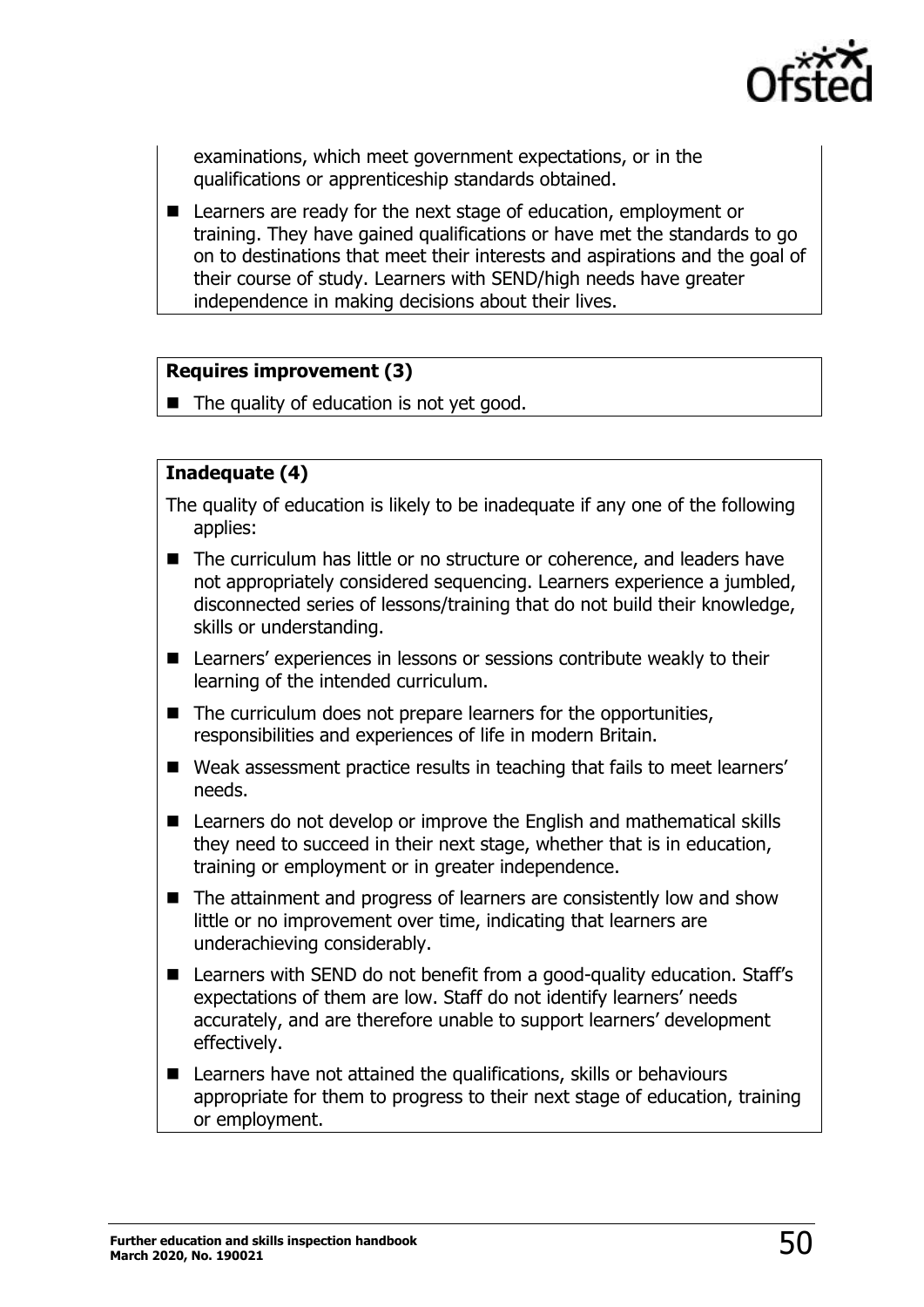

# <span id="page-50-0"></span>**Behaviour and attitudes**

- 192. This judgement considers how leaders and staff create a safe, disciplined and positive environment within the provider and the impact this has on the behaviour and attitudes of learners.
- 193. The judgement focuses on the factors that research and inspection evidence indicate contribute most strongly to learners' positive behaviour and attitudes, thereby giving them the greatest possible opportunity to achieve positive outcomes. These factors are:
	- A calm and orderly environment in the provider, classroom, workshop and workplace, as this is essential for learners to be able to learn.
	- The setting of clear expectations for behaviour across all aspects of provider life, including at work.
	- A strong focus on attendance at and punctuality to learning and work settings to minimise disruption, and so that learners gain valuable employability skills.
	- Learner motivation and positive attitudes to learning are important predictors of attainment.
	- A positive and respectful provider culture in which staff know and care about learners.
	- An environment in which learners feel safe because staff and learners do not accept bullying, harassment or discrimination. Staff deal with any issues quickly, consistently and effectively.

#### **Learners with particular needs**

- 194. The provider may be working with learners with particular needs to improve their behaviour or their attendance. When this is the case, 'behaviour and conduct that reflect the provider's high expectations and their consistent, fair implementation' are likely to indicate improvement in the attendance, punctuality and conduct of these learners.
- 195. Some learners, or groups of learners, who have particular needs may have weak attendance or display challenging behaviour. When this is the case, inspectors will evaluate the impact of the provider's high expectations, the consistent, fair implementation of policies, the support given by the provider to the learners, and the impact on the marked and sustained improvement of the attendance and behaviour of these learners.

#### **Sources of evidence specific to behaviour and attitudes**

196. Inspectors will use evidence gathered during the inspection as well as evidence of trends in learners' behaviour and attitudes over time. Inspectors will use first-hand evidence from visits to learning sessions and training workshops, including visits to learners at work or on work placements. Inspectors will also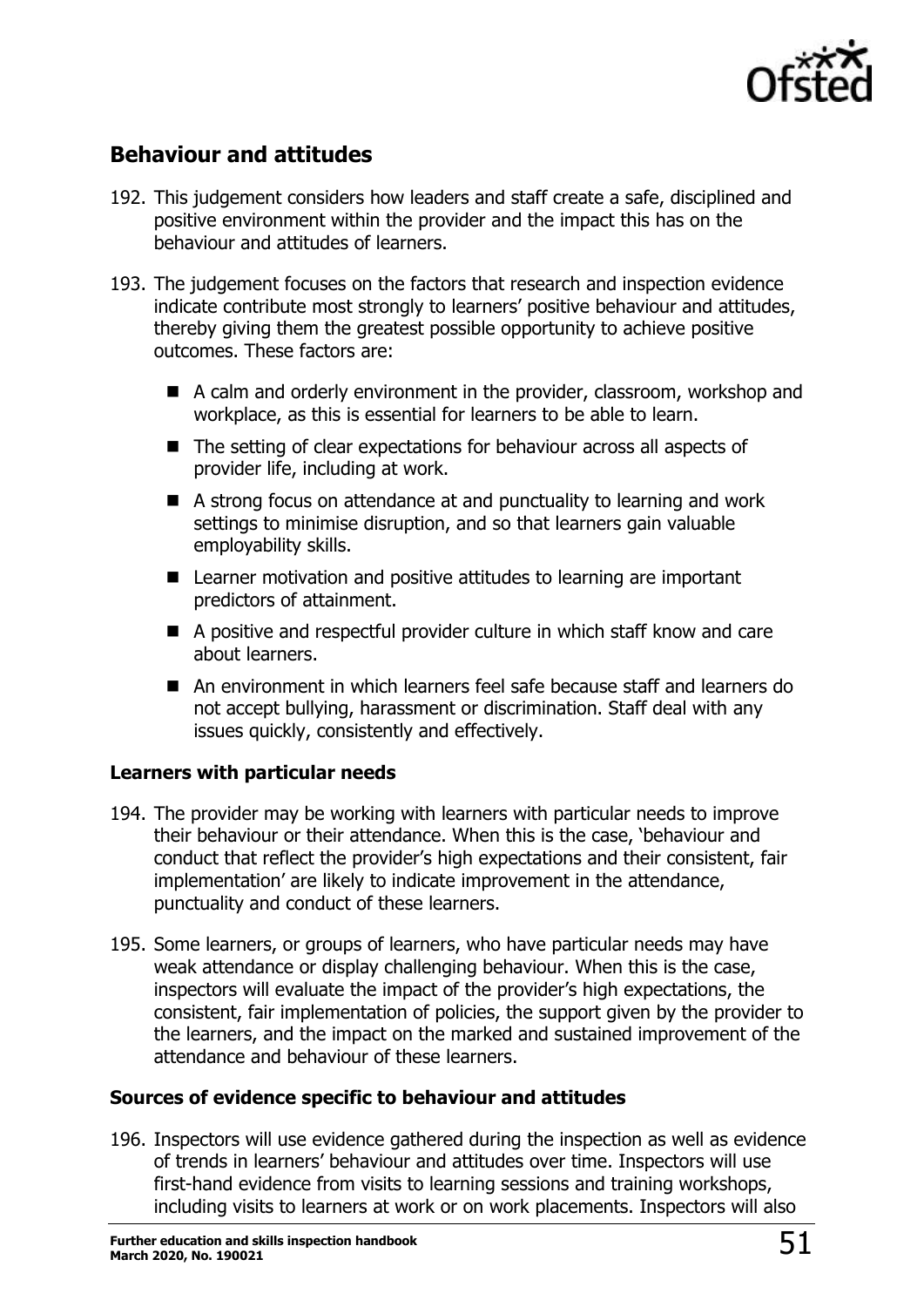

gather evidence from interviews with learners, staff, employers and other partners, for which documents such as attendance registers may also be used.

- 197. Inspectors' judgements about learners' behaviour and attitudes are concerned with their attitudes to learning and, where appropriate, to work, and the development of the skills relevant to their learning programme. Inspectors' judgements also take account of learners' ability to demonstrate appropriate behaviour for the learning and work environments. Inspectors will consider the main purpose of the type of provision when they prioritise the impact that each of the criteria has on learners' behaviour and attitudes.
- 198. The learner and staff surveys used in inspection contain questions about safeguarding, how respondents feel about the provider and how well supported and respected they feel in the provider.
- 199. Inspectors will carry out other evidence-gathering activities that include, but are not limited to:
	- observing learners' behaviour in a range of different classes/workshops at different times of the day
	- observing learners' punctuality in arriving at the provider, to classroom and workshop sessions and to work
	- observing learners' courtesy, respect for, and good manners towards, each other and adults, and pride in themselves and their provider and/or employer
	- reviewing documentary evidence about behaviour, including how the provider tackles challenging behaviour
	- gathering the views of learners, employers, parents, staff, those with responsibility for governance and other stakeholders
	- gathering evidence about the typical behaviour of learners who are not on site during the inspection
	- balancing evidence seen during the inspection and evidence of trends over time.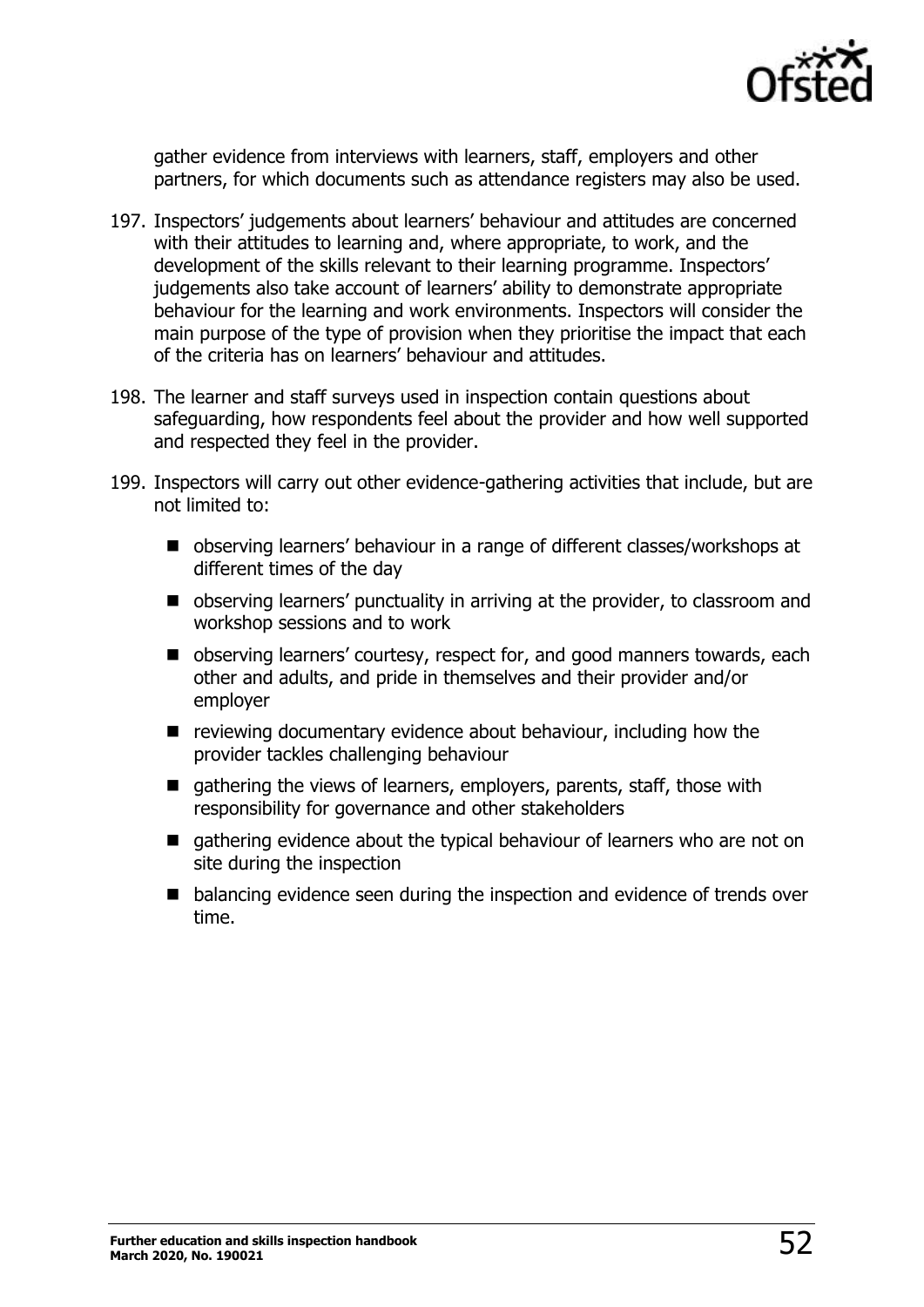

#### **Grade descriptors for behaviour and attitudes**

200. For the behaviour and attitudes of a provider to be judged outstanding, it must meet the following criteria:

#### **Outstanding (1)**

- The provider must meet **all** the criteria for good behaviour and attitudes, securely and consistently.
- Behaviour and attitudes are exceptional.

In addition, the following apply.

- Learners have consistently high levels of respect for others. They play a highly positive role in creating an environment that values and nurtures difference. Bullying and harassment are never tolerated.
- Learners demonstrate consistently high positive attitudes and commitment to their education and/or training. They are persistent in the face of difficulties. If learners struggle with this, the provider takes intelligent, swift and highly effective action to support them.
- There are many examples of commitment beyond the basics, for example high participation in skills competitions or social action projects.
- Learners behave consistently well, demonstrating high levels of self-control and consistently positive attitudes to their education and/or training. If learners struggle with this, the provider takes intelligent, fair and highly effective action to support them to succeed in their programme of learning.
- 201. To judge whether behaviour and attitudes are good, requires improvement or are inadequate, inspectors will use a 'best fit' approach, relying on the professional judgement of the inspection team.

#### **Good (2)**

- Providers have high expectations of learners' behaviour and conduct and these are applied consistently and fairly. This is reflected in learners' behaviours and conduct.
- Learners' attitudes to their education or training are positive. They improve their attitudes over time. They understand their rights and responsibilities as learners. They are committed to their learning, know how to study effectively, are resilient to setbacks and take pride in their achievements.
- Learners have high attendance and are punctual. This includes participating in any distance-learning activities, such as online learning and virtual learning environments.
- Relationships among learners and staff reflect a positive and respectful culture where the principles of equality and diversity are nurtured. Learners feel safe and rarely experience bullying, harassment or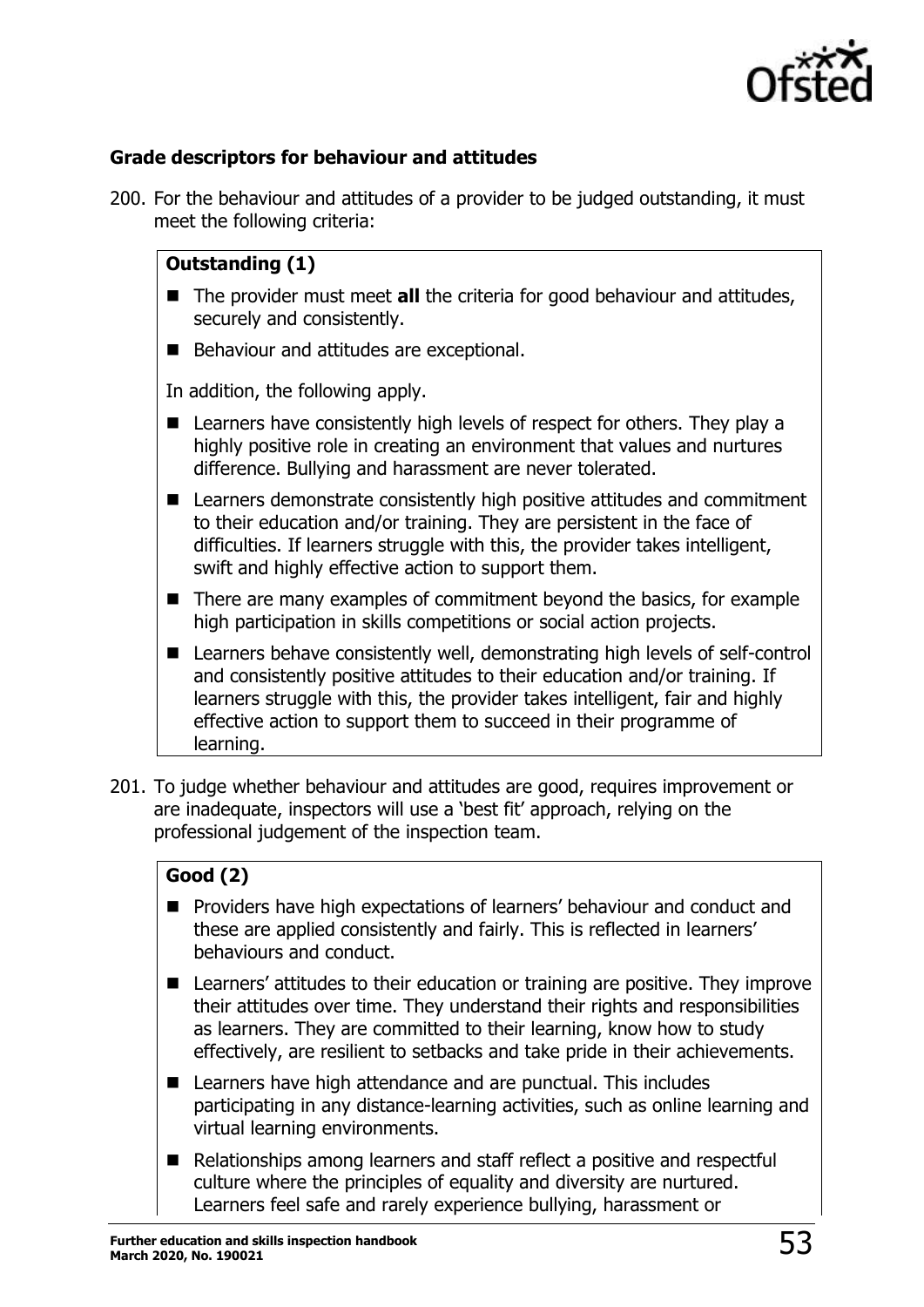

discrimination. If incidents occur, learners feel safe and confident to report them, knowing that staff will take swift and appropriate action.

#### **Requires improvement (3)**

- Behaviour and attitudes are not yet good.
- Learners feel safe and confident in reporting incidents of bullying, harassment or discrimination, knowing that staff will take swift and appropriate action.

#### **Inadequate (4)**

Behaviour and attitudes are likely to be inadequate if any one of the following applies.

- Learners' lack of engagement, motivation or enthusiasm inhibits their progress and development.
- A significant minority of learners show a lack of respect and self-discipline. Learners ignore or rebut requests to moderate their conduct and are not ready to move on to their next stage or the world of work.
- Learners' attendance is consistently low and shows little sign of sustained improvement.
- Incidents of bullying, harassment or prejudiced and discriminatory behaviour, both direct and indirect, are frequent.
- Learners have little confidence in the provider's ability to tackle bullying, harassment or discrimination successfully.
- Learners are not safe, or do not feel safe, at the provider or at work or subcontractor settings.

# <span id="page-53-0"></span>**Personal development**

- 202. The curriculum should support learners to develop their knowledge and skills beyond the purely academic, technical or vocational. This judgement evaluates the provider's intent to provide for the personal development of learners, and the quality of the way in which it does this.
- 203. As the provider is working with learners, those learners are also being influenced by other factors in their home environment, their community and elsewhere. Providers can teach and train learners how to build their confidence and resilience, for example, but they cannot determine how well young people and adult learners draw on this. Similarly, providers cannot make their learners active, engaged citizens, but they can help them understand how to engage with society and provide them with plentiful opportunities to do so. Providers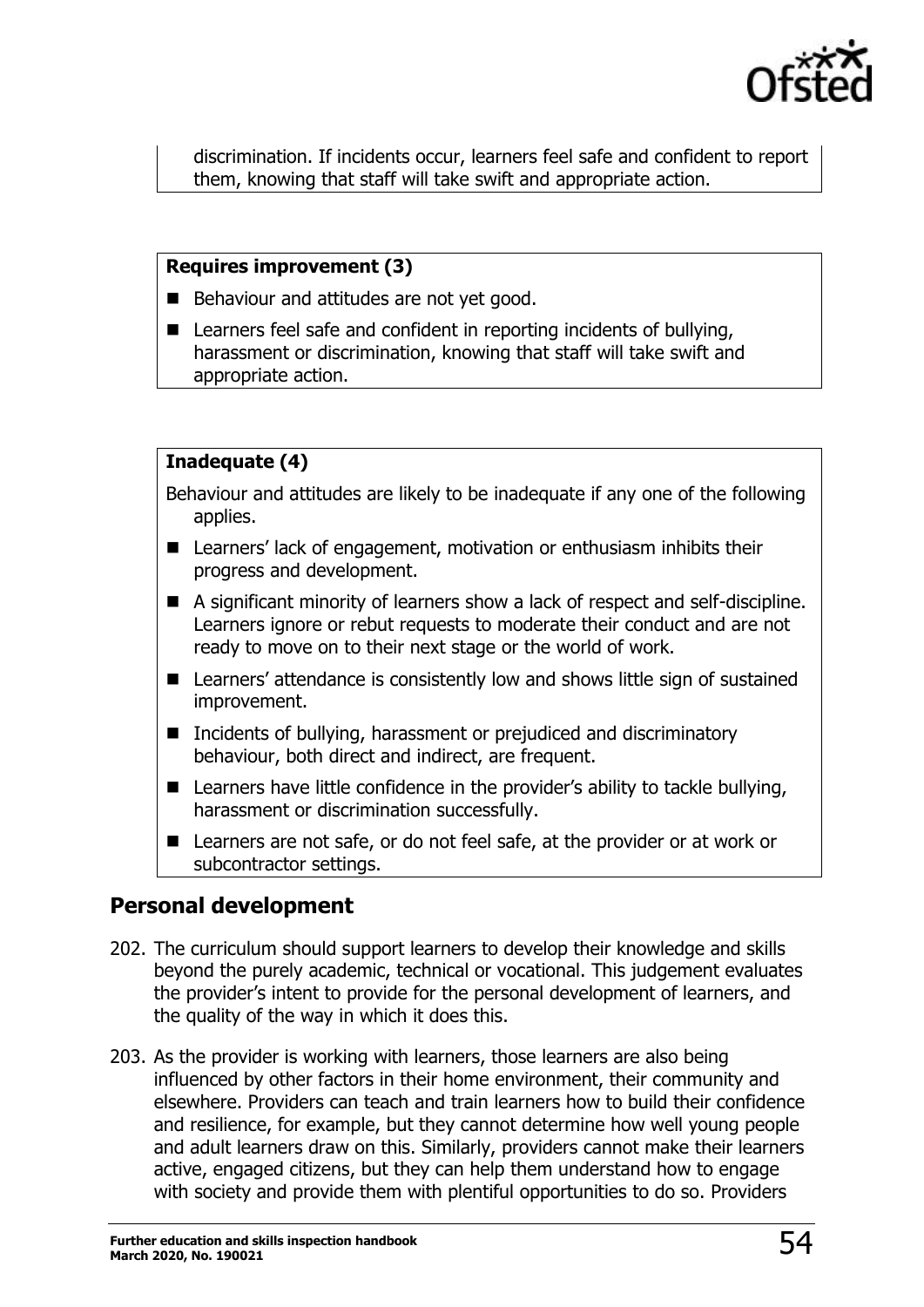

can take effective action to prepare learners for many aspects of life, but the impact of this work may not be seen until many years later. In this judgement, therefore, inspectors will seek to evaluate the quality and intent of what a provider offers and will look to see what learners know but will not attempt to measure the impact of the provider's work on the lives of individual learners.

- 204. The judgement focuses on the most significant dimensions of the personal development of learners that our education system has agreed, either by consensus or statute, are the most significant:
	- developing responsible, respectful and active citizens who are able to play their part and know how to become involved in public life
	- developing and deepening learners' understanding of the fundamental British values of democracy, individual liberty, the rule of law and mutual respect and tolerance
	- promoting equality of opportunity so that all learners can thrive together, understanding that difference is a positive, not a negative, and that individual characteristics make people unique
	- promoting an inclusive environment that meets the needs of all learners, irrespective of age, disability, gender reassignment, race, religion or belief, sex or sexual orientation, relationship status or pregnancy
	- developing learners' character, which we define as the set of positive personal traits, dispositions and virtues that informs their motivation and guides their conduct so that they reflect wisely, learn eagerly, behave with integrity and cooperate consistently well with others. This gives learners the qualities they need to flourish in our society
	- developing learners' confidence, resilience and knowledge so that they can keep themselves mentally healthy
	- developing learners' understanding of how to keep physically healthy and maintain an active lifestyle
	- developing an age-appropriate understanding of healthy relationships through appropriate relationship and sex education
	- providing an effective careers programme that offers advice, experience and contact with employers to encourage learners to aspire, make good choices and understand what they need to do in order to reach and succeed in their chosen career
	- supporting readiness for the next phase of education, training or employment so that learners can make the transition to the next stage successfully.

#### **Sources of evidence specific to personal development**

205. To inform this judgement, inspectors will use evidence gathered during the inspection and evidence of trends in learners' personal development over time.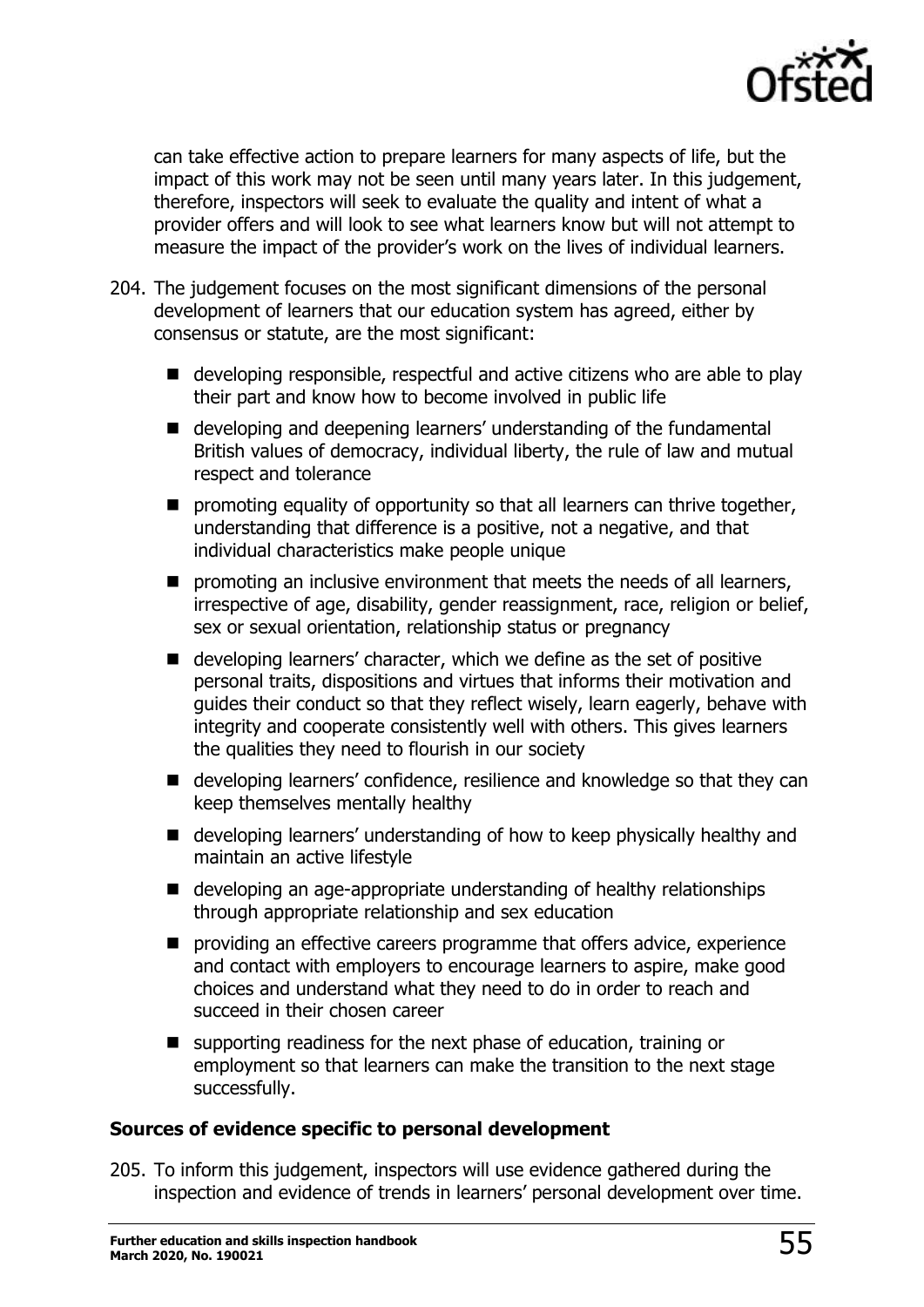

Inspectors will use first-hand evidence from visits to learning sessions and training workshops, including visits to learners at work or on work placements. Inspectors will gather evidence from interviews with learners, staff, employers and other partners. Evidence will also include information provided through learner, employer and parent questionnaires. Inspectors will use a range of evidence to evaluate personal development, including:

- the range, quality and take-up of extra-curricular activities offered
- how well leaders promote British values
- how well leaders develop learners' character through the quality of education that they provide
- where appropriate, the quality of debate and discussions that learners have
- learners' understanding of the protected characteristics and how they can promote equality and diversity, and how they celebrate the things we have in common
- the quality of careers information, education, advice and guidance, and how well these benefit learners in choosing and deciding on their next steps.

#### **Grade descriptors for personal development**

206. For personal development to be judged outstanding, it must meet the following criteria.

#### **Outstanding (1)**

- The provider meets **all** the criteria for good in personal development securely and consistently.
- Personal development is exceptional.

In addition, the following apply.

- The provider consistently and extensively promotes the personal development of learners. The provider goes beyond the expected, so that learners have access to a wide, rich set of experiences that teach them why it is important to contribute actively to society. Opportunities for learners to develop their talents and interests are of exceptional quality.
- $\blacksquare$  The provider ensures that participation in these activities is very high, particularly among those from disadvantaged backgrounds, and all benefit from these opportunities and experiences.
- 207. To judge whether personal development is good, requires improvement or is inadequate, inspectors will use a 'best fit' approach, relying on the professional judgement of the inspection team.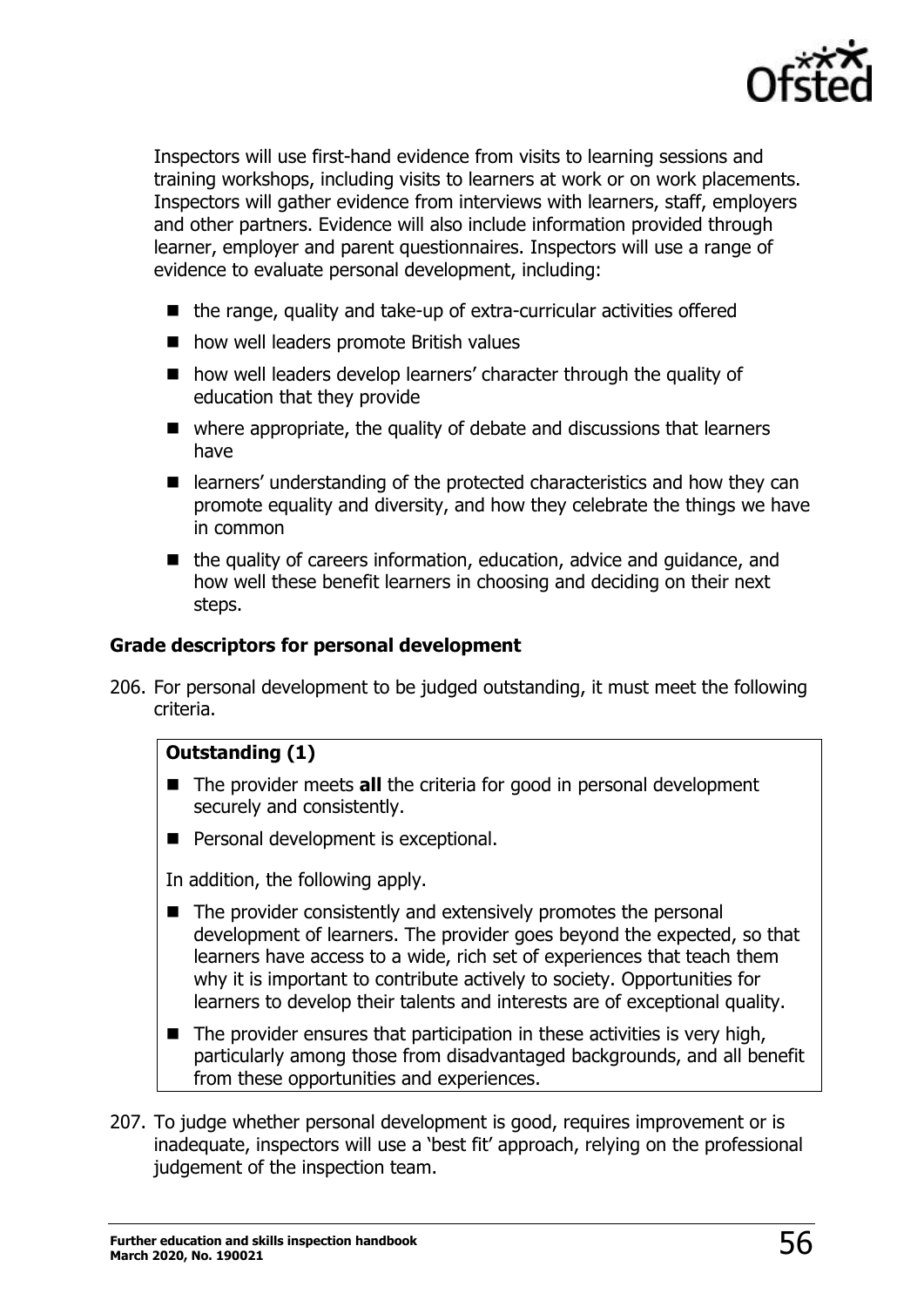

# **Good (2)**

- The curriculum extends beyond the academic/technical/vocational and provides for learners' broader development, enabling them to develop and discover their interests and talents
- The curriculum and the provider's wider work support learners to develop their character – including their resilience, confidence and independence – and, where relevant, help them know how to keep physically and mentally healthy.
- The provider prepares learners for future success in education, employment or training by providing: unbiased information to all about potential next steps; high-quality, up-to-date and locally relevant careers guidance; and opportunities for encounters with the world of work.
- The provider prepares learners for life in modern Britain by: teaching them how to protect themselves from radicalisation and extremist views; helping to equip them to be responsible, respectful, active citizens who contribute positively to society; developing their understanding of fundamental British values; developing their understanding and appreciation of diversity; celebrating what we have in common; and promoting respect for the different protected characteristics as defined in law.

#### **Requires improvement (3)**

■ Personal development is not yet good.

#### **Inadequate (4)**

Personal development is likely to be inadequate if any one of the following applies.

- A significant minority of learners do not understand how and why to live healthy, positive lives.
- Leaders and those responsible for governance, through their words, actions or influence, directly and/or indirectly, undermine or fail to promote equality of opportunity.
- Leaders and those responsible for governance do not protect learners from radicalisation and extremist views when learners are vulnerable to these. Policy and practice are poor, which means that learners are at risk.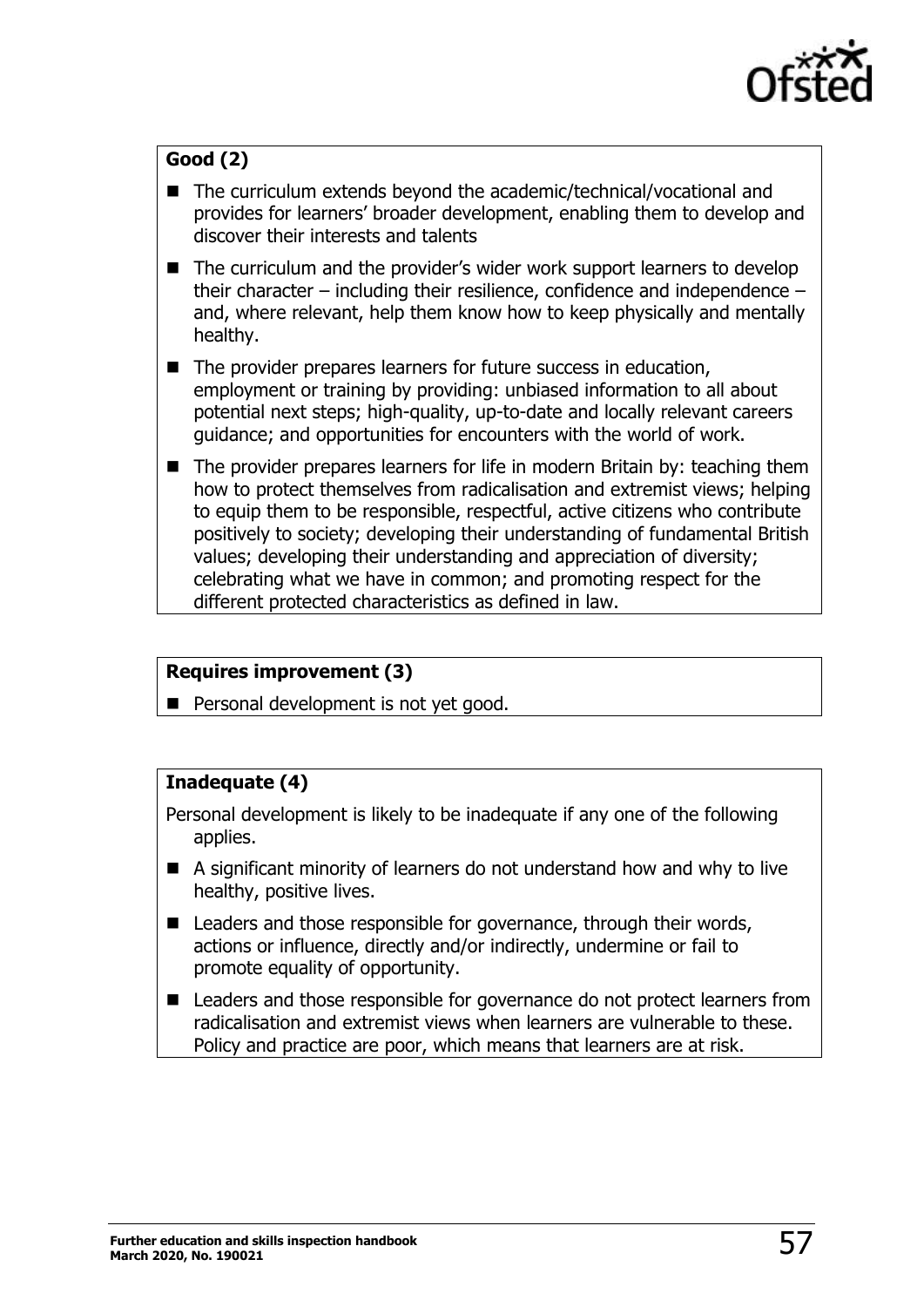

# <span id="page-57-0"></span>**Leadership and management**

- 208. Inspectors will look at the work of principals, chief executives, senior leaders, subject leaders and others with leadership and management roles when reaching this judgement.<sup>64</sup>
- 209. This judgement is about how leaders, managers and those responsible for governance ensure that the education and training delivered by the provider have a positive impact on all learners, including those with SEND and those who have high needs. It focuses on the areas in which inspection evidence and research show that leaders and managers can have the strongest impact on the quality of education and training provided. Important factors include:
	- leaders' high expectations of all learners and the extent to which these are embodied in day-to-day interactions with and support for learners
	- the extent to which leaders focus their attention on the education and training they provide, leading to better outcomes for learners and continued and sustainable improvement
	- whether continuing professional development for teachers, trainers and other staff is aligned with the curriculum, and the extent to which this develops teachers' subject expertise and pedagogical knowledge over time, so that they deliver high-quality education and training
	- the extent to which leaders ensure that learners benefit from effective teaching and high expectations in classrooms, in workshops, at work or with subcontractors
	- whether leaders engage with learners, parents, their community and employers to plan and support the education and training that learners get
	- the extent to which leaders consider the workload and well-being of their staff, while also developing and strengthening the quality of the workforce
	- the extent to which leaders' and managers' high ambitions are for all learners, including those who are difficult to engage
	- whether leaders and those responsible for governance understand their respective roles and carry these out to enhance the effectiveness of the provider.

#### **Governance**

 $\overline{a}$ 

210. Inspectors will seek evidence of the impact of those responsible for governance. They will determine whether they provide confident, strategic leadership and create strong accountability for, and oversight and assurance of, educational performance to ensure continuous and sustainable improvement.

 $64$  Research suggests that leadership and management can be highly effective when it is shared by different individuals and distributed across different levels across a provider.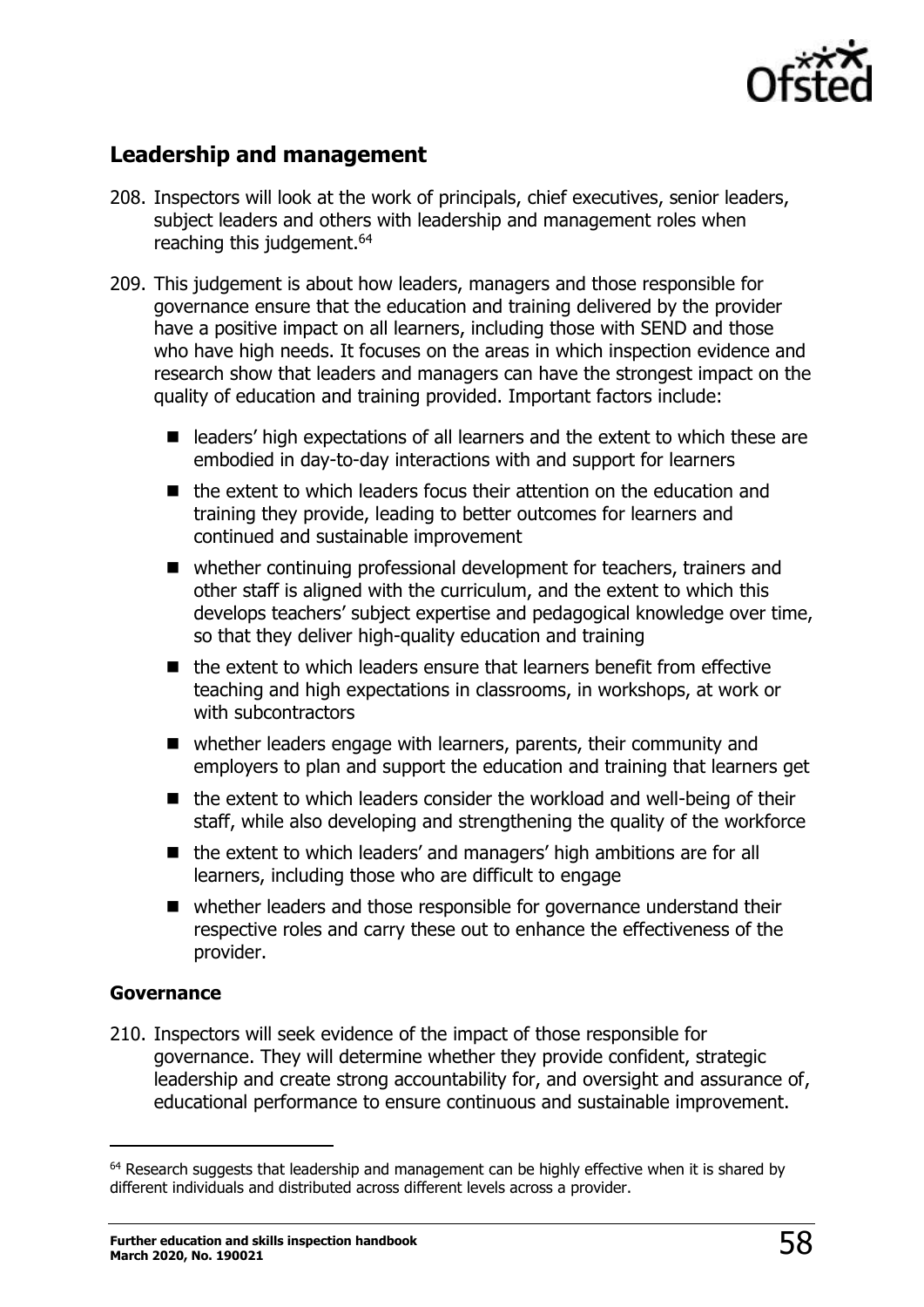

- 211. Inspectors should consider whether those responsible for governance:
	- know the provider and understand its strengths and weaknesses
	- support and strengthen the provider's leadership and contribute to shaping its strategic direction
	- ensure that the provider meets its statutory responsibilities
	- provide challenge and hold senior leaders and managers to account for improving the quality of learning and the effectiveness of performance management systems.
- 212. Inspectors will satisfy themselves that those responsible for governance understand their responsibilities and are ensuring that these are carried out appropriately within the provider. They are not expected to review a list of duties with inspectors.

#### **College groups and governance arrangements**

213. Many providers cooperate as groups, with an overall board and chief executive officer, or similar arrangement. These assume some or all of the responsibilities formerly shouldered by the individual college's/provider's governing body. In these providers, inspectors will seek evidence of the impact of the overall board and its staff as well as the college's/provider's local board, committee or governing body, to which there are relevant delegated responsibilities.

#### **Safeguarding**

- 214. Inspectors will always take into account how well providers help and protect young people and learners so that they are kept safe.<sup>65</sup> Although inspectors will not provide a separate numerical grade for this, they will always make a written judgement in the leadership and management section of the inspection report about whether the arrangements for safeguarding young people and learners are effective.
- 215. If safeguarding is ineffective, this is likely to lead to a judgement of inadequate leadership and management. The following are examples of what ineffective safeguarding might include:
	- learners' behaviour towards each other is unsafe, putting learners at risk of harm
	- incidents of bullying or prejudiced and discriminatory behaviour, either direct or indirect, are common

<sup>&</sup>lt;sup>65</sup> Inspectors should also take into account the provider's safeguarding of any young people below the age of 16 who may be on the premises of a provider, even when the quality of their education is not within the scope of inspection.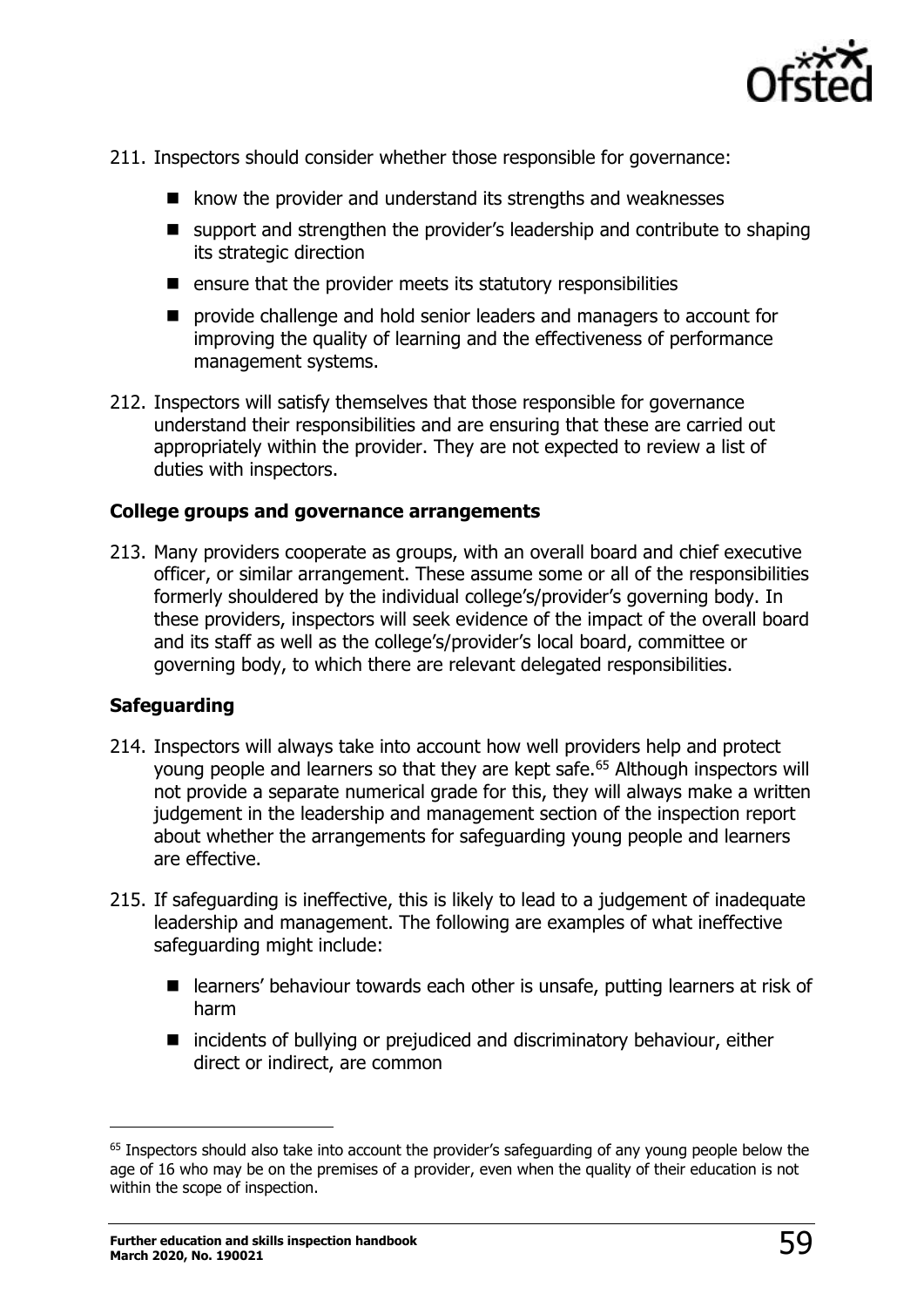

- learners have little confidence that the provider will address concerns about their safety, including concerns about the risk of abuse
- learners or particular groups of learners do not feel safe in the provider, the workplace or in a subcontractor's premises
- leaders and managers do not handle safeguarding allegations about staff members and learners appropriately
- leaders and managers do not have suitable arrangements for learners to raise concerns, for identifying vulnerable adults or for managing safe recruitment
- leaders fail to protect learners from the dangers of radicalisation and extremism in accordance with the 'Prevent' duty guidance.<sup>66</sup>
- 216. However, there may be circumstances when it is appropriate to judge a provider as requires improvement, rather than inadequate, when there are minor weaknesses in safeguarding arrangements that are easy to put right.
- 217. 'Inspecting safeguarding in early years, education and skills settings<sup>67</sup> sets out the approach inspectors should take to inspecting safeguarding in providers covered by the EIF. This should be read alongside the framework and this handbook.
- 218. In addition, inspectors should be familiar with relevant, including statutory, guidance on safeguarding:
	- 'Keeping children safe in education: statutory guidance for schools and colleges'<sup>68</sup>
	- 'Working together to safeguard children<sup>'69</sup>
	- $\blacksquare$  'Positive environments where children can flourish'.<sup>70</sup>

#### **Sources of evidence specific to leadership and management**

219. Inspectors will gather a range of evidence from meetings with leaders, managers and governors and first-hand evidence of their work across the provider, including in subcontracted provision.

<sup>67</sup> 'Inspecting safeguarding in early years, education and skills settings', Ofsted, 2019: www.gov.uk/government/publications/inspecting-safeguarding-in-early-years-education-and-skills.

<sup>69</sup> 'Working together to safeguard children', Department for Education, February 2019; [www.gov.uk/government/publications/working-together-to-safeguard-children--2.](http://www.gov.uk/government/publications/working-together-to-safeguard-children--2)

 $70$  'Positive environments where children can flourish: a quide for inspectors about physical intervention and restrictions of liberty', Ofsted, March 2018;

[www.gov.uk/government/publications/positive-environments-where-children-can-flourish.](http://www.gov.uk/government/publications/positive-environments-where-children-can-flourish)

<sup>66</sup> [www.gov.uk/government/publications/prevent-duty-guidance.](http://www.gov.uk/government/publications/prevent-duty-guidance)

<sup>&</sup>lt;sup>68</sup> 'Keeping children safe in education', Department for Education, October 2019; [www.gov.uk/government/publications/keeping-children-safe-in-education--2.](http://www.gov.uk/government/publications/keeping-children-safe-in-education--2)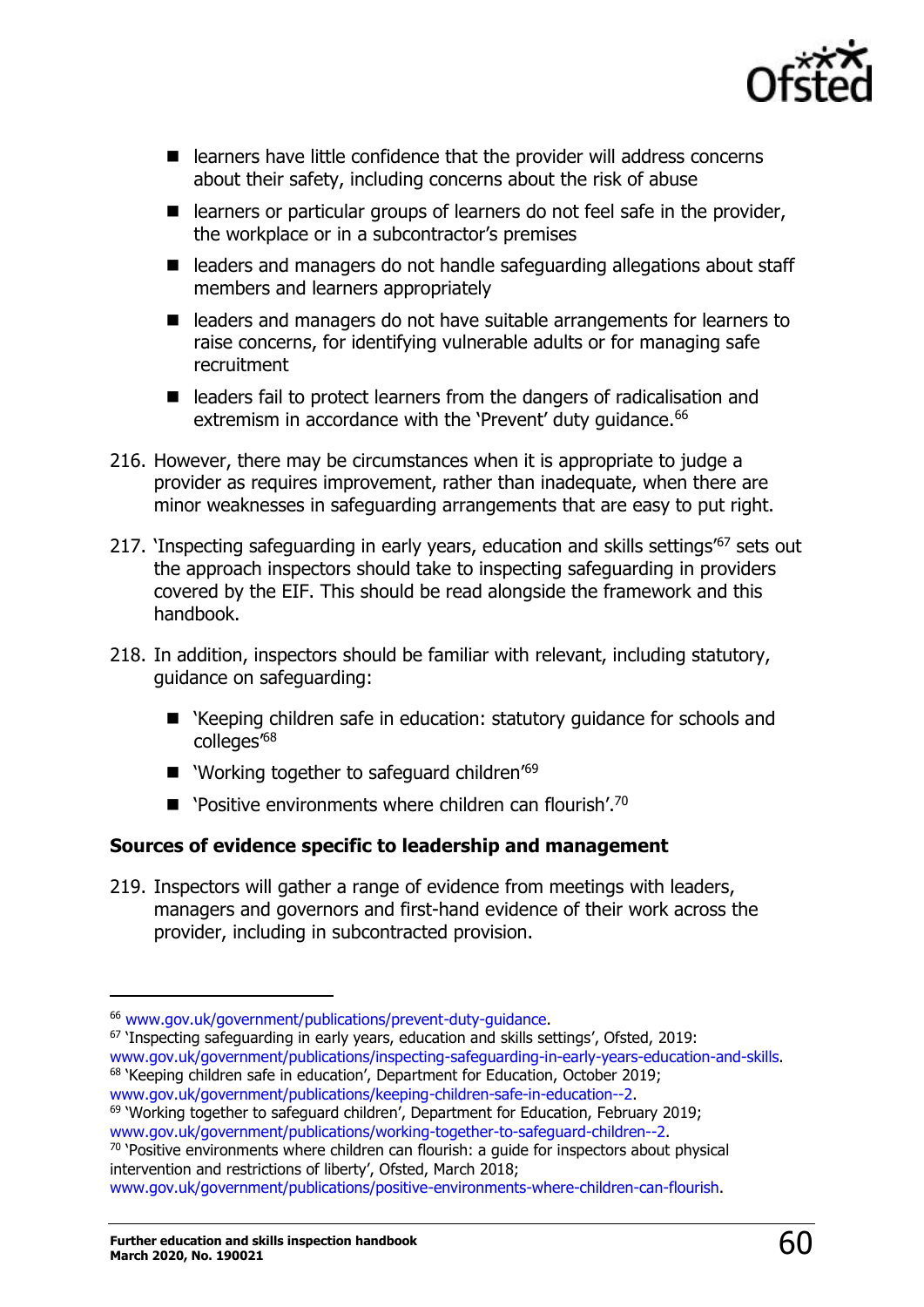

- 220. Inspectors will use documentary evidence that the provider supplies to evaluate the impact of the work of leaders, managers and governors, both currently and over time. They will use this in conjunction with first-hand evidence. This includes, but is not limited to:
	- meetings with leaders and those responsible for governance, to evaluate how well they fulfil their statutory duties with respect to equality and safeguarding
	- documentary evidence that demonstrates the effectiveness of the provision for all learners and its continuous and sustainable improvement
	- interviews with staff and learners to evidence how well leaders have created a positive culture
	- first-hand evidence gathered during the inspection
	- responses to the staff, learner, employer and parent/carer questionnaires. These will be particularly useful for judging the culture that leaders and managers have established
	- any evidence the provider has from surveying the staff and the way in which leaders and managers have responded to concerns raised by staff, parents or employers
	- considering the overall aims of bodies giving strategic direction to providers on skills and economic needs, such as mayoral and combined authorities for devolved adult education.

#### **Grade descriptors for leadership and management**

221. For the leadership and management of a provider to be judged outstanding, it must meet the following criteria.

#### **Outstanding (1)**

- The provider meets **all** the criteria for good leadership and management securely and consistently.
- The leadership and management are exceptional.

In addition, the following apply.

- Leaders ensure that teachers receive focused and highly effective professional development. Teachers' subject, vocational, technical, pedagogical and pedagogical content knowledge builds and develops consistently over time and improves the quality of education provided to learners.
- Leaders' engagement with learners, employers, parents and the local community/economy is very effective. They provide clear and direct evidence of the positive impact of how this engagement benefits learners and ensures continuous and sustainable improvement.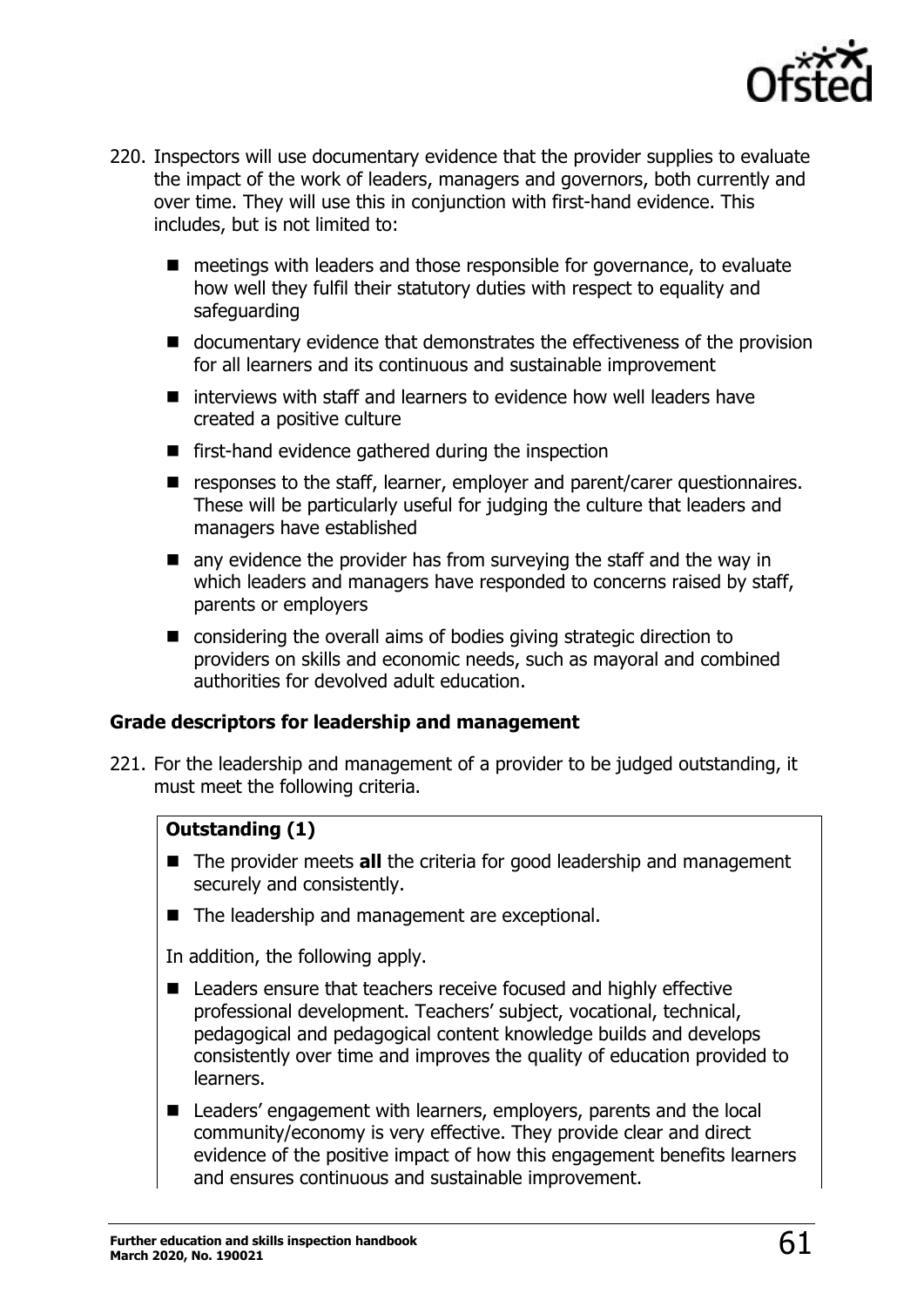

- Leaders ensure that regular, frequent and meaningful engagement takes place with staff at all levels, so that they can be confident that issues will be identified. When issues are identified – in particular about workload – leaders deal with them consistently, appropriately and quickly.
- Staff consistently report high levels of support for well-being issues.
- 222. To judge whether leadership and management are good, requires improvement or inadequate, inspectors will use a 'best fit' approach, relying on the professional judgement of the inspection team.

# **Good (2)**

- Leaders have a clear and ambitious vision for providing high-quality, inclusive education and training to all. This is realised through strong, shared values, policies and practice.
- Leaders focus on improving teachers' subject and teaching knowledge to enhance the teaching of the curriculum and the appropriate use of assessment. The practice and subject knowledge and up-to-date vocational expertise of staff build and improve over time.
- Leaders ensure that all learners, including those with SEND and high needs, and disadvantaged learners, get the information, advice, guidance and support to achieve their next steps and progress to positive destinations. Leaders provide the support for staff to make this possible.
- $\blacksquare$  Leaders engage effectively with their community, including, where relevant, with parents/carers, employers, local services and organisations responsible for local and regional economic planning.
- Leaders engage with their staff and are aware and take account of the main pressures on them. They are realistic and constructive in the way they manage staff, including their workload
- Those responsible for governance understand their role and carry this out effectively. They ensure that the provider has a clear vision and strategy and that resources are managed well. They hold leaders to account for the quality of education and training and help to ensure continuous and sustainable improvement.
- Those responsible for governance ensure that the provider fulfils its legal duties and responsibilities. These include, for example, those under the Equality Act 2010, and those in relation to the 'Prevent' strategy and safeguarding.
- Leaders protect staff from harassment, bullying and discrimination.
- The provider has an effective culture of safeguarding that enables staff to: identify, help and protect learners who may need early help or who are at risk of neglect, abuse, grooming, exploitation, radicalisation or extremism; help learners to reduce their risk of harm by securing the support they need, or referring in a timely way to those who have the expertise to help;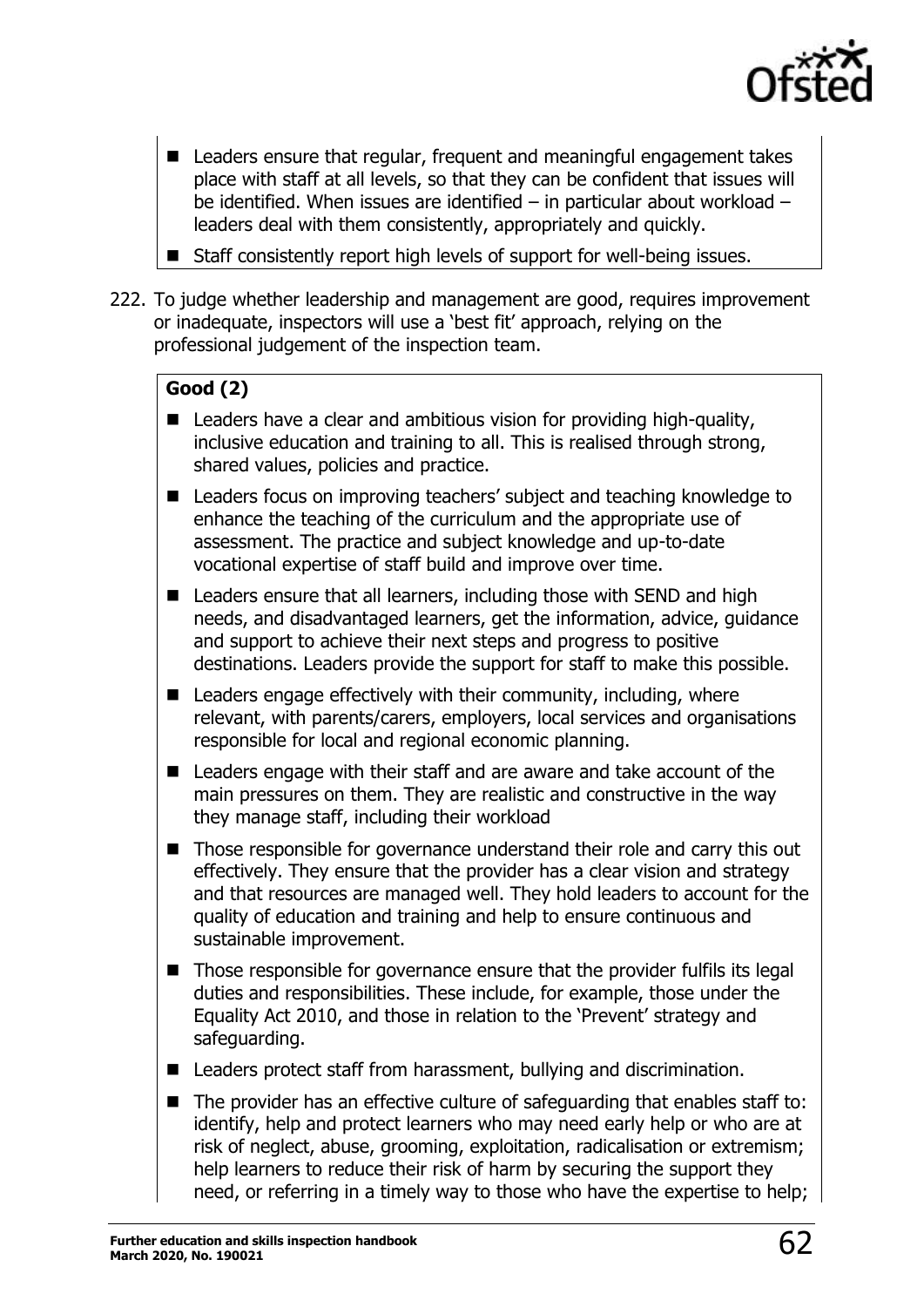

and manage safe recruitment and allegations about adults and learners who may be a risk to other learners and vulnerable adults.

#### **Requires improvement (3)**

- Leadership and management are not yet good.
- Safeguarding is effective. If any weaknesses in safeguarding exist, these are not difficult to rectify, and there are no serious failings that leave learners being harmed or at risk of harm.

#### **Inadequate (4)**

Leadership and management are likely to be inadequate if any one of the following applies:

- Leaders are not doing enough to tackle a poor quality of education or training. This significantly impairs the progress of learners, including the most disadvantaged, learners with SEND and those who have high needs.
- Leaders are not aware of, or do not take effective action to stem, the decline in the quality of provision.
- The curriculum fails to meet the needs of learners, employers, the local community or local and regional economies. This is reflected in the low proportion of learners who progress to destinations relevant to their career or learning aims.
- The curriculum does not equip learners with the skills, knowledge or understanding required to prepare them for life in modern Britain or enable them to progress to their next steps.
- Leaders, managers and those responsible for governance, through their words, actions or influence, directly and/or indirectly undermine or fail to promote equality of opportunity. They do not prevent discriminatory behaviour or prejudiced actions and views.
- Safeguarding is ineffective. The provider's arrangements for safeguarding learners do not meet statutory requirements and do not protect learners, or the provider takes insufficient action to remedy weaknesses following a serious failure of safeguarding arrangements.
- Leaders, managers and governors are not protecting learners from radicalisation and extremist views. Policy and practice are poor, which means that learners are at risk.